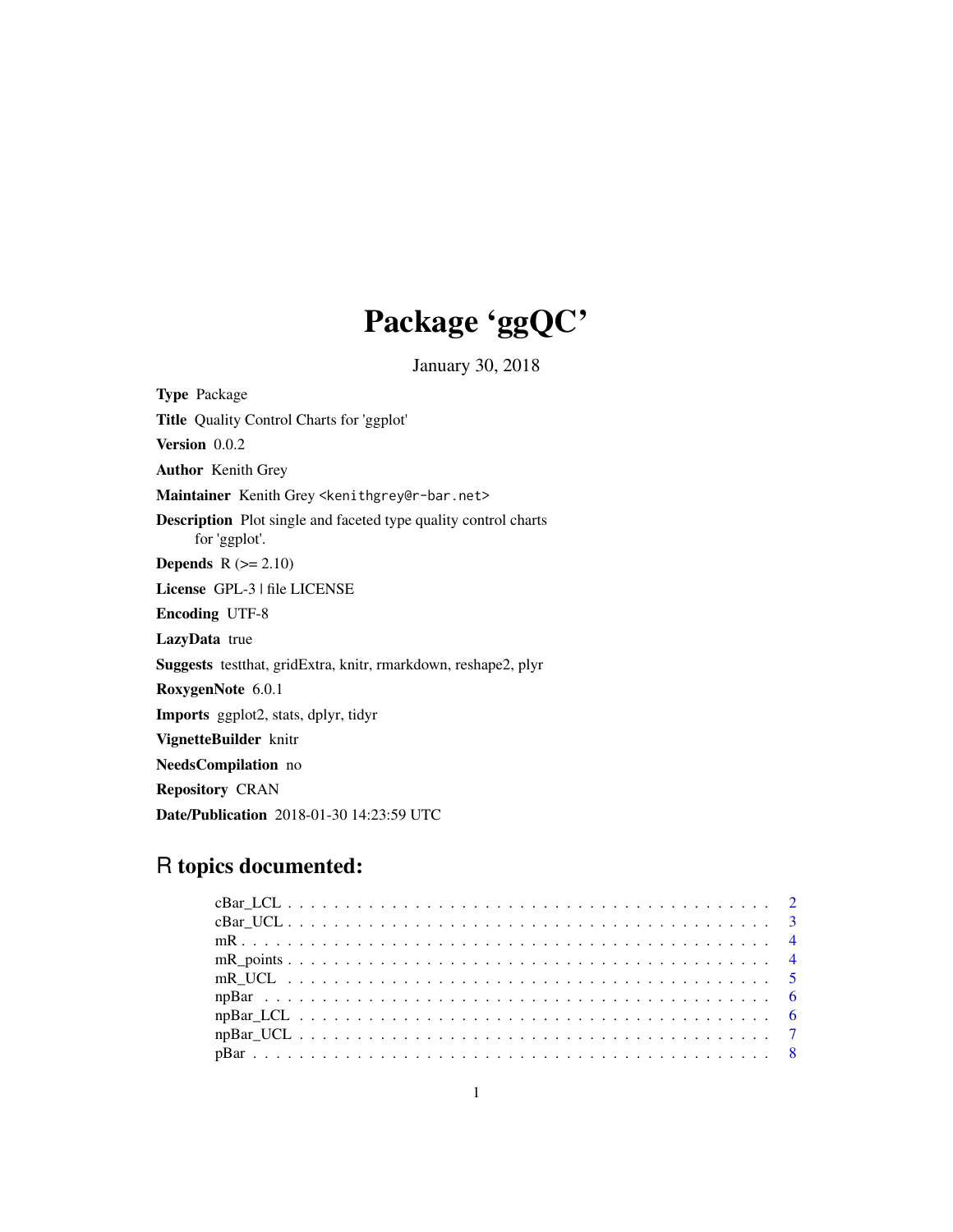<span id="page-1-0"></span>

|               | 9           |
|---------------|-------------|
|               | $\mathbf Q$ |
|               |             |
|               | 10          |
|               | 11          |
| QC Violations | 14          |
|               | 16          |
|               | 16          |
|               | 17          |
|               | 18          |
|               | 19          |
|               | 19          |
|               | 20          |
|               | 21          |
|               | 21          |
|               | 22          |
|               | 24          |
| stat QC       | 26          |
|               | 29          |
|               | 32          |
|               | 35          |
|               | 36          |
|               | 37          |
| xBar Bar      | 37          |
|               | 38          |
|               | 39          |
|               | 39          |
| xBar rBar UCL | 40          |
|               | 41          |
|               | 42          |
|               | 43          |
|               | 44          |
| xMedian_Bar   | 45          |
|               | 45          |
|               | 46          |
|               | 47          |
|               | 48          |
|               |             |
|               | 49          |

### **Index**

cBar\_LCL

Lower Control Limit: Count Data (c-chart)

### Description

Calculates lower control limit (LCL) for count data acquired over the same-sized area of opportunity. Negative values are reported as 0.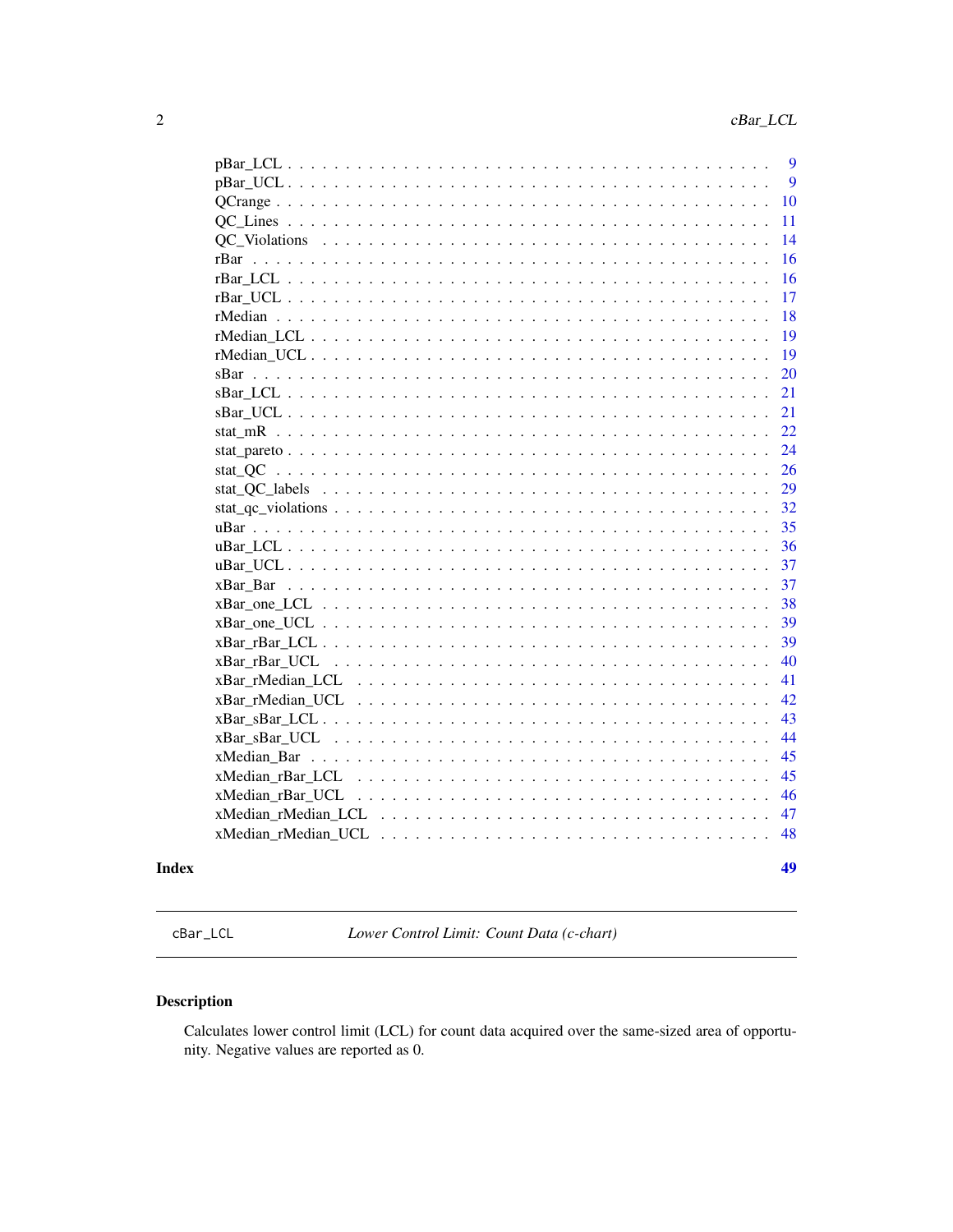### <span id="page-2-0"></span>cBar\_UCL 3

### Usage

 $cBar\_LCL(y, na.rm = FALSE, ...)$ 

### Arguments

|          | Vector of count data. Each observation having the same-area of opportunity.                           |
|----------|-------------------------------------------------------------------------------------------------------|
| na.rm    | a logical value indicating whether NA values should be stripped before the com-<br>putation proceeds. |
| $\cdots$ | further arguments passed to or from other methods.                                                    |

### Value

A number; 3-sigma lower control limit (LCL). Function returns 0 for negative values.

### Examples

```
set.seed(5555)
y <- rpois(30, 9)
cBar_LCL(y)
```
cBar\_UCL *Upper Control Limit: Count Data (c-chart)*

### Description

Calculates upper control limit (UCL) for count data acquired over the same-sized area of opportunity.

### Usage

 $cBar\_UCL(y, na.rm = FALSE, ...)$ 

### Arguments

| v        | Vector of count data. Each observation having the same-area of opportunity.                           |
|----------|-------------------------------------------------------------------------------------------------------|
| na.rm    | a logical value indicating whether NA values should be stripped before the com-<br>putation proceeds. |
| $\cdots$ | further arguments passed to or from other methods.                                                    |

### Value

A number; 3-sigma upper control limit (UCL)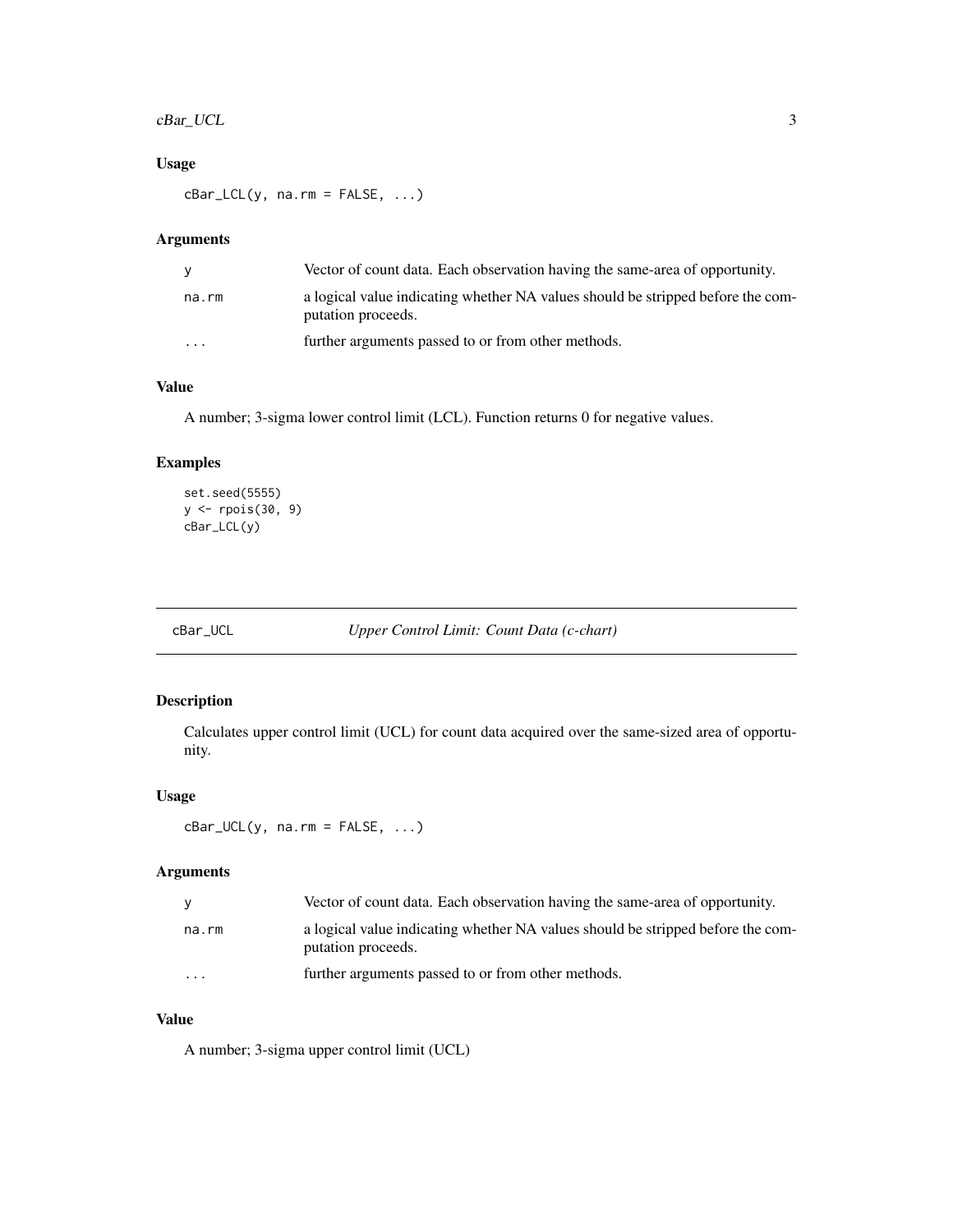### Examples

```
set.seed(5555)
y <- rpois(30, 9)
cBar_UCL(y)
```
### mR *Mean One-Point Moving Range*

### Description

Calculates the mean one-point moving range used when constructing a moving-range chart.

#### Usage

 $mR(y, na.rm = TRUE, ...)$ 

### Arguments

| <b>V</b> | Vector of values                                                                                      |
|----------|-------------------------------------------------------------------------------------------------------|
| na.rm    | a logical value indicating whether NA values should be stripped before the com-<br>putation proceeds. |
| $\cdot$  | further arguments passed to or from other methods.                                                    |

### Value

A number; mean one-point moving range.

### Examples

```
set.seed(5555)
values \le rnorm(n = 100, mean = 25, sd = 1)
mR(values)
```
mR\_points *One Point Moving Range of Vector*

### Description

Calculates a one-point moving range vector given an input vector of values. Output often used to produce mR-chart.

#### Usage

mR\_points(y)

<span id="page-3-0"></span>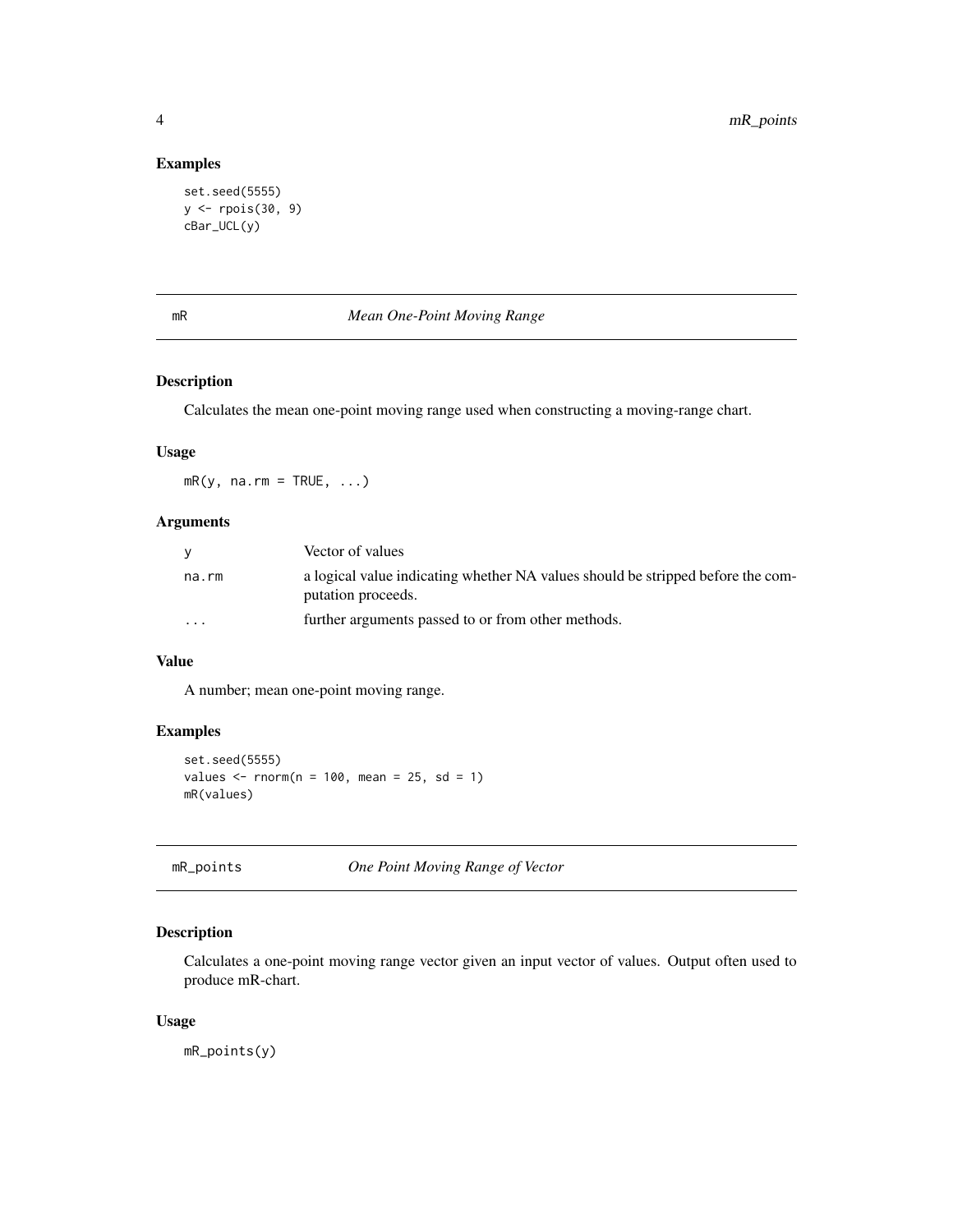#### <span id="page-4-0"></span> $mR\_UCL$  5

### Arguments

y : vector of values

### Value

Vector of one-point moving range.

### Examples

 $y \leftarrow \text{seq}(-5:5)$ mR\_points(y)

mR\_UCL *Mean One-Point Moving Range Upper Control Limit (UCL)*

### Description

Calculates the mean one-point moving range UCL used when constructing a moving-range chart.

### Usage

 $mR_UCL(y, na.rm = FALSE, ...)$ 

### Arguments

|                         | Vector of values                                                                                      |
|-------------------------|-------------------------------------------------------------------------------------------------------|
| na.rm                   | a logical value indicating whether NA values should be stripped before the com-<br>putation proceeds. |
| $\cdot$ $\cdot$ $\cdot$ | further arguments passed to or from other methods.                                                    |

### Value

A number; mean one-point moving range UCL.

```
set.seed(5555)
values \le - rnorm(n = 100, mean = 25, sd = 1)
mR_UCL(values)
```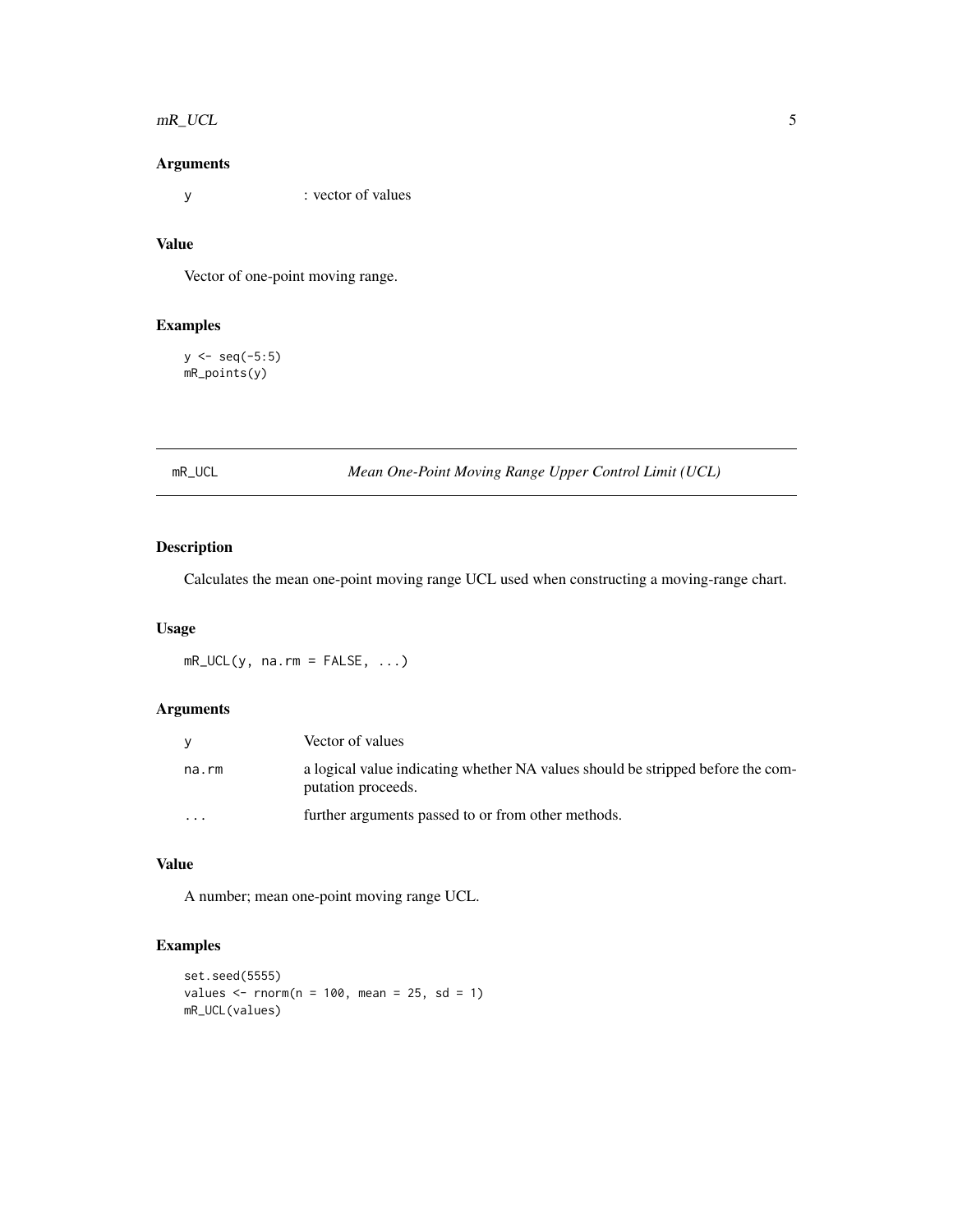<span id="page-5-0"></span>Calculates the mean value for binomial count data acquired over the same-sized area of opportunity.

### Usage

 $npBar(y, n, na.rm = FALSE, ...)$ 

### Arguments

| У       | Vector of binomial count data (not proportions). Each observation having the<br>same-area of opportunity. |
|---------|-----------------------------------------------------------------------------------------------------------|
| n       | A number representing the area of opportunity.                                                            |
| na.rm   | a logical value indicating whether NA values should be stripped before the com-<br>putation proceeds.     |
| $\cdot$ | further arguments passed to or from other methods.                                                        |

### Value

A number; mean value

### Examples

```
set.seed(5555)
p \le - rbinom(n = 100, size = 30, prob = .2)
npBar(y = p, n = 30)
```
### Description

Calculates lower control limit (LCL) for binomial count data acquired over the same-sized area of opportunity.

### Usage

npBar\_LCL(y, n, na.rm = FALSE, ...)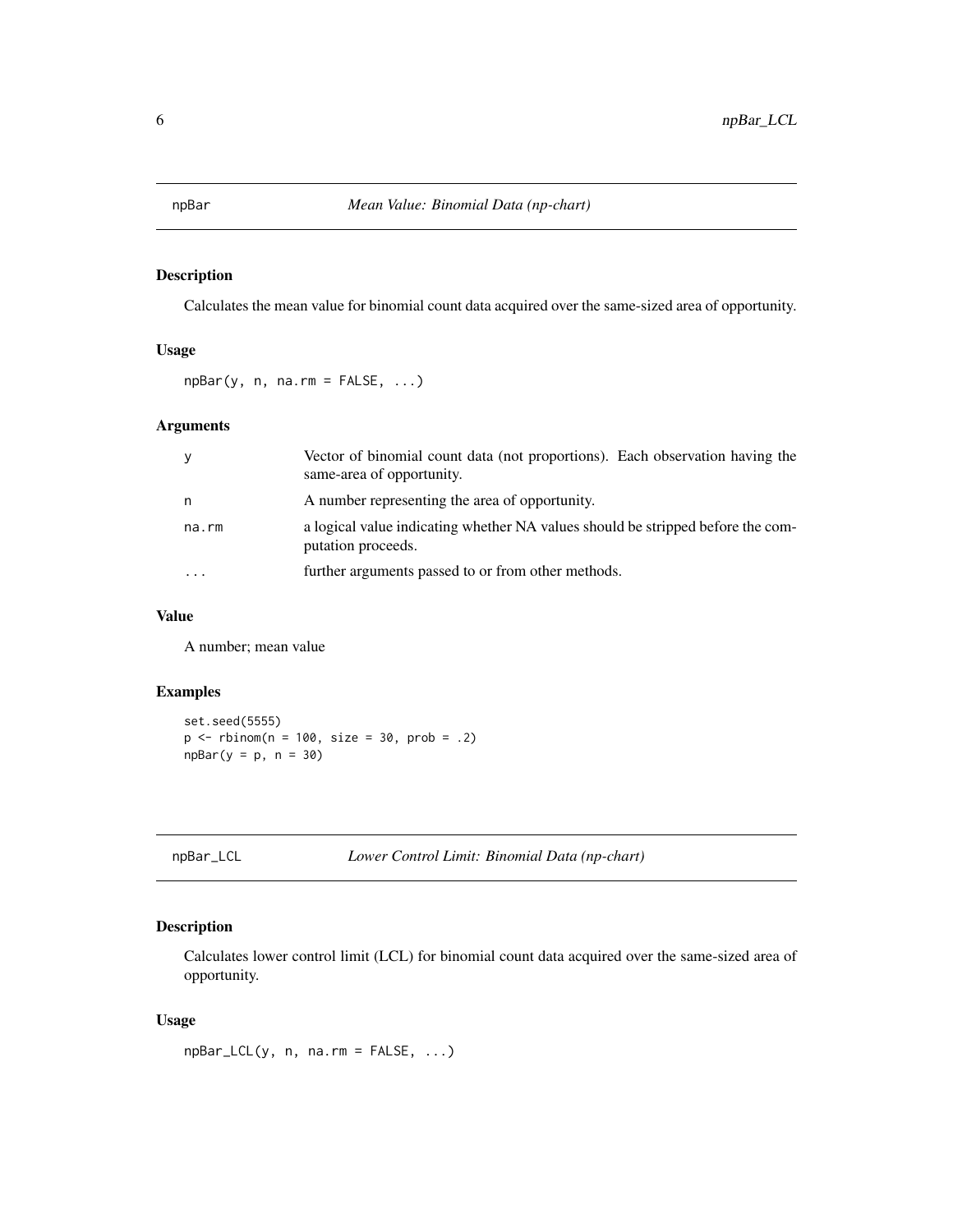### <span id="page-6-0"></span>npBar\_UCL 7

### Arguments

| У     | Vector of binomial count data (not proportions). Each observation having the<br>same-area of opportunity. |
|-------|-----------------------------------------------------------------------------------------------------------|
| n     | A number representing the area of opportunity.                                                            |
| na.rm | a logical value indicating whether NA values should be stripped before the com-<br>putation proceeds.     |
|       | further arguments passed to or from other methods.                                                        |

### Value

A number; 3-sigma upper control limit (LCL)

### Examples

set.seed(5555)  $p \le -$  rbinom(n = 100, size = 30, prob = .2)  $npBar\_LCL(y = p, n = 30)$ 

npBar\_UCL *Upper Control Limit: Binomial Data (np-chart)*

### Description

Calculates upper control limit (UCL) for binomial count data acquired over the same-sized area of opportunity.

### Usage

 $npBar_UCL(y, n, na.rm = FALSE, ...)$ 

### Arguments

|       | Vector of binomial count data (not proportions). Each observation having the<br>same-area of opportunity. |
|-------|-----------------------------------------------------------------------------------------------------------|
| n     | A number representing the area of opportunity.                                                            |
| na.rm | a logical value indicating whether NA values should be stripped before the com-<br>putation proceeds.     |
| .     | further arguments passed to or from other methods.                                                        |

### Value

A number; 3-sigma upper control limit (UCL)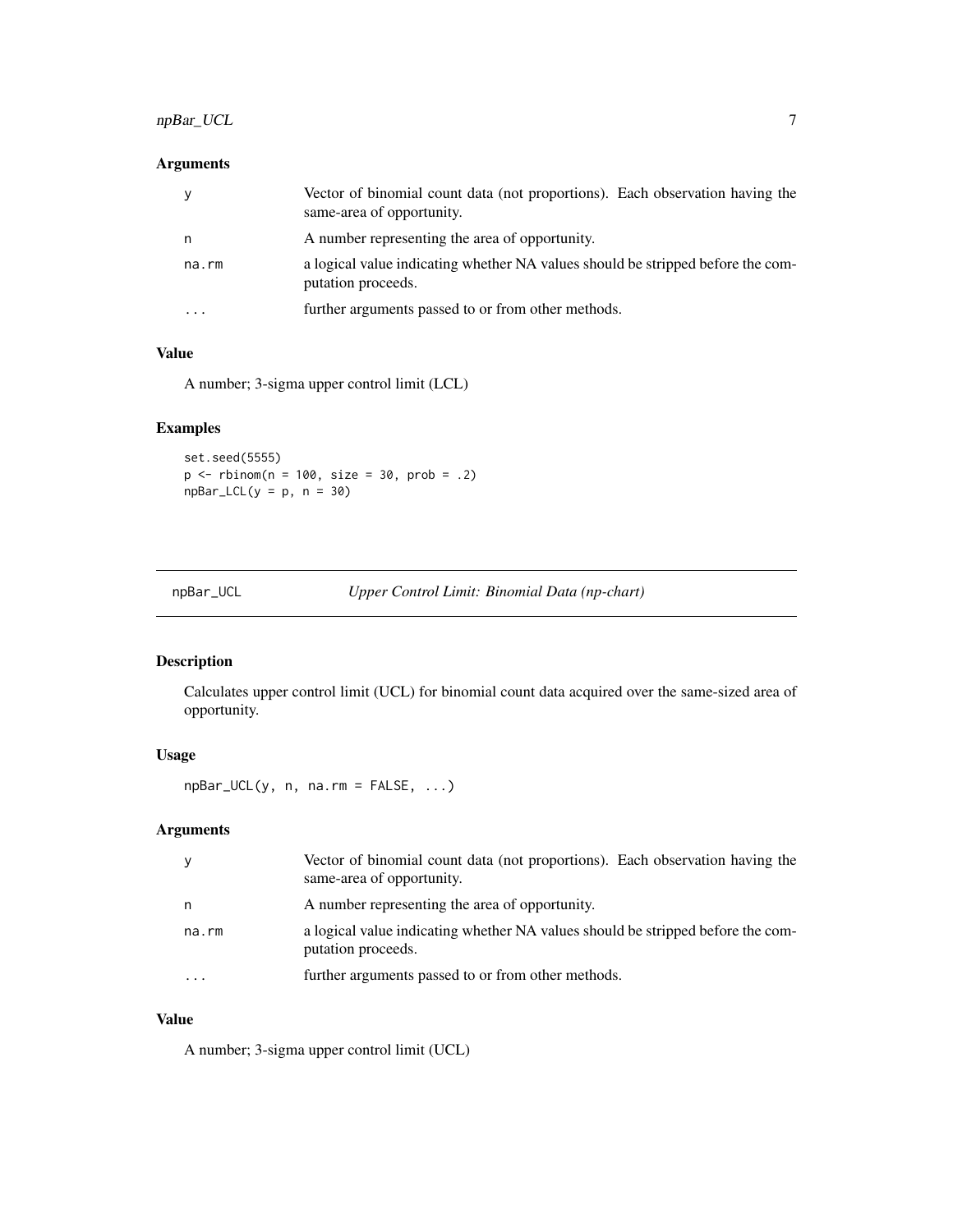#### Examples

```
set.seed(5555)
p \le - rbinom(n = 100, size = 30, prob = .2)
npBar_UCL(y = p, n = 30)
```
### pBar *Mean Proportion: Binomial Data (p-chart)*

### Description

Calculates overall mean proportion for binomial proportion data acquired over a variable area of opportunity.

### Usage

 $pBar(y, n, na.rm = FALSE, ...)$ 

### Arguments

| У     | Vector of binomial proportion data (not counts). Observations may have a dif-<br>ferent area of opportunity, n. |
|-------|-----------------------------------------------------------------------------------------------------------------|
| n     | A vector representing the area of opportunity.                                                                  |
| na.rm | a logical value indicating whether NA values should be stripped before the com-<br>putation proceeds.           |
|       | further arguments passed to or from other methods.                                                              |

### Value

A vector of mean proportion, length equal to length of parameter y.

```
set.seed(5555)
p \le - rbinom(n = 100, size = 30, prob = .2)
n <- rpois(100, 100)
pBar(y = p/n, n = n)
```
<span id="page-7-0"></span>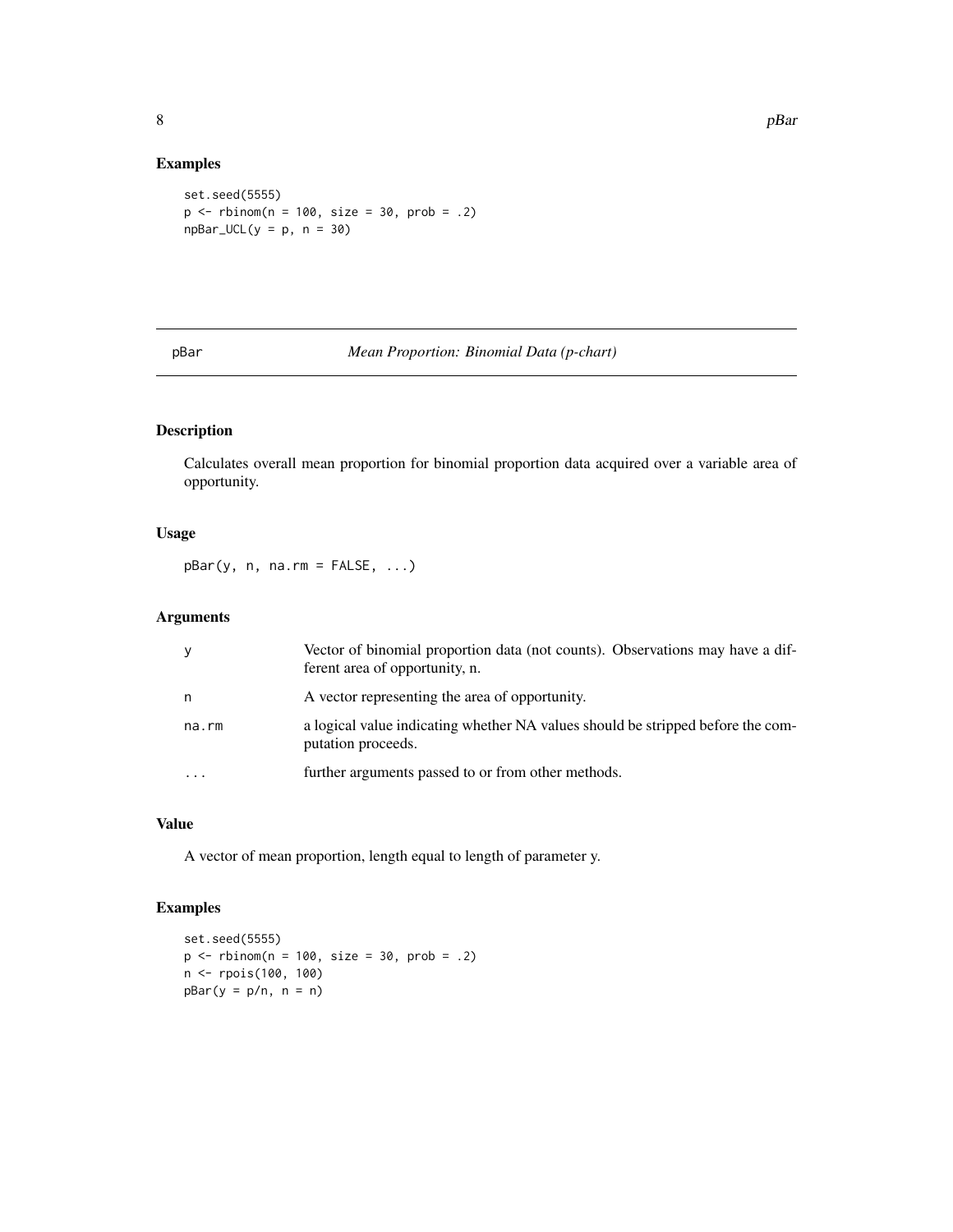<span id="page-8-0"></span>

Calculates point-wise lower control limit (LCL) for binomial proportion data acquired over a variable area of opportunity.

#### Usage

 $pBar\_LCL(y, n, na.rm = FALSE, ...)$ 

### Arguments

| У                       | Vector of binomial proportion data (not counts). Observations may have a dif-<br>ferent area of opportunity, n. |
|-------------------------|-----------------------------------------------------------------------------------------------------------------|
| n                       | A vector representing the area of opportunity.                                                                  |
| na.rm                   | a logical value indicating whether NA values should be stripped before the com-<br>putation proceeds.           |
| $\cdot$ $\cdot$ $\cdot$ | further arguments passed to or from other methods.                                                              |

#### Value

A vector; point-wise 3-sigma lower control limit (LCL)

#### Examples

```
set.seed(5555)
p \le - rbinom(n = 100, size = 30, prob = .2)
n <- rpois(100, 100)
pBar\_LCL(y = p/n, n = n)
```
#### Description

Calculates point-wise upper control limit (UCL) for binomial proportion data acquired over a variable area of opportunity.

### Usage

pBar\_UCL(y, n, na.rm = FALSE, ...)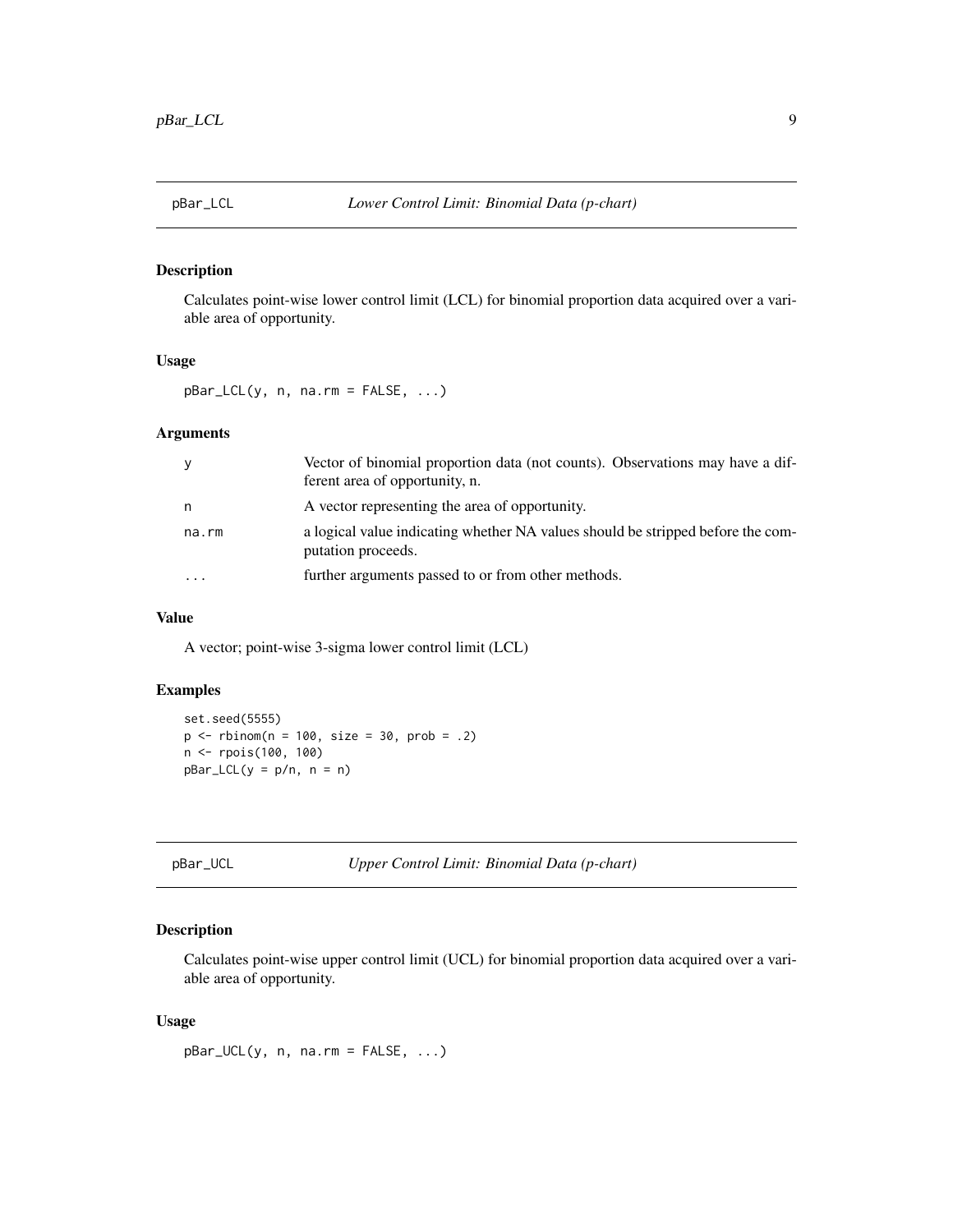### <span id="page-9-0"></span>Arguments

| У         | Vector of binomial proportion data (not counts). Observations may have a dif-<br>ferent area of opportunity, n. |
|-----------|-----------------------------------------------------------------------------------------------------------------|
| n         | A vector representing the area of opportunity.                                                                  |
| na.rm     | a logical value indicating whether NA values should be stripped before the com-<br>putation proceeds.           |
| $\ddotsc$ | further arguments passed to or from other methods.                                                              |

### Value

A vector; point-wise 3-sigma upper control limit (UCL)

### Examples

set.seed(5555) p <- rbinom(n = 100, size = 30, prob = .2) n <- rpois(100, 100)  $pBar_UCL(y = p/n, n = n)$ 

QCrange *Range: Max Min Difference*

### Description

Given a set of numbers, function calculates the difference between the maximum and minimum value.

### Usage

QCrange(y)

### Arguments

y : vector of values

### Value

a number.

### Examples

 $y \leq -$  seq(-5:5) QCrange(y)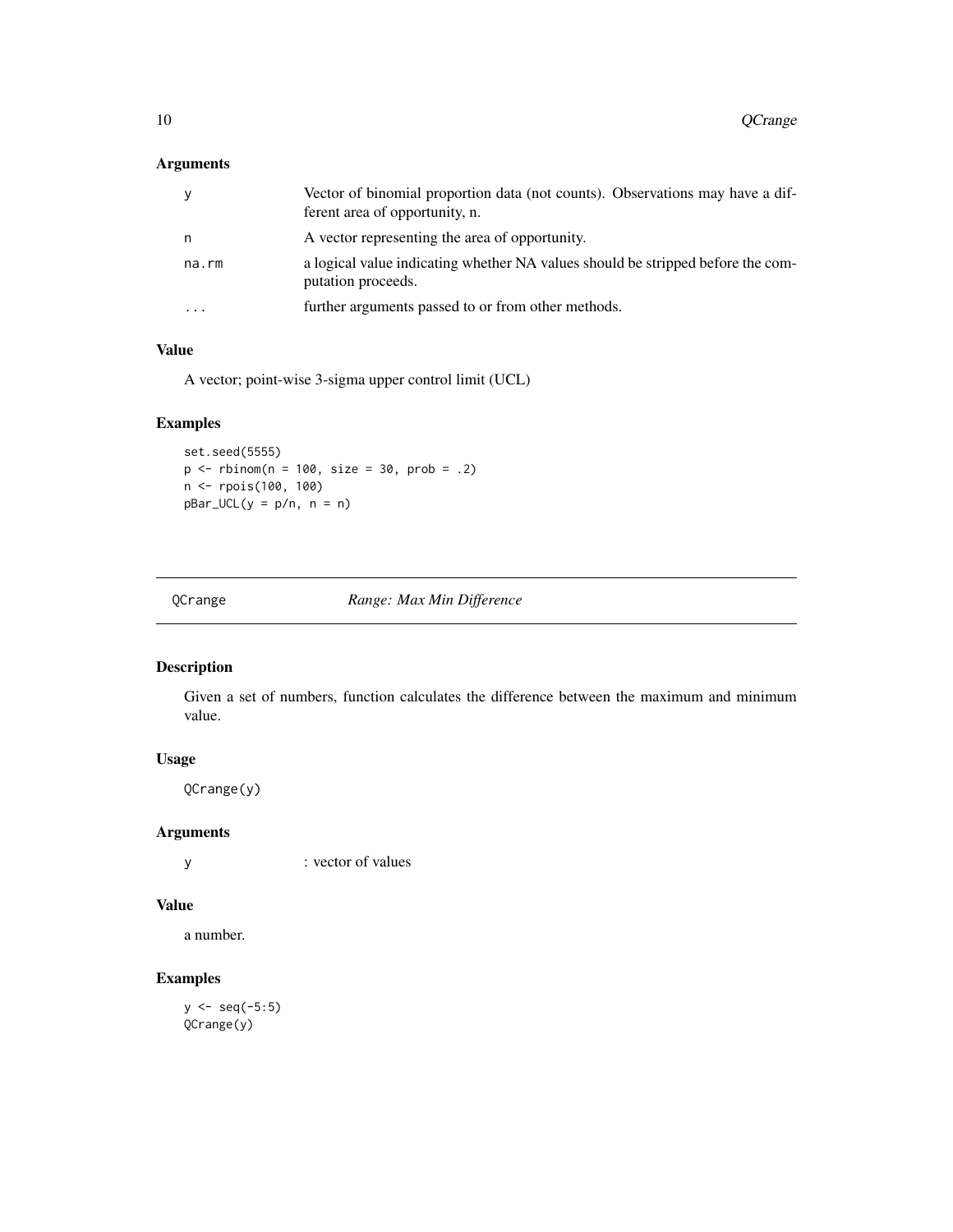<span id="page-10-0"></span>

Calculates QC chart lines for the following chart types and reports in a dataframe:

- Individuals Charts: mR, XmR,
- Attribute Charts: c, np, p, u,
- Studentized Charts: xBar.rBar, xBar.rMedian, xBar.sBar, xMedian.rBar, xMedian.rMedian,
- Dispersion Charts: rBar, rMedian, sBar.

### Usage

```
QC_Lines(data = NULL, value = NULL, grouping = NULL, formula = NULL,
 n = NULL, method = "xBar.rBar", na.rm = FALSE)
```
### Arguments

| data        | vector or dataframe, as indicated below for each chart type                                                                                                                                                                                                                                                 |
|-------------|-------------------------------------------------------------------------------------------------------------------------------------------------------------------------------------------------------------------------------------------------------------------------------------------------------------|
|             | • Individuals & Attribute Charts: vector of values;                                                                                                                                                                                                                                                         |
|             | • Studentized & Dispersion Charts: dataframe                                                                                                                                                                                                                                                                |
| value       | Studentized Charts and Dispersion Charts, numeric vector in dataframe with<br>values of interest                                                                                                                                                                                                            |
| grouping    | Studentized Charts and Dispersion Charts: single factor/variable to split the<br>dataframe "values" by                                                                                                                                                                                                      |
| formula     | <b>Studentized Charts and Dispersion Charts:</b> a formula, such as $y \sim x1 + x2$ ,<br>where the y variable is numeric data to be split into groups according to the<br>grouping x factors/variables                                                                                                     |
| n           | number or vector as indicated below for each chart type.                                                                                                                                                                                                                                                    |
|             | • Individuals Charts: No effect<br>• Attribute Charts: (p and u) vector, indicating sample area of opportunity.<br>• Attribute Charts: (np) number, indicating constant sampling area of op-<br>portunity.<br>• Studentized Charts: number, user specified subgroup size.<br>• Dispersion Charts: No effect |
| method      | string, calling the following methods:                                                                                                                                                                                                                                                                      |
|             | • Individuals Charts: mR, XmR,                                                                                                                                                                                                                                                                              |
|             | • Attribute Charts: c, np, p, u,                                                                                                                                                                                                                                                                            |
|             | · Studentized Charts: xBar.rBar, xBar.rMedian, xBar.sBar, xMedian.rBar,<br>xMedian.rMedian                                                                                                                                                                                                                  |
|             | • Dispersion Charts: rBar, rMedian, sBar.                                                                                                                                                                                                                                                                   |
| $na$ . $rm$ | a logical value indicating whether NA values should be stripped before the com-<br>putation proceeds.                                                                                                                                                                                                       |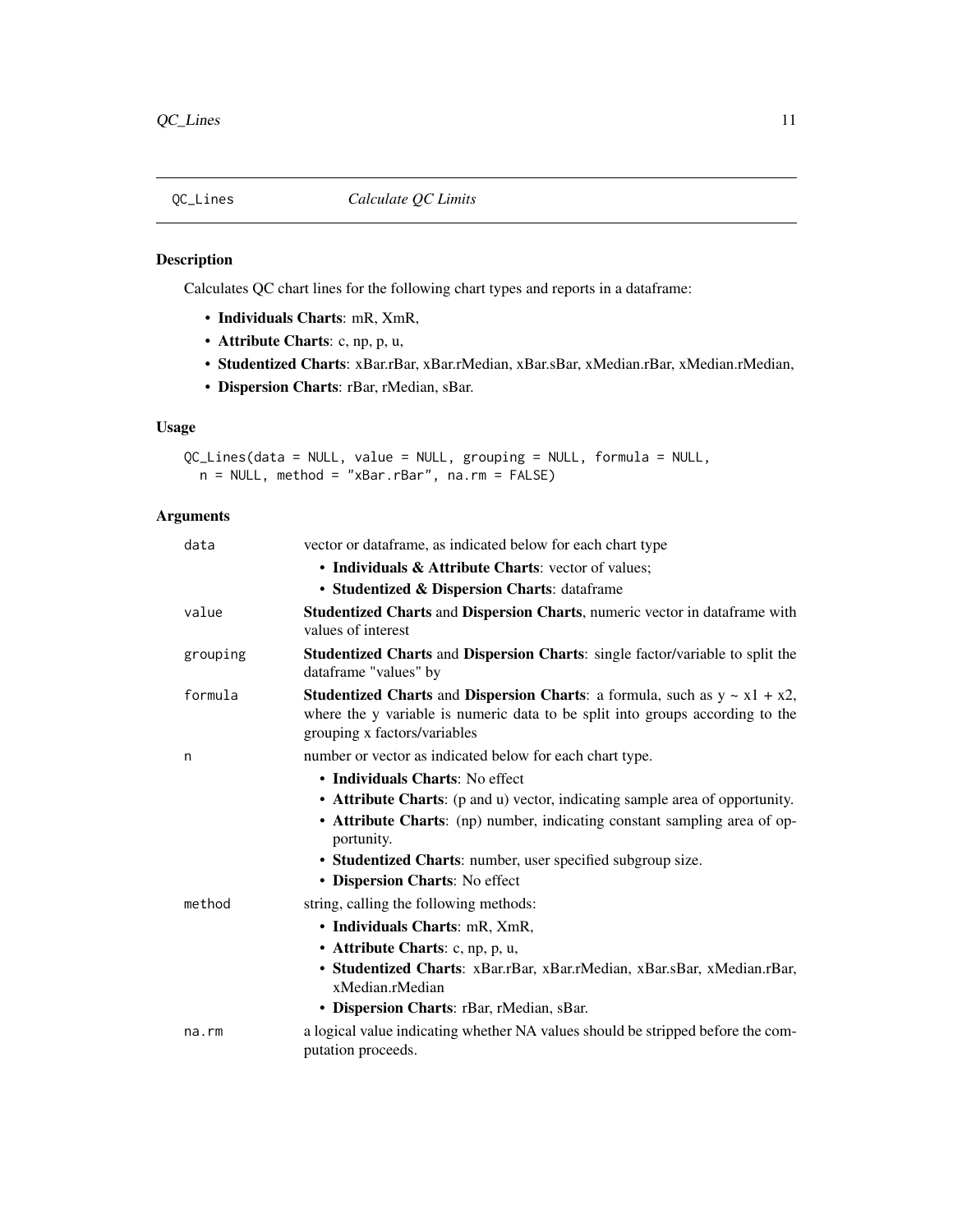### Value

a dataframe,

- Attribute Data: (p and u) Center Line, Upper Control Limit and Lower Control limit for each point.
- Other Data: single line dataframe, with relevant control limits noted in column headings.

### Note

If using the formula argument do not use value and group arguments.

### References

Wheeler, DJ, and DS Chambers. Understanding Statistical Process Control, 2nd Ed. Knoxville, TN: SPC, 1992. Print.

```
#############################################
# Example 1: Charts other than "p" or "u" #
#############################################
# Load Libraries ----------------------------------------------------------
require(ggQC)
require(plyr)
require(ggplot2)
# Setup Data --------------------------------------------------------------
set.seed(5555)
Process1 <- data.frame(processID = as.factor(rep(1,100)),
                       metric_value = rnorm(100, 0, 1),
                        subgroup_sample=rep(1:20, each=5),
                       Process\_run\_id = 1:100set.seed(5555)
Process2 <- data.frame(processID = as.factor(rep(2,100)),
                       metric_value = rnorm(100, 5, 1),subgroup_sample=rep(1:10, each=10),
                       Process_run_id = 101:200)
Both_Processes <- rbind(Process1, Process2)
# QC Values For Individuals -----------------------------------------------
# All Together
  QC_Lines(data = Both_Processes$metric_value, method = "XmR")
# For Each Process
  ddply(Both_Processes, .variables = "processID",
    .fun =function(df){
      QC_Lines(data = df$metric_value, method = "XmR")
    }
```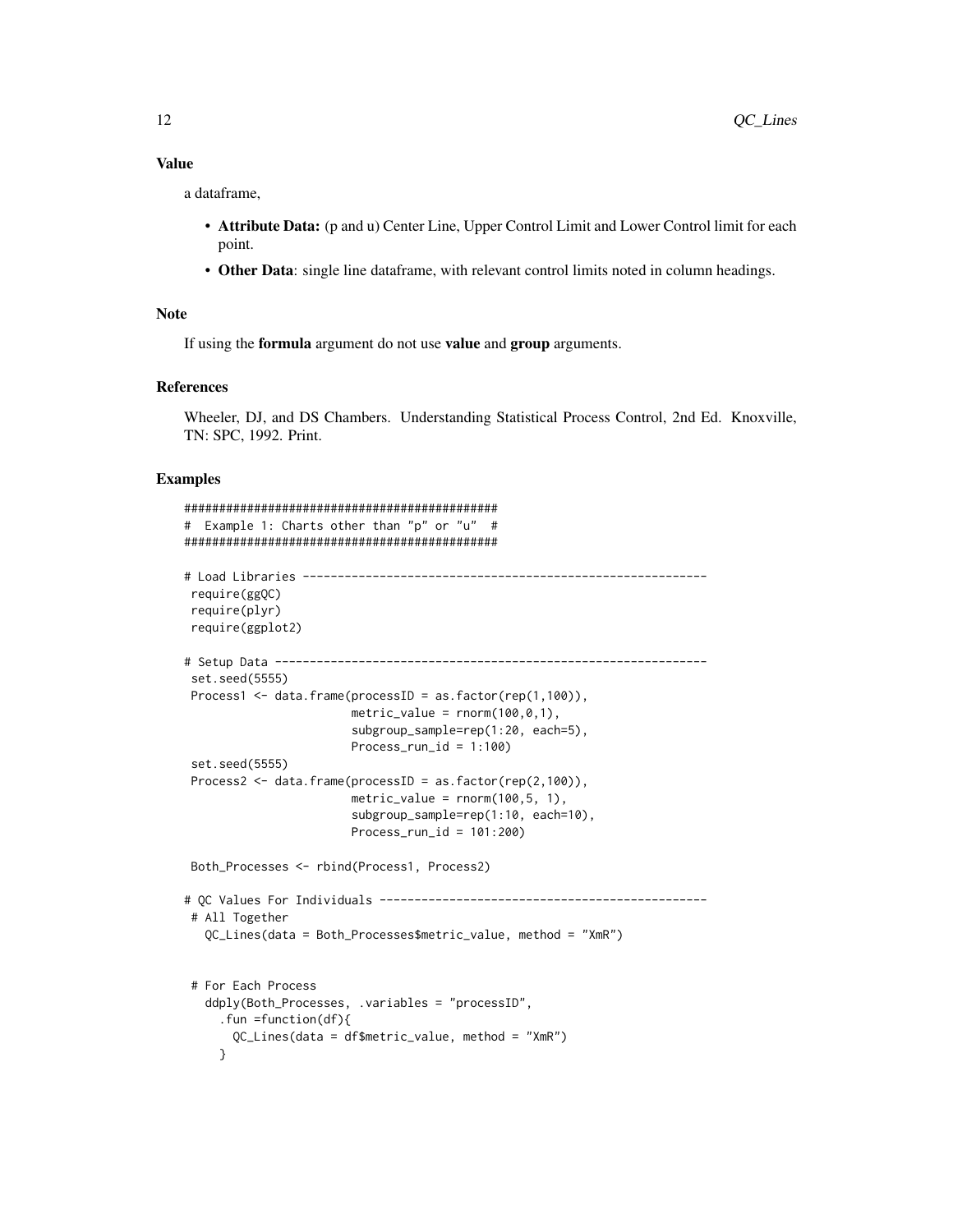```
\mathcal{L}# QC Values For Studentized Runs-------------------------------------------
# All Together
  QC_Lines(data = Both_Processes,
        formula = metric_value ~ subsroup\_sample)# For Each Process
  ddply(Both_Processes, .variables = "processID",
     .fun =function(df){
       QC_Lines(data = df, formula = metric_value ~ subgroup_sample)
     }
  \lambda########################
# Example 2 "p" data #
########################
# Setup p Data ------------------------------------------------------------
set.seed(5555)
bin_data <- data.frame(
  trial = 1:30,
  Num_Incomplete_Items = rpois(n = 30, lambda = 30),
  Num_Items_in_Set = runif(n = 30, min = 50, max = 100))
bin_data$Proportion_Incomplete <- bin_data$Num_Incomplete_Items/bin_data$Num_Items_in_Set
# QC_Lines for "p" data ---------------------------------------------------
QC_Lines(data = bin_data$Proportion_Incomplete,
        n = bin_data$Num_Items_in_Set, method="p")
########################
# Example 3 "u" data #
########################
# Setup u Data ------------------------------------------------------------
set.seed(5555)
bin_data <- data.frame(
   trial=1:30,
  Num_of_Blemishes = rpois(n = 30, lambda = 30),
  Num_Items_Inspected = runif(n = 30, min = 50, max = 100))
 bin_data$Blemish_Rate <- bin_data$Num_of_Blemishes/bin_data$Num_Items_Inspected
# QC Lines for "u" data ---------------------------------------------------
QC_Lines(data = bin_data$Blemish_Rate,
```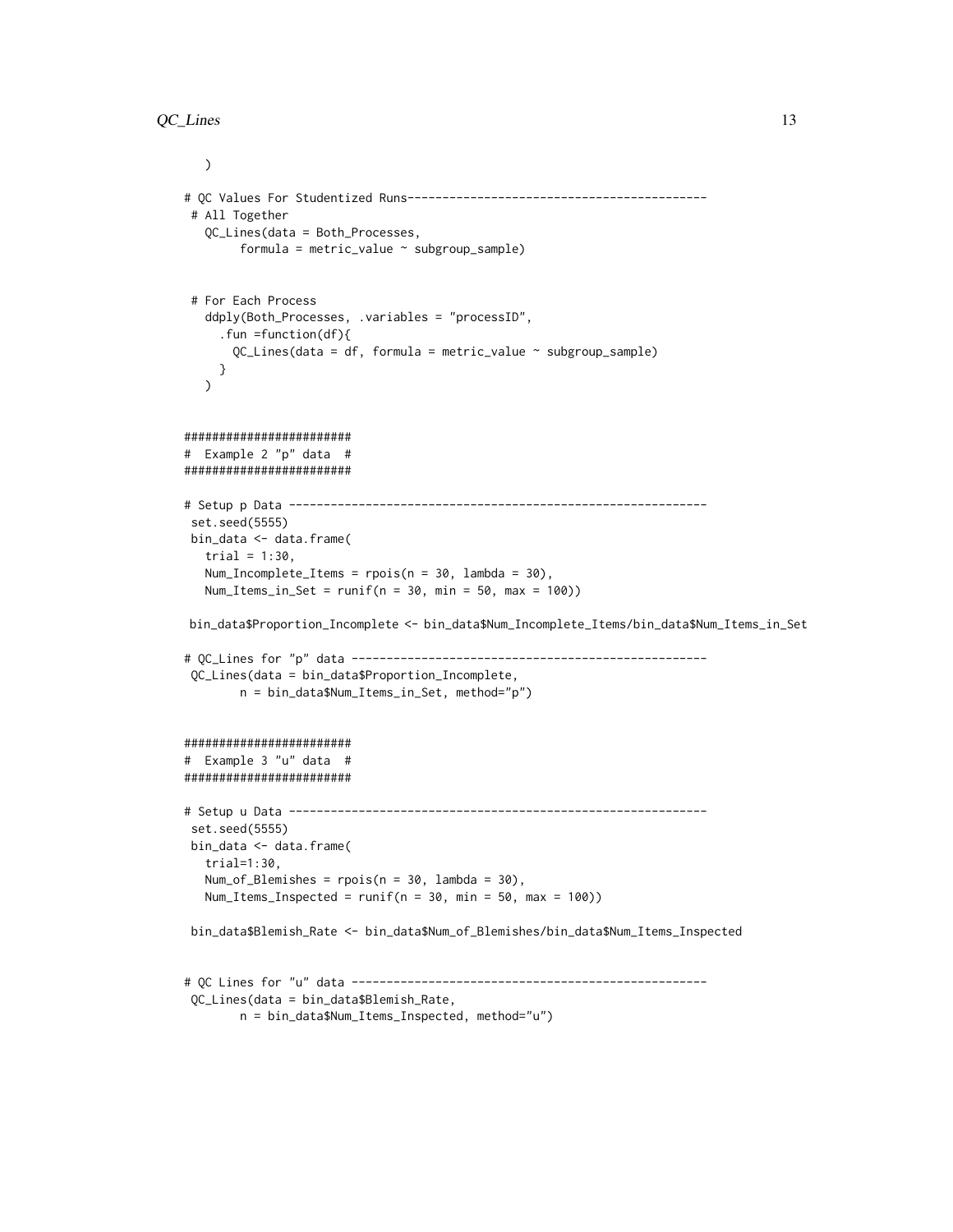function that calculates QC violations on sequentially ordered data based on the following 4 rules:

- Violation Same Side: 8 or more consecutive, same-side points
- Violation 1 Sigma: 4 or more consecutive, same-side points exceeding 1 sigma
- Violation 2 Sigma: 2 or more consecutive, same-side points exceeding 2 sigma
- Violation 3 Sigma: any points exceeding 3 sigma

### Usage

```
QC_Violations(data, value = NULL, grouping = NULL, formula = NULL,
  method = NULL, ...)
```
### Arguments

| data      | vector or dataframe, as indicated below for each chart type                                                                                                                    |
|-----------|--------------------------------------------------------------------------------------------------------------------------------------------------------------------------------|
|           | • Individuals: vector of values;                                                                                                                                               |
|           | • Studentized Charts: dataframe                                                                                                                                                |
| value     | <b>Studentized Charts:</b> numeric vector in dataframe with values of interest                                                                                                 |
| grouping  | <b>Studentized Charts:</b> single factor/variable to split the dataframe "values" by                                                                                           |
| formula   | <b>Studentized Charts:</b> a formula, such as $y \sim x1 + x2$ , where the y variable is<br>numeric data to be split into groups according to the grouping x factors/variables |
| method    | string, calling the following methods:                                                                                                                                         |
|           | • Individuals Charts: XmR.<br>• Studentized Charts: xBar.rBar, xBar.rMedian, xBar.sBar, xMedian.rBar,<br>xMedian.rMedian                                                       |
| $\ddotsc$ | further arguments passed to or from other methods.                                                                                                                             |
|           |                                                                                                                                                                                |

#### Value

a dataframe, with the following columns

- data: The input data if XmR, mean or median by group for Studentized methods
- z\_score: z-score for the data point
- Index: number, indicating the order of the input data
- Violation\_Result: description of the type of test being run.
	- Violation Same Side: 8 or more consecutive, same-side points
	- Violation 1 Sigma: 4 or more consecutive, same-side points exceeding 1 sigma
	- Violation 2 Sigma: 2 or more consecutive, same-side points exceeding 2 sigma
	- Violation 3 Sigma: any points exceeding 3 sigma
- Index: boolean, does the data point violate the rule?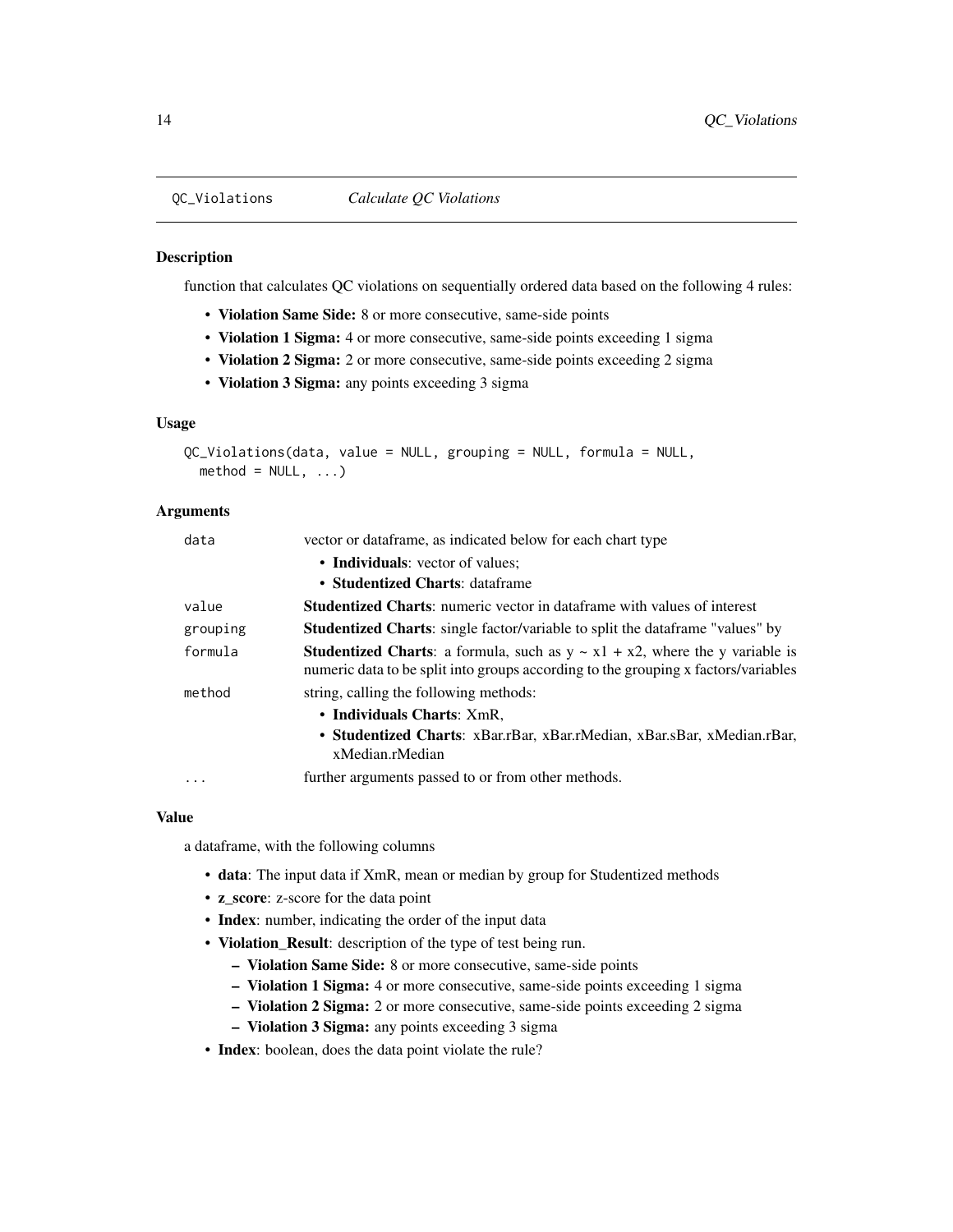### QC\_Violations 15

#### Note

If using the formula argument do not use value and group arguments.

#### **References**

Wheeler, DJ, and DS Chambers. Understanding Statistical Process Control, 2nd Ed. Knoxville, TN: SPC, 1992. Print.

```
#####################################
# Example 1: XmR Check Violations #
#####################################
# Load Libraries ----------------------------------------------------------
require(ggQC)
# Setup Data --------------------------------------------------------------
   set.seed(5555)
   QC_XmR <- data.frame(
   data = c(c(-1, 2.3, 2.4, 2.5), #Outlier Data
        sample(c(rnorm(60),5,-5), 62, replace = FALSE), #Normal Data
        c(1,-.3, -2.4,-2.6,-2.5,-2.7, .3)), #Outlier Data
   Run_Order = 1:73 #Run Order
   )
  QC_Vs <- QC_Violations(data = QC_XmR$data, method = "XmR")
#######################################
# Example 2: Xbar Check Violations #
#######################################
# Setup Some Data ------------------------------------------------------------
    QC_xBar.rBar <- do.call(rbind, lapply(1:3, function(X){
      set.seed(5555+X) #Loop over 3 seeds
      data.frame(
       sub_group = rep(1:42), \qquad \qquad #Define Subgroups
        sub_class = letters[X],
       c(
        c(runif(n = 5, min = 2.0, 3.2)), #Outlier Data
        sample(c(rnorm(30),5,-4), 32, replace = FALSE), #Normal Data
        c(runif(n = 5, min = -3.2, max = -2.0)) #Outlier Data
       )
     )
    }
  \lambda)
colnames(QC_xBar.rBar) <- c("sub_group","sub_class", "value")
QC_Vs <- QC_Violations(data = QC_xBar.rBar,
                    formula = value~sub_group,
                    method = "xBar.rBar")
```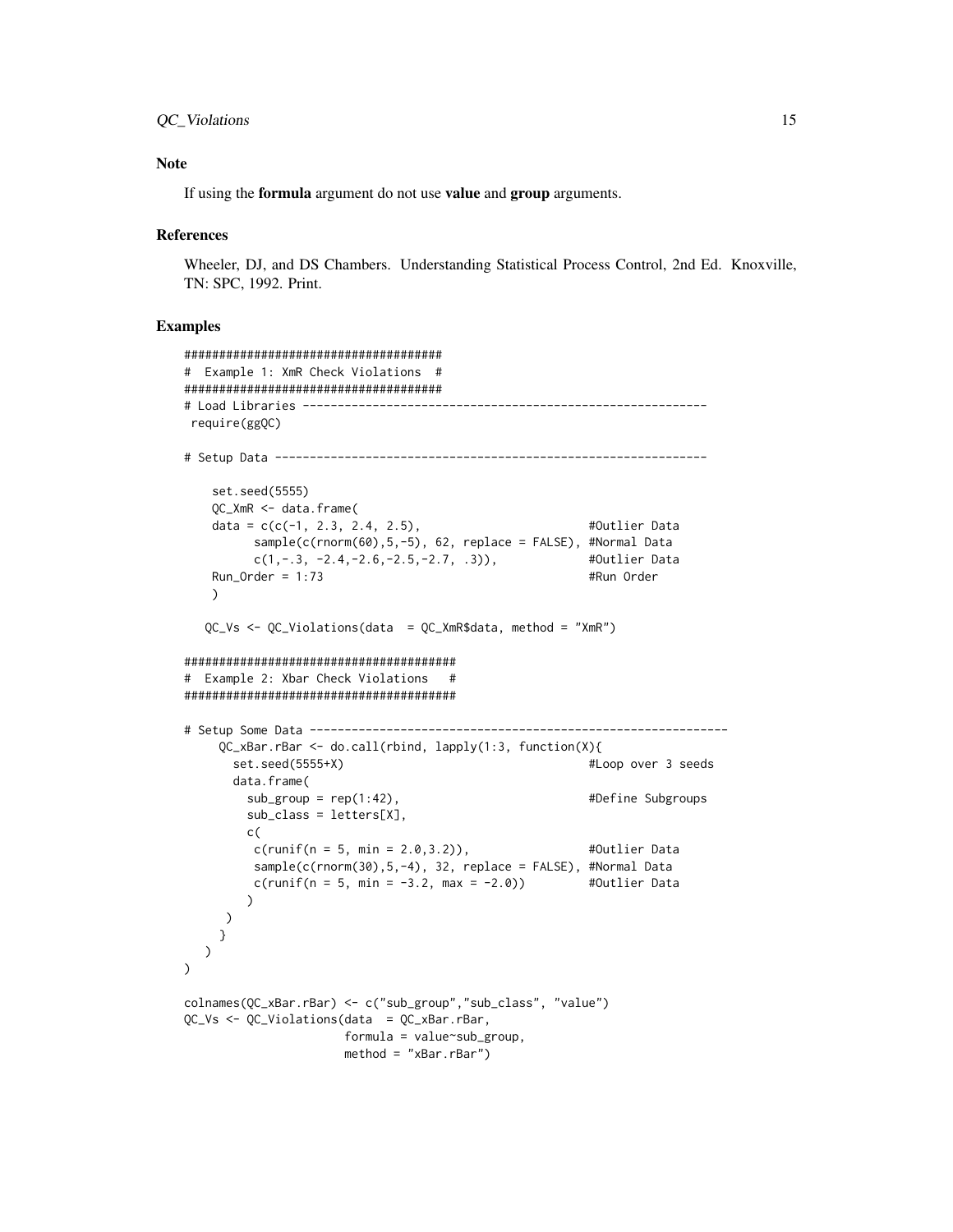Calculates the mean subgroup range used when constructing a XbarR chart.

#### Usage

rBar(data, value, grouping, formula = NULL, ...)

### Arguments

| data      | data frame to be processed                                                                                                                          |
|-----------|-----------------------------------------------------------------------------------------------------------------------------------------------------|
| value     | numeric vector in a data frame with values of interest.                                                                                             |
| grouping  | single factor/variable to split the data frame "values" by.                                                                                         |
| formula   | a formula, such as $y \sim x1 + x2$ , where the y variable is numeric data to be split<br>into groups according to the grouping x factors/variables |
| $\ddotsc$ | further arguments passed to or from other methods.                                                                                                  |

### Value

A number; mean subgroup range.

### Examples

```
set.seed(5555)
df <- data.frame(v=rnorm(60, 0, 1), g=rep(c("A","B","C","D","E"), each=12))
rBar(data = df, formula = v~g)
```
rBar\_LCL *Mean Subgroup Range Lower Control Limit (LCL)*

### Description

Calculates the mean subgroup range Lower control limit (UCL) used when constructing a XbarR chart.

### Usage

```
rBar_LCL(data = data, value = value, grouping = grouping,
 formula = NULL, ...)
```
<span id="page-15-0"></span>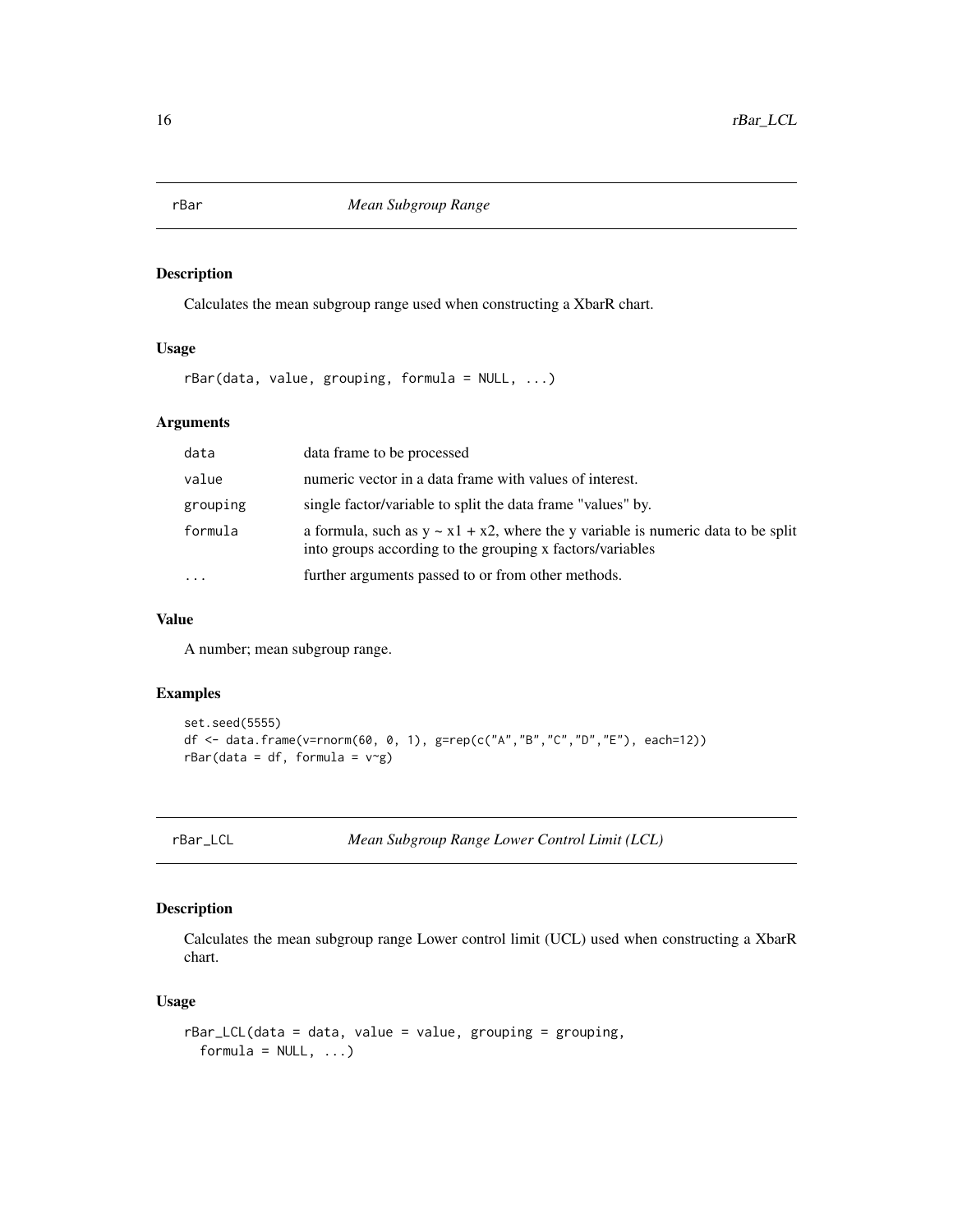### <span id="page-16-0"></span>rBar\_UCL 17

### Arguments

| data     | data frame to be processed                                                                                                                          |
|----------|-----------------------------------------------------------------------------------------------------------------------------------------------------|
| value    | numeric vector in a data frame with values of interest.                                                                                             |
| grouping | single factor/variable to split the data frame "values" by.                                                                                         |
| formula  | a formula, such as $y \sim x1 + x2$ , where the y variable is numeric data to be split<br>into groups according to the grouping x factors/variables |
| .        | further arguments passed to or from other methods.                                                                                                  |

### Value

A number; mean subgroup range lower control limit (LCL).

### Examples

```
set.seed(5555)
df <- data.frame(v=rnorm(60, 0, 1), g=rep(c("A","B","C","D","E"), each=12))
rBar\_LCL(data = df, formula = v~g)
```

| rBar UCL | Mean Subgroup Range Upper Control Limit (UCL) |  |
|----------|-----------------------------------------------|--|
|          |                                               |  |

### Description

Calculates the mean subgroup range upper control limit (UCL) used when constructing a XbarR chart.

### Usage

```
rBar_UCL(data = data, value = value, grouping = grouping,
 formula = NULL, ...)
```
### Arguments

| data      | data frame to be processed                                                                                                                          |
|-----------|-----------------------------------------------------------------------------------------------------------------------------------------------------|
| value     | numeric vector in a data frame with values of interest.                                                                                             |
| grouping  | single factor/variable to split the data frame "values" by.                                                                                         |
| formula   | a formula, such as $y \sim x1 + x2$ , where the y variable is numeric data to be split<br>into groups according to the grouping x factors/variables |
| $\ddotsc$ | further arguments passed to or from other methods.                                                                                                  |

### Value

A number; mean subgroup range upper control limit (UCL).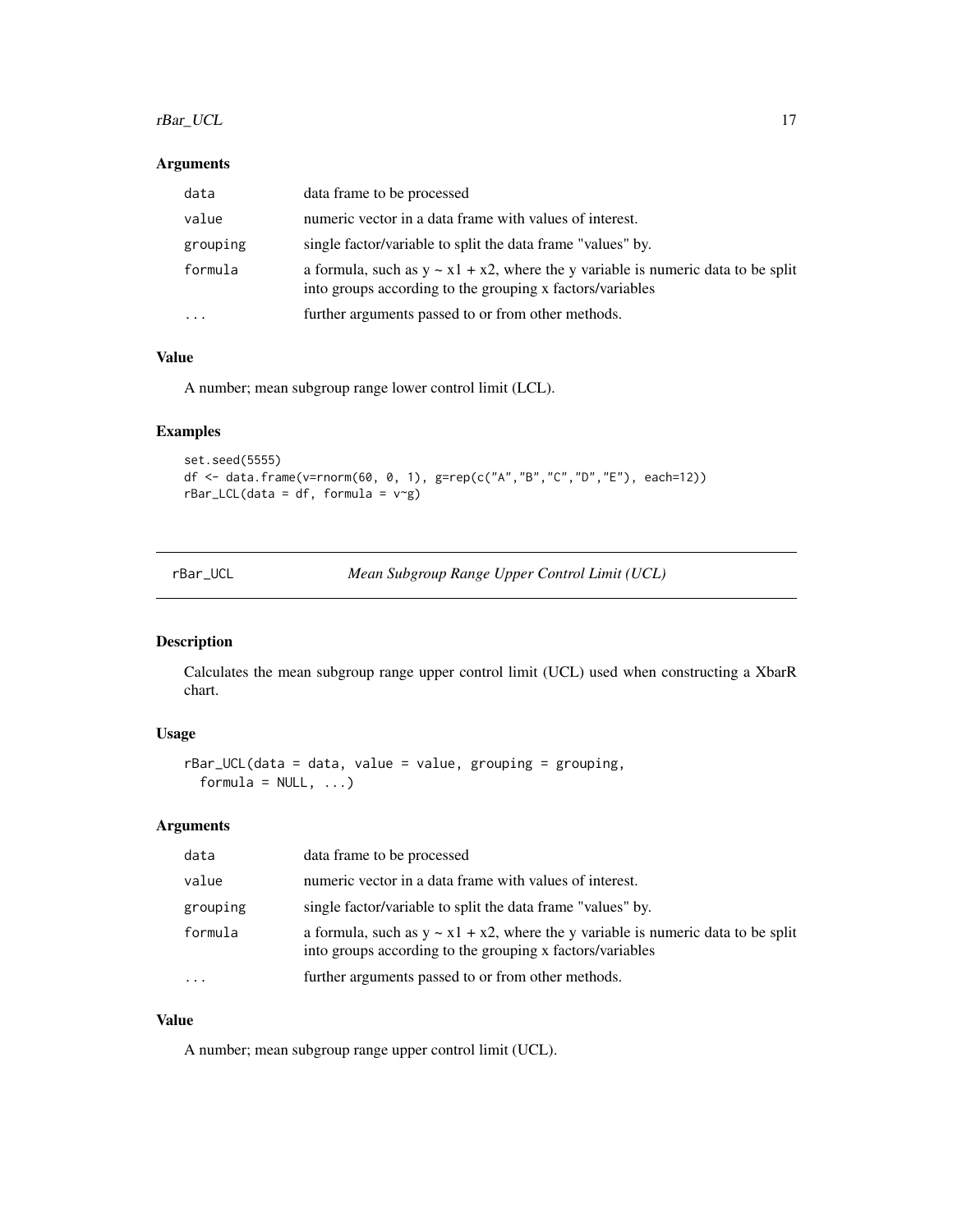### Examples

```
set.seed(5555)
df <- data.frame(v=rnorm(60, 0, 1), g=rep(c("A","B","C","D","E"), each=12))
rBar_UCL(data = df, formula = v~g)
```
rMedian *Median of Subgroup Ranges*

### Description

Calculates the median of subgroup ranges, used when constructing xBar\_rMedian charts.

### Usage

rMedian(data, value, grouping, formula = NULL, ...)

### Arguments

| data      | data frame to be processed                                                                                                                          |
|-----------|-----------------------------------------------------------------------------------------------------------------------------------------------------|
| value     | numeric vector in a data frame with values of interest.                                                                                             |
| grouping  | single factor/variable to split the data frame "values" by.                                                                                         |
| formula   | a formula, such as $y \sim x1 + x2$ , where the y variable is numeric data to be split<br>into groups according to the grouping x factors/variables |
| $\ddotsc$ | further arguments passed to or from other methods.                                                                                                  |

### Value

A number; median subgroup range.

```
set.seed(5555)
df <- data.frame(v=rnorm(60, 0, 1), g=rep(c("A","B","C","D","E"), each=12))
rMedian(data = df, formula = v~g)
```
<span id="page-17-0"></span>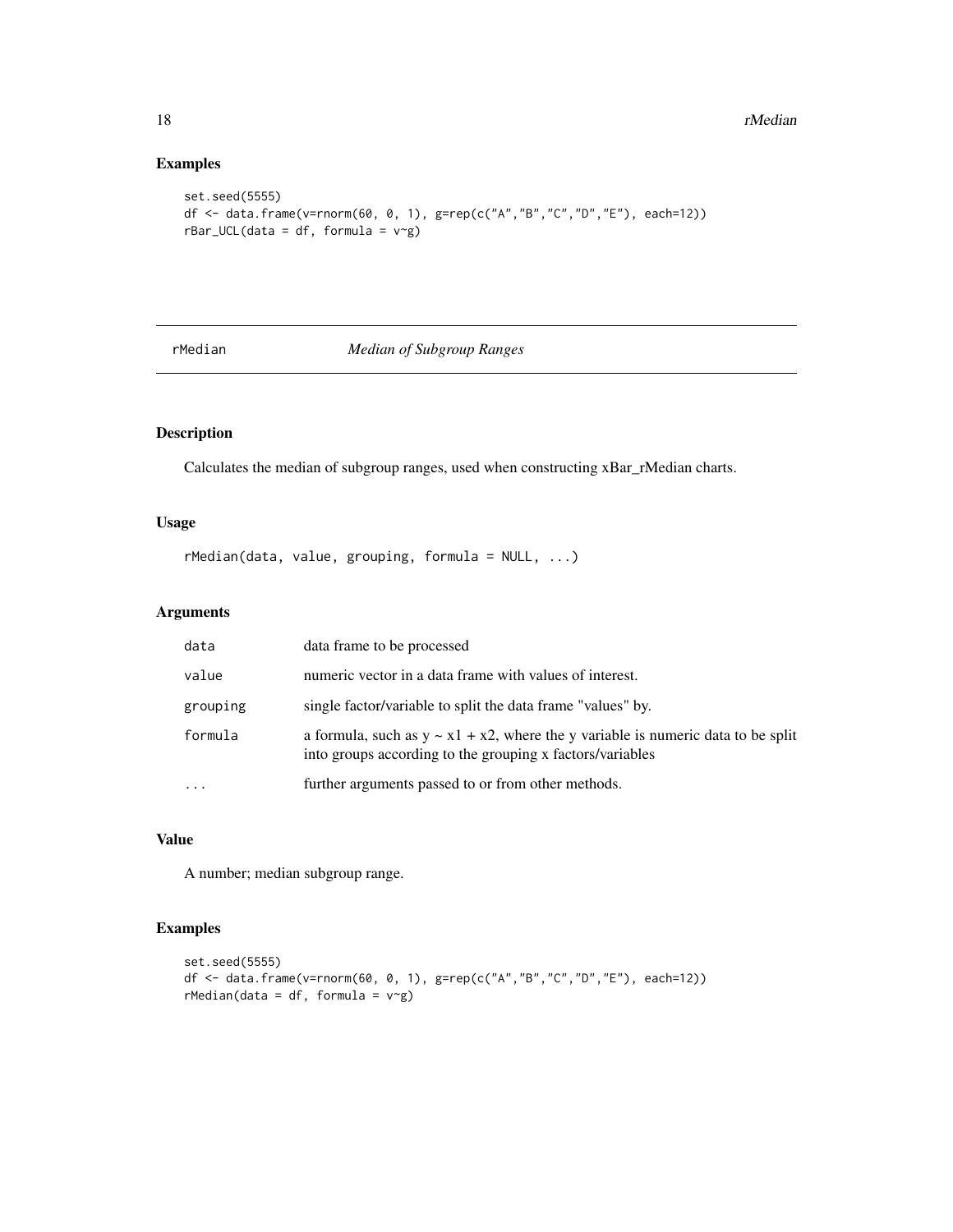<span id="page-18-0"></span>

Calculates the median of subgroup range Lower control limit (LCL) used when constructing a xBar\_rMedian chart.

### Usage

```
rMedian_LCL(data = data, value = value, grouping = grouping,
  formula = NULL, ...)
```
### Arguments

| data     | data frame to be processed                                                                                                                          |
|----------|-----------------------------------------------------------------------------------------------------------------------------------------------------|
| value    | numeric vector in a data frame with values of interest.                                                                                             |
| grouping | single factor/variable to split the data frame "values" by.                                                                                         |
| formula  | a formula, such as $y \sim x1 + x2$ , where the y variable is numeric data to be split<br>into groups according to the grouping x factors/variables |
| $\cdots$ | further arguments passed to or from other methods.                                                                                                  |

### Value

A number; median of subgroup range lower control limit (LCL).

### Examples

```
set.seed(5555)
df <- data.frame(v=rnorm(60, 0, 1), g=rep(c("A","B","C","D","E"), each=12))
rMedian_LCL(data = df, formula = v~g)
```

| rMedian UCL |
|-------------|
|-------------|

```
rMedian_UCL Median of Subgroup Ranges Upper Control Limit (UCL)
```
#### Description

Calculates the median of subgroup range upper control limit (UCL) used when constructing a xBar\_rMedian chart.

#### Usage

```
rMedian_UCL(data = data, value = value, grouping = grouping,
 formula = NULL, ...)
```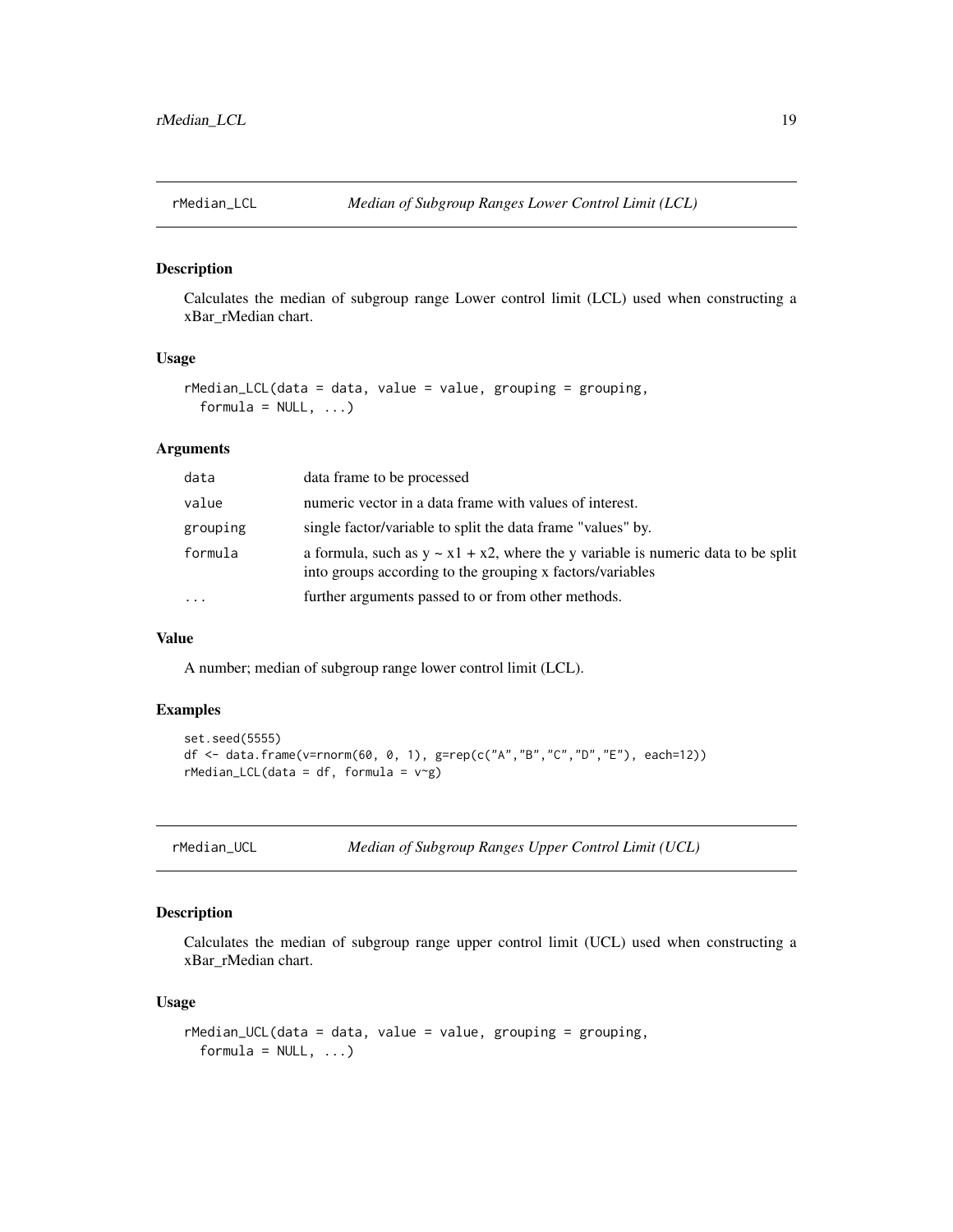### <span id="page-19-0"></span>Arguments

| data     | data frame to be processed                                                                                                                          |
|----------|-----------------------------------------------------------------------------------------------------------------------------------------------------|
| value    | numeric vector in a data frame with values of interest.                                                                                             |
| grouping | single factor/variable to split the data frame "values" by.                                                                                         |
| formula  | a formula, such as $y \sim x1 + x2$ , where the y variable is numeric data to be split<br>into groups according to the grouping x factors/variables |
| $\cdots$ | further arguments passed to or from other methods.                                                                                                  |

### Value

A number; median of subgroup range upper control limit (UCL).

#### Examples

```
set.seed(5555)
df <- data.frame(v=rnorm(60, 0, 1), g=rep(c("A","B","C","D","E"), each=12))
rMedian_UCL(data = df, formula = v~g)
```
sBar *Mean Subgroup Standard Deviation*

### Description

Calculates the mean subgroup standard deviation used when constructing a XbarS chart.

#### Usage

```
sBar(data, value, grouping, formula = NULL, ...)
```
#### Arguments

| data     | data frame to be processed                                                                                                                          |
|----------|-----------------------------------------------------------------------------------------------------------------------------------------------------|
| value    | numeric vector in a data frame with values of interest.                                                                                             |
| grouping | single factor/variable to split the data frame "values" by.                                                                                         |
| formula  | a formula, such as $y \sim x1 + x2$ , where the y variable is numeric data to be split<br>into groups according to the grouping x factors/variables |
| $\cdots$ | further arguments passed to or from other methods.                                                                                                  |

### Value

A number; mean subgroup standard deviation.

```
set.seed(5555)
df <- data.frame(v=rnorm(60, 0, 1), g=rep(c("A","B","C","D","E"), each=12))
sBar(data = df, formula = v<sup>~</sup>g)
```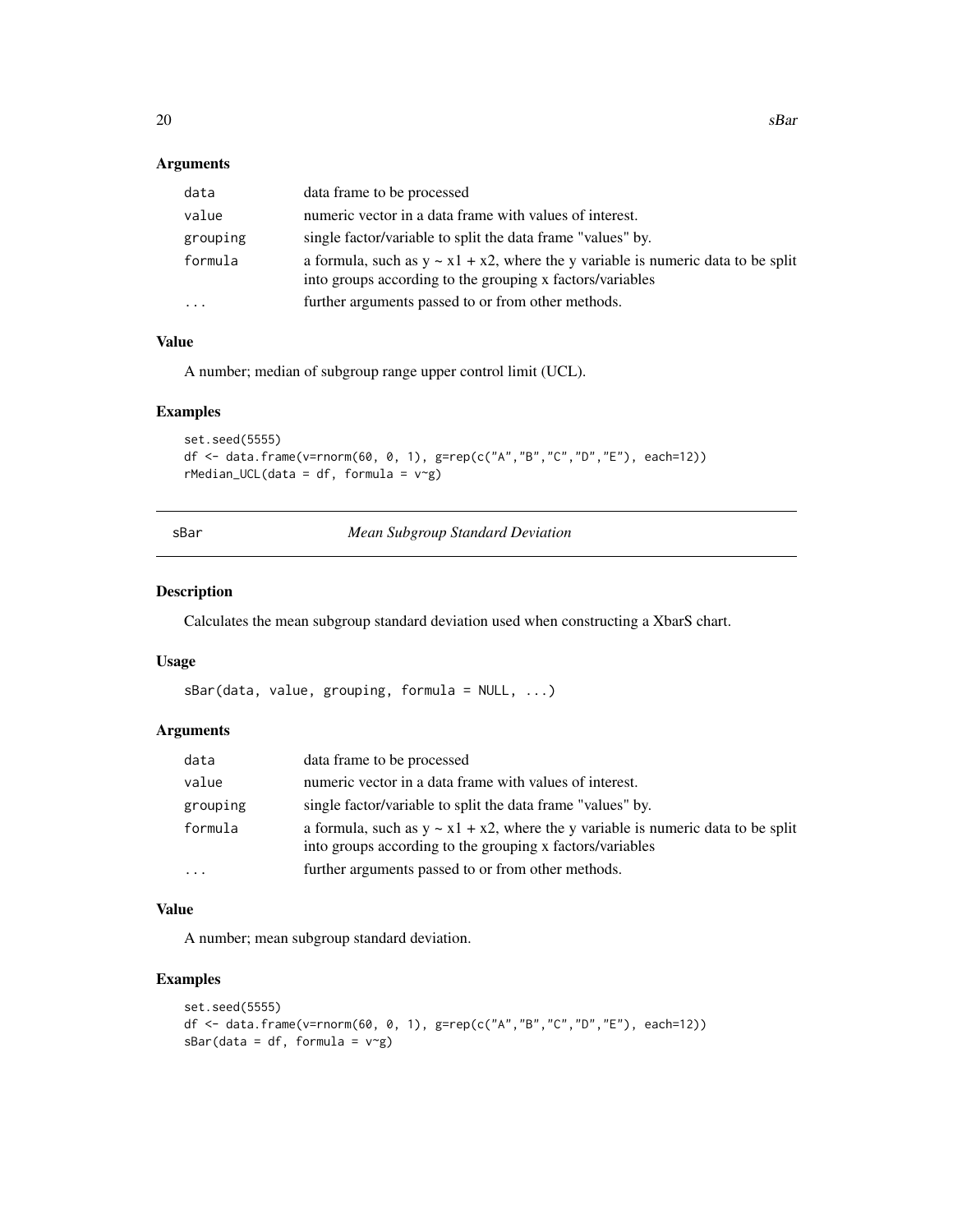<span id="page-20-0"></span>

Calculates the mean subgroup standard deviation Lower control limit (UCL) used when constructing a XbarS chart.

### Usage

```
sBar_LCL(data = data, value = value, grouping = grouping,
 formula = NULL, ...
```
### Arguments

| data     | data frame to be processed                                                                                                                          |
|----------|-----------------------------------------------------------------------------------------------------------------------------------------------------|
| value    | numeric vector in a data frame with values of interest.                                                                                             |
| grouping | single factor/variable to split the data frame "values" by.                                                                                         |
| formula  | a formula, such as $y \sim x1 + x2$ , where the y variable is numeric data to be split<br>into groups according to the grouping x factors/variables |
| $\cdots$ | further arguments passed to or from other methods.                                                                                                  |
|          |                                                                                                                                                     |

### Value

A number; mean subgroup standard deviation lower control limit (LCL).

### Examples

```
set.seed(5555)
df <- data.frame(v=rnorm(60, 0, 1), g=rep(c("A","B","C","D","E"), each=12))
sBar\_LCL(data = df, formula = v~g)
```

| sBar | UCL |
|------|-----|
|      |     |

Mean Subgroup Standard Deviation Upper Control Limit (UCL)

### Description

Calculates the mean subgroup standard deviation upper control limit (UCL) used when constructing a XbarS chart.

### Usage

```
sBar_UCL(data = data, value = value, grouping = grouping,
 formula = NULL, ...)
```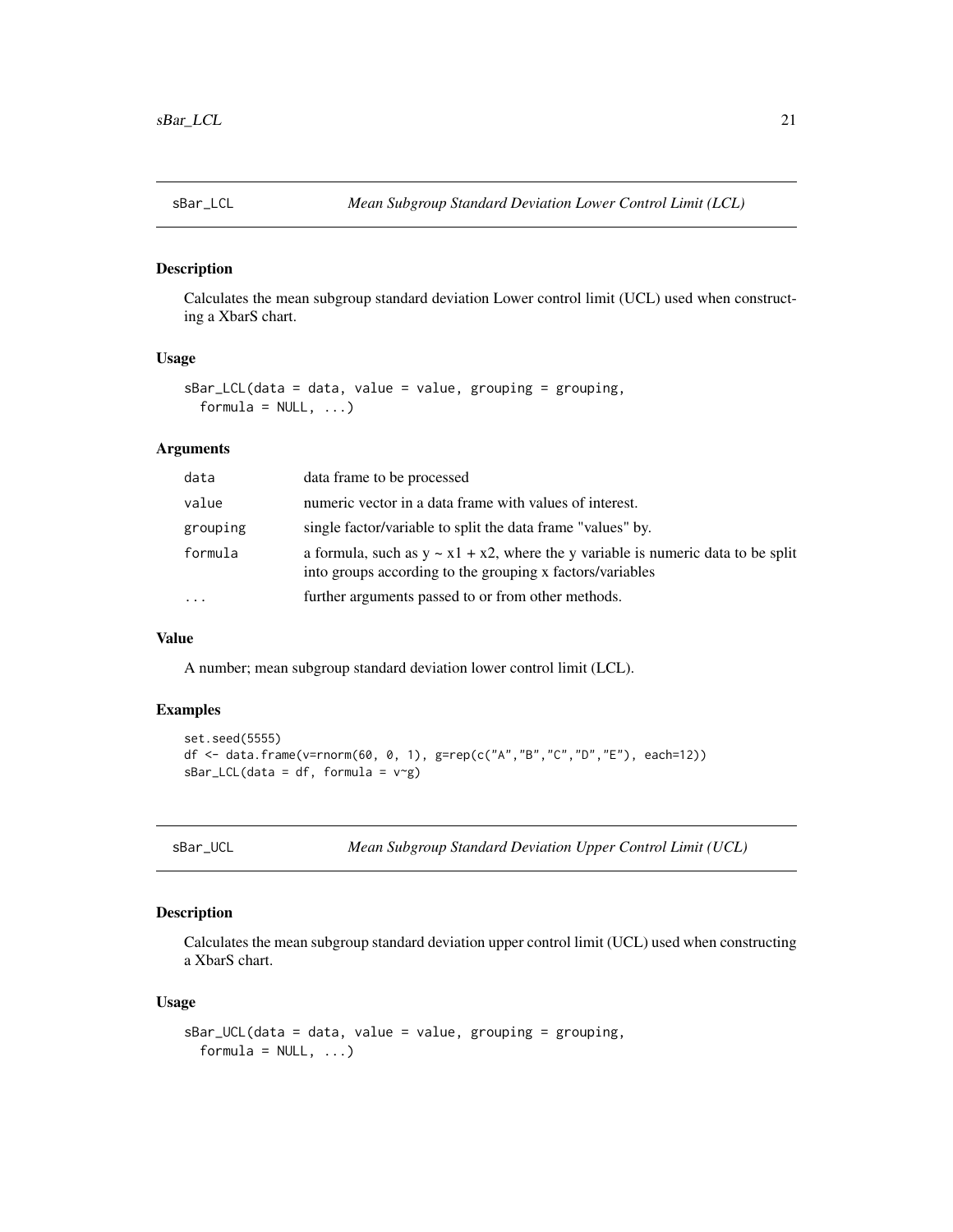### <span id="page-21-0"></span>Arguments

| data     | data frame to be processed                                                                                                                          |
|----------|-----------------------------------------------------------------------------------------------------------------------------------------------------|
| value    | numeric vector in a data frame with values of interest.                                                                                             |
| grouping | single factor/variable to split the data frame "values" by.                                                                                         |
| formula  | a formula, such as $y \sim x1 + x2$ , where the y variable is numeric data to be split<br>into groups according to the grouping x factors/variables |
| .        | further arguments passed to or from other methods.                                                                                                  |
|          |                                                                                                                                                     |

### Value

A number; mean subgroup standard deviation upper control limit (UCL).

### Examples

```
set.seed(5555)
df <- data.frame(v=rnorm(60, 0, 1), g=rep(c("A","B","C","D","E"), each=12))
sBar_UCL(data = df, formula = v \sim g)
```
stat\_mR *Generate mR chart in ggplot*

#### Description

ggplot stat used to create a mR chart in ggplot

### Usage

```
stat_mR(mapping = NULL, data = NULL, geom = "point",
 position = "identity", show.legend = NA, inherit.aes = TRUE,
 na.rm = FALSE, color.mr_point = "black", color.mr_line = "black",
 color.qc_limits = "red", color.qc_center = "blue", ...)
```
### Arguments

| mapping | Set of aesthetic mappings created by aes or aes <sub>-</sub> . If specified and inherit.aes = TRUE<br>(the default), it is combined with the default mapping at the top level of the plot.<br>You must supply mapping if there is no plot mapping. |
|---------|----------------------------------------------------------------------------------------------------------------------------------------------------------------------------------------------------------------------------------------------------|
| data    | The data to be displayed in this layer. There are three options:                                                                                                                                                                                   |
|         | If NULL, the default, the data is inherited from the plot data as specified in the<br>call to ggplot.                                                                                                                                              |
|         | A data frame, or other object, will override the plot data. All objects will<br>be fortified to produce a data frame. See fortify for which variables will be<br>created.                                                                          |
|         | A function will be called with a single argument, the plot data. The return<br>value must be a data. frame., and will be used as the layer data.                                                                                                   |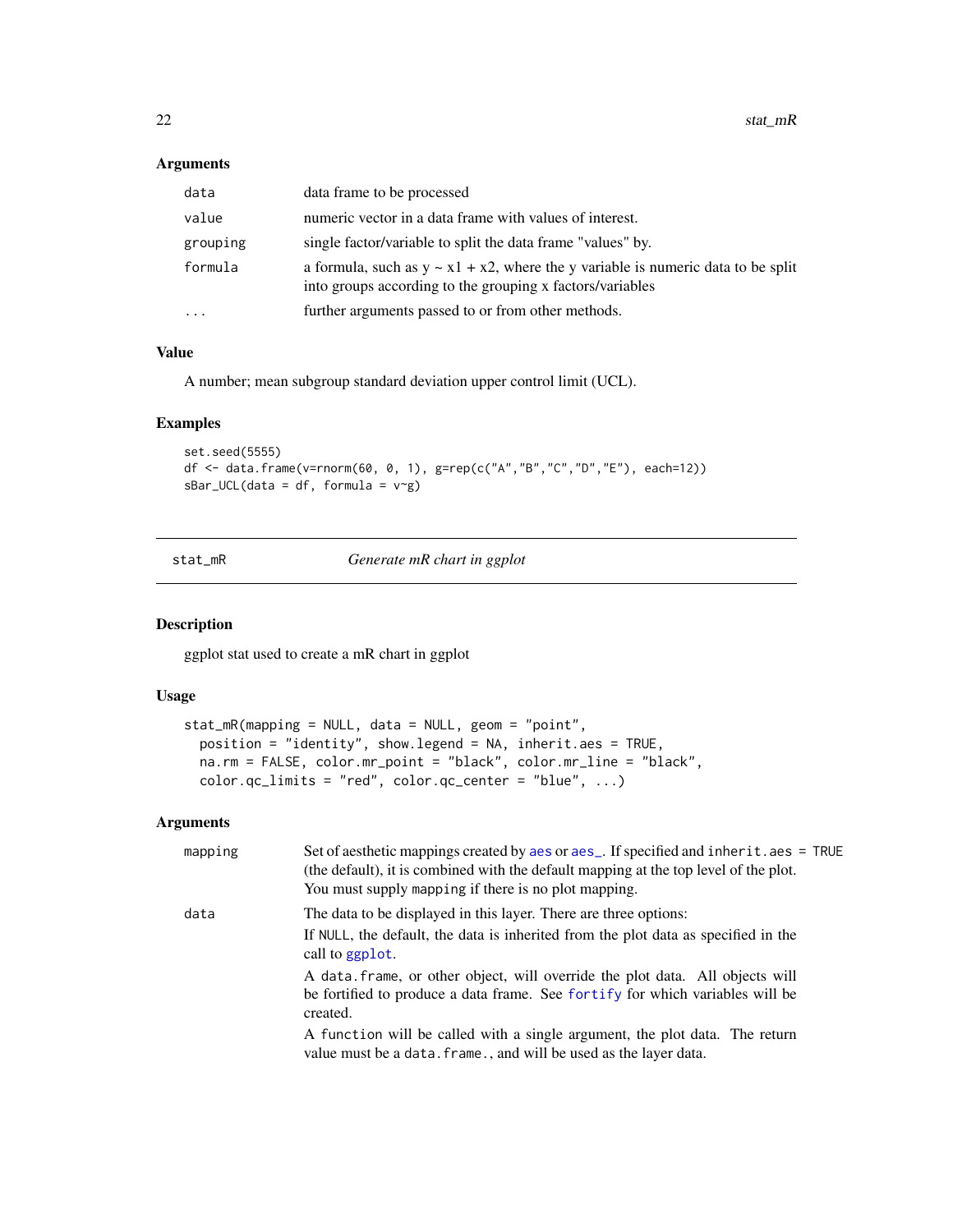<span id="page-22-0"></span>stat\_mR 23

| geom                             | The geometric object to use display the data                                                                                                                                                                                                        |
|----------------------------------|-----------------------------------------------------------------------------------------------------------------------------------------------------------------------------------------------------------------------------------------------------|
| position                         | Position adjustment, either as a string, or the result of a call to a position adjust-<br>ment function.                                                                                                                                            |
| show. legend                     | logical. Should this layer be included in the legends? NA, the default, includes if<br>any aesthetics are mapped. FALSE never includes, and TRUE always includes.                                                                                   |
| inherit.aes                      | If FALSE, overrides the default aesthetics, rather than combining with them.<br>This is most useful for helper functions that define both data and aesthetics and<br>shouldn't inherit behaviour from the default plot specification, e.g. borders. |
| $na$ . $rm$                      | a logical value indicating whether NA values should be stripped before the com-<br>putation proceeds.                                                                                                                                               |
|                                  | color.mr_point color, to be used for the mR points.                                                                                                                                                                                                 |
| color.mr_line<br>color.qc_limits | color, to be used for line connecting points.                                                                                                                                                                                                       |
|                                  | color, used to colorize the plot's upper and lower mR control limits.                                                                                                                                                                               |
| color.qc_center                  |                                                                                                                                                                                                                                                     |
|                                  | color, used to colorize the plot's center line.                                                                                                                                                                                                     |
|                                  | other arguments passed on to layer. These are often aesthetics, used to set an<br>aesthetic to a fixed value, like color = "red" or size = 3. They may also be<br>parameters to the paired geom/stat.                                               |

#### Value

data need to produce the mR plot in ggplot.

### Examples

```
#########################
# Example 1: mR Chart #
#########################
# Load Libraries ----------------------------------------------------------
require(ggQC)
require(ggplot2)
# Setup Data --------------------------------------------------------------
set.seed(5555)
Process1 <- data.frame(processID = as.factor(rep(1,100)),
                       metric_value = rnorm(100, 0, 1),subgroup_sample=rep(1:20, each=5),
                       Process_run_id = 1:100)
set.seed(5556)
Process2 <- data.frame(processID = as.factor(rep(2,100)),
                        metric_value = rnorm(100, 5, 1),
                        subgroup_sample=rep(1:10, each=10),
                       Process_run_id = 101:200)
```
Both\_Processes <- rbind(Process1, Process2)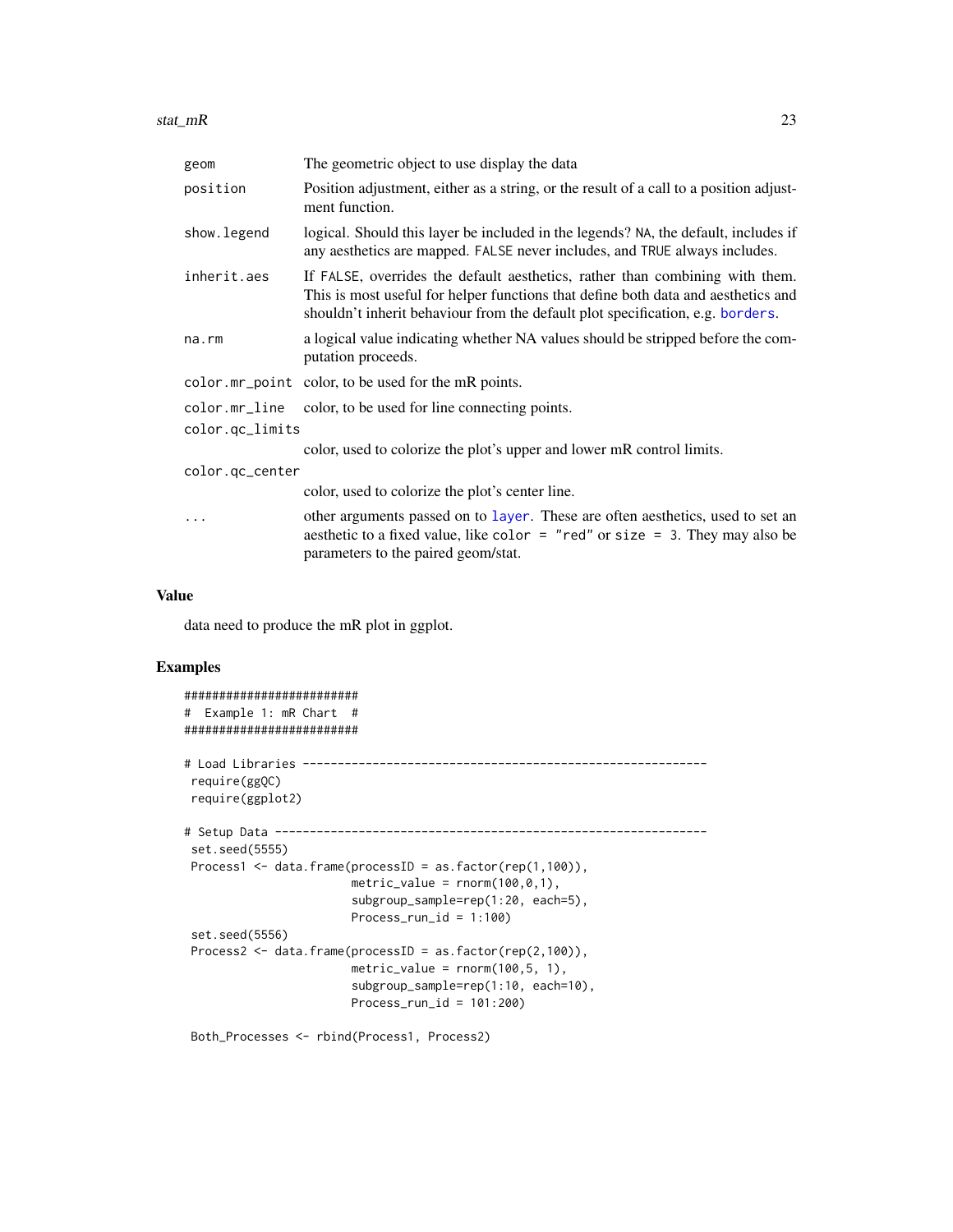```
# One Plot Both Processes -------------------------------------------------
ggplot(Both_Processes, aes(x=Process_run_id, y = metric_value)) +
  stat_mR() + ylab("Moving Range")
# Facet Plot - Both Processes ---------------------------------------------
ggplot(Both_Processes, aes(x=Process_run_id, y = metric_value)) +
  stat_mR() + ylab("Moving Range") +
  facet_grid(.~processID, scales = "free_x")
```
stat\_pareto *Generate a Pareto Plot with ggplot*

### Description

stat function to create ggplot Pareto chart

### Usage

```
stat_pareto(mapping = NULL, data = NULL, geom = "point",
 position = "identity", show.legend = NA, inherit.aes = TRUE,
 group = 1, na.rm = FALSE, point.color = "black", point.size = 2,
 line.color = "black", line.size = 0.5, bars.fill = c("red", "white"),
  ...)
```
#### Arguments

| mapping     | Set of aesthetic mappings created by aes or aes_. If specified and inherit.aes = TRUE<br>(the default), it is combined with the default mapping at the top level of the plot.<br>You must supply mapping if there is no plot mapping.               |
|-------------|-----------------------------------------------------------------------------------------------------------------------------------------------------------------------------------------------------------------------------------------------------|
| data        | The data to be displayed in this layer. There are three options:                                                                                                                                                                                    |
|             | If NULL, the default, the data is inherited from the plot data as specified in the<br>call to ggplot.                                                                                                                                               |
|             | A data frame, or other object, will override the plot data. All objects will<br>be fortified to produce a data frame. See fortify for which variables will be<br>created.                                                                           |
|             | A function will be called with a single argument, the plot data. The return<br>value must be a data. frame., and will be used as the layer data.                                                                                                    |
| geom        | The geometric object to use display the data                                                                                                                                                                                                        |
| position    | Position adjustment, either as a string, or the result of a call to a position adjust-<br>ment function.                                                                                                                                            |
| show.legend | logical. Should this layer be included in the legends? NA, the default, includes if<br>any aesthetics are mapped. FALSE never includes, and TRUE always includes.                                                                                   |
| inherit.aes | If FALSE, overrides the default aesthetics, rather than combining with them.<br>This is most useful for helper functions that define both data and aesthetics and<br>shouldn't inherit behaviour from the default plot specification, e.g. borders. |

<span id="page-23-0"></span>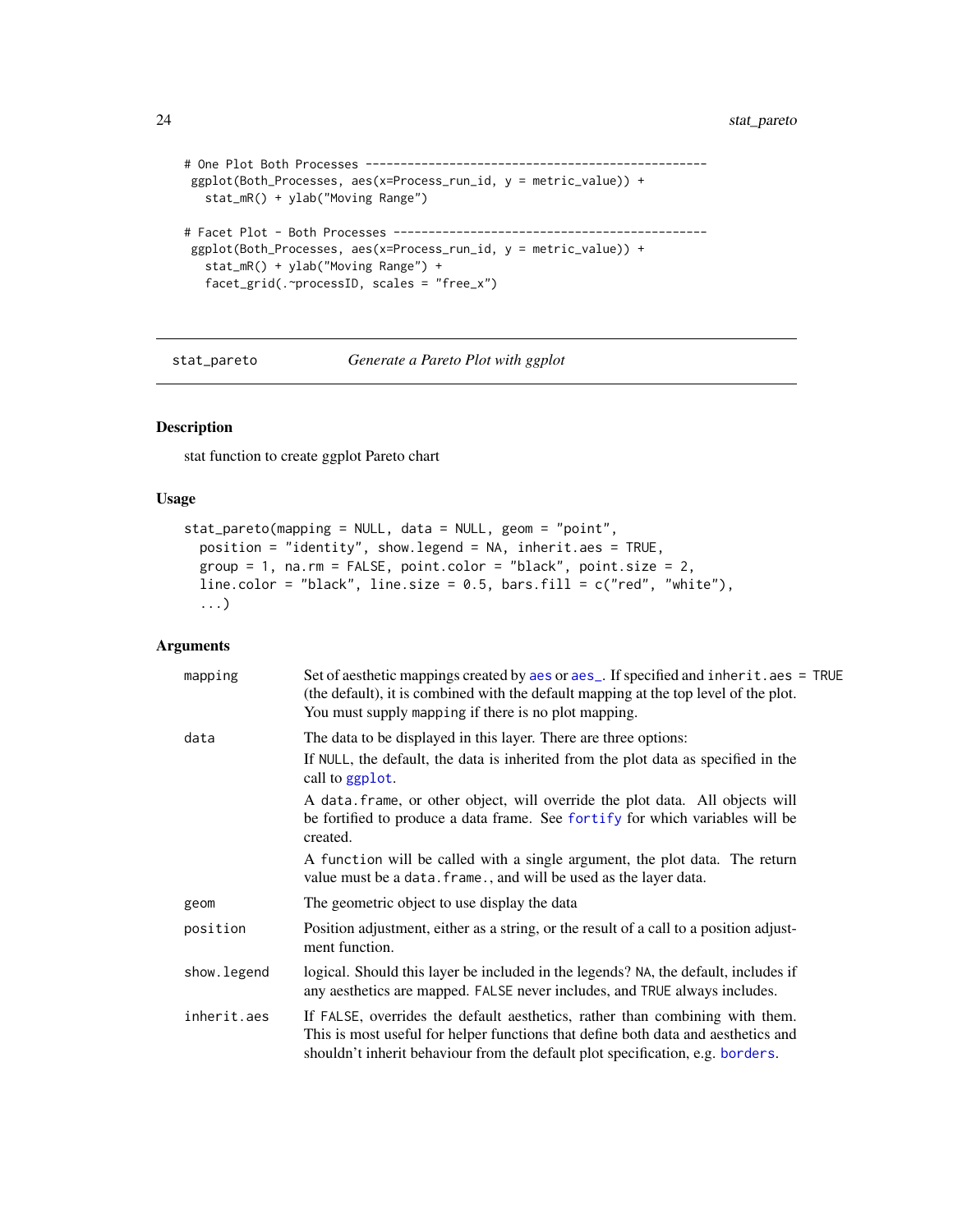### <span id="page-24-0"></span>stat\_pareto 25

| group       | defines grouping for variable for pareto plot, default and suggested is 1.                                                                                                                                |
|-------------|-----------------------------------------------------------------------------------------------------------------------------------------------------------------------------------------------------------|
| na.rm       | a logical value indicating whether NA values should be stripped before the com-<br>putation proceeds.                                                                                                     |
| point.color | color, used to define point color of cumulative percentage line                                                                                                                                           |
| point.size  | number, used to define point size of cumulative percentage line                                                                                                                                           |
| line.color  | color, used to define line color of cumulative percentage line                                                                                                                                            |
| line.size   | color, used to define line weight of cumulative percentage line                                                                                                                                           |
| bars.fill   | character vector length 2, start and end colors for pareto bars.                                                                                                                                          |
| .           | other arguments passed on to layer. These are often aesthetics, used to set an<br>aesthetic to a fixed value, like color $=$ "red" or size $=$ 3. They may also be<br>parameters to the paired geom/stat. |

#### Value

Pareto plot.

```
############################
# Example 1: Pareto Plot #
############################
# Load Libraries ----------------------------------------------------------
 require(ggQC)
 require(ggplot2)
# Setup Data --------------------------------------------------------------
 df <- data.frame(
                 x = letters[1:10],y = as.integer(runif(n = 10, min = 0, max=100))\lambda# Render Pareto Plot ------------------------------------------------------
ggplot(df, aes(x=x, y=y)) +stat_pareto(point.color = "red",
            point.size = 3,
            line.color = "black",
            #size.line = 1,
            bars.fill = c("blue", "orange"),)
```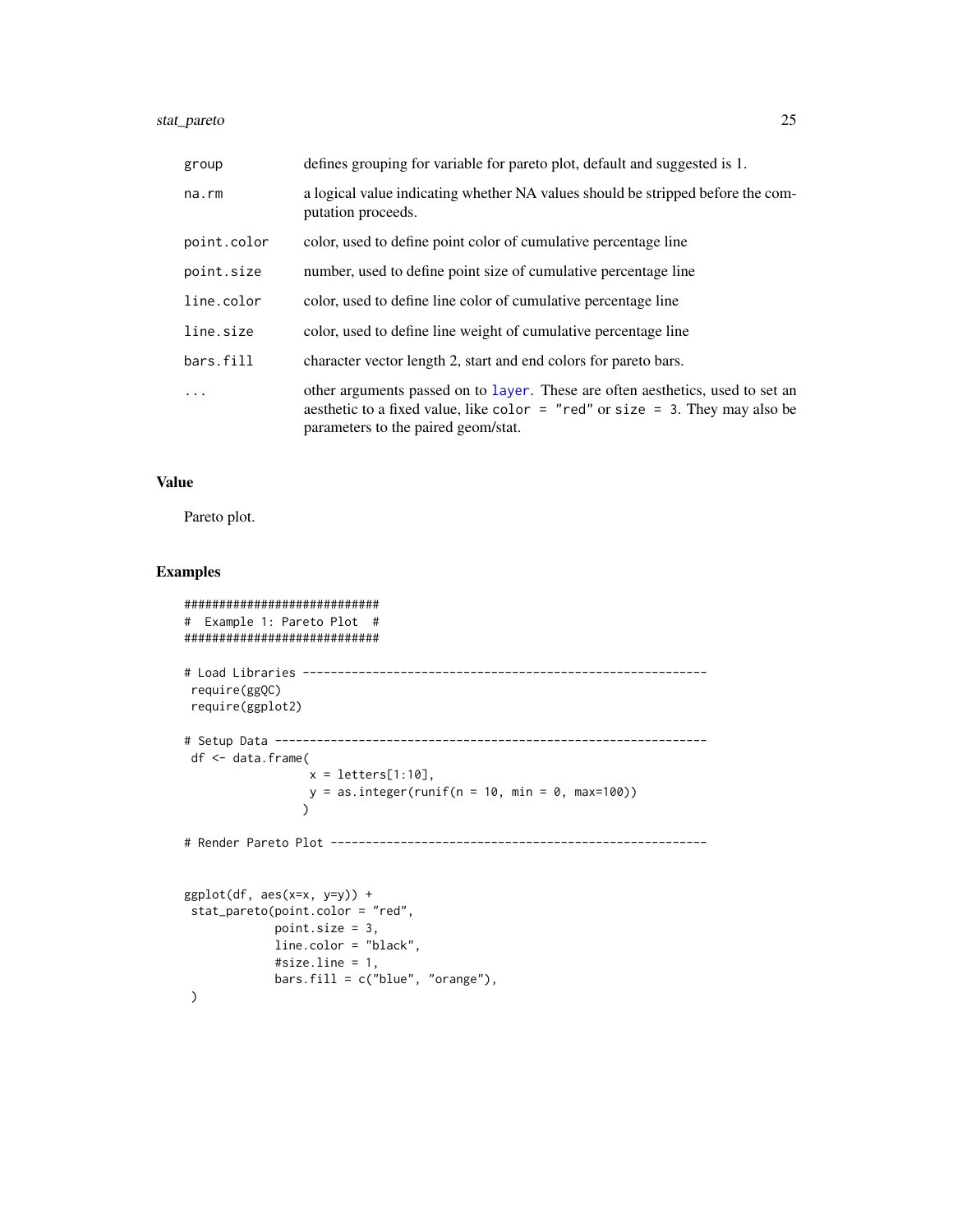<span id="page-25-0"></span>Produce QC charts with ggplot framework. Support for faceting and layering of multiple QC chart lines on a single plot. Charts supported (see method argument for call):

- Individuals Charts: mR, XmR,
- Attribute Charts: c, np, p, u,
- Studentized Charts: xBar.rBar, xBar.rMedian, xBar.sBar, xMedian.rBar, xMedian.rMedian,
- Dispersion Charts: rBar, rMedian, sBar.

To label chart lines see [stat\\_QC\\_labels](#page-28-1)

### Usage

```
stat_QC(mapping = NULL, data = NULL, geom = "hline",
 position = "identity", na.rm = FALSE, show.legend = NA,
  inherit.aes = TRUE, n = NULL, method = "xBar.rBar",
 color.qc_limits = "red", color.qc_center = "green", \dots)
```
### Arguments

| mapping     | Set of aesthetic mappings created by aes or aes_. If specified and inherit.aes = TRUE<br>(the default), it is combined with the default mapping at the top level of the plot.<br>You must supply mapping if there is no plot mapping.               |
|-------------|-----------------------------------------------------------------------------------------------------------------------------------------------------------------------------------------------------------------------------------------------------|
| data        | The data to be displayed in this layer. There are three options:                                                                                                                                                                                    |
|             | If NULL, the default, the data is inherited from the plot data as specified in the<br>call to ggplot.                                                                                                                                               |
|             | A data frame, or other object, will override the plot data. All objects will<br>be fortified to produce a data frame. See fortify for which variables will be<br>created.                                                                           |
|             | A function will be called with a single argument, the plot data. The return<br>value must be a data. frame., and will be used as the layer data.                                                                                                    |
| geom        | The geometric object to use display the data                                                                                                                                                                                                        |
| position    | Position adjustment, either as a string, or the result of a call to a position adjust-<br>ment function.                                                                                                                                            |
| na.rm       | a logical value indicating whether NA values should be stripped before the com-<br>putation proceeds.                                                                                                                                               |
| show.legend | logical. Should this layer be included in the legends? NA, the default, includes if<br>any aesthetics are mapped. FALSE never includes, and TRUE always includes.                                                                                   |
| inherit.aes | If FALSE, overrides the default aesthetics, rather than combining with them.<br>This is most useful for helper functions that define both data and aesthetics and<br>shouldn't inherit behaviour from the default plot specification, e.g. borders. |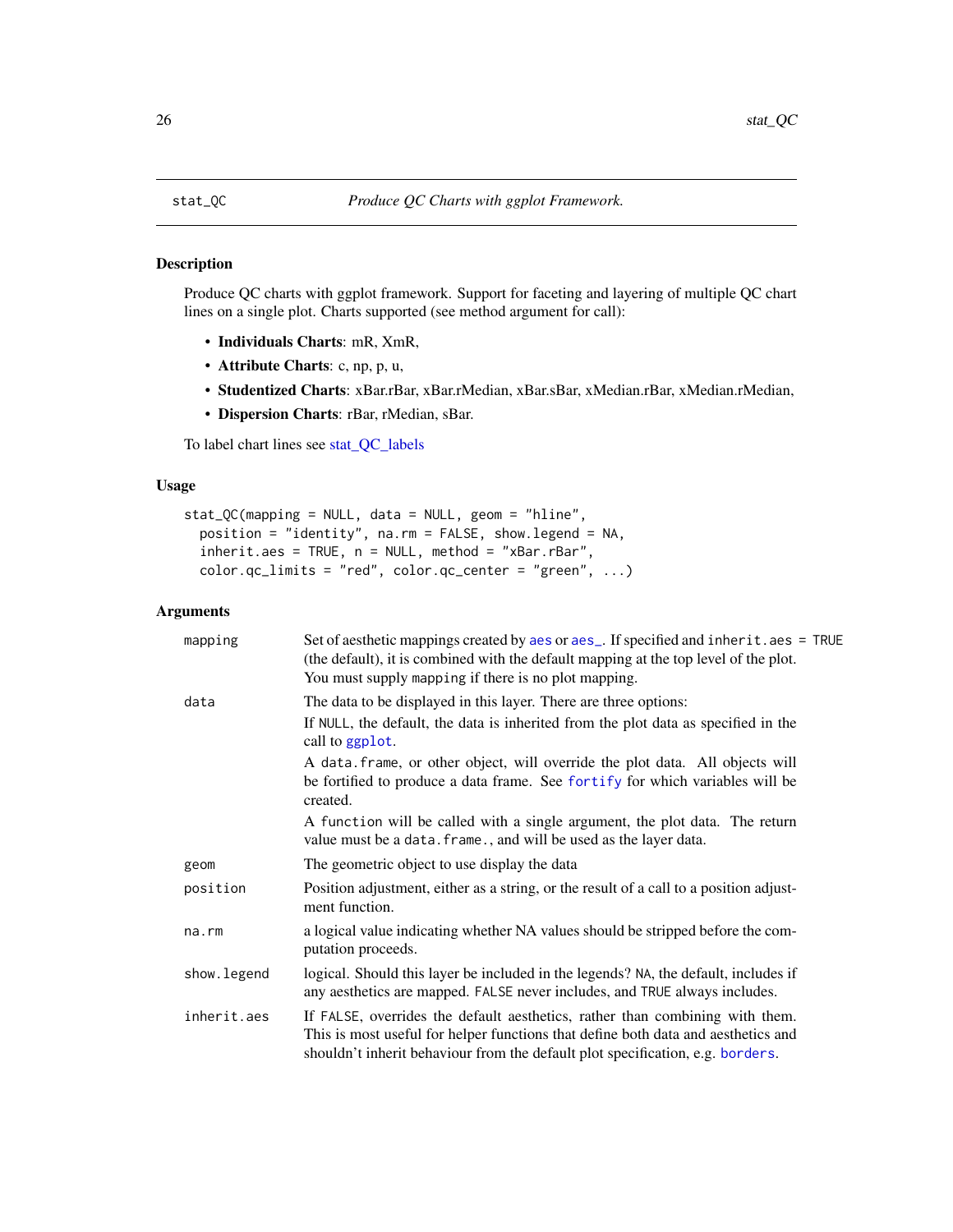<span id="page-26-0"></span>

| n               | number, for                                                                                                                                                                                           |
|-----------------|-------------------------------------------------------------------------------------------------------------------------------------------------------------------------------------------------------|
|                 | • Studentized Charts, used for custom or hypothetical subgroup size.                                                                                                                                  |
|                 | • np Charts, used to specify a fixed area of opportunity.                                                                                                                                             |
| method          | string, calling the following methods:                                                                                                                                                                |
|                 | • Individuals Charts: mR, XmR,                                                                                                                                                                        |
|                 | • Attribute Charts: c, np, p, u,                                                                                                                                                                      |
|                 | • Studentized Charts: xBar.rBar, xBar.rMedian, xBar.sBar, xMedian.rBar,<br>xMedian.rMedian                                                                                                            |
|                 | • Dispersion Charts: rBar, rMedian, sBar.                                                                                                                                                             |
| color.gc_limits |                                                                                                                                                                                                       |
|                 | color, used to colorize the plot's upper and lower mR control limits.                                                                                                                                 |
| color.gc_center |                                                                                                                                                                                                       |
|                 | color, used to colorize the plot's center line.                                                                                                                                                       |
| .               | other arguments passed on to layer. These are often aesthetics, used to set an<br>aesthetic to a fixed value, like color = "red" or size = 3. They may also be<br>parameters to the paired geom/stat. |

### Value

data need to produce the mR plot in ggplot.

```
# Load Libraries ----------------------------------------------------------
 require(ggQC)
 require(ggplot2)
# Setup Data --------------------------------------------------------------
 set.seed(5555)
 Process1 <- data.frame(processID = as.factor(rep(1,100)),
                        metric_value = rnorm(100, 0, 1),
                        subgroup\_sample = rep(1:20, each=5),Process\_run\_id = 1:100set.seed(5556)
 Process2 <- data.frame(processID = as.factor(rep(2,100)),
                       metric_value = rnorm(100, 5, 1),
                        subgroup\_sample = rep(1:10, each=10),
                       Process_run_id = 101:200)
 Both_Processes <- rbind(Process1, Process2)
#############################
# Example 1: XmR Chart #
#############################
EX1.1 <- ggplot(Both_Processes, aes(x=Process_run_id, y = metric_value)) +
 geom_point() + geom_line() + stat_QC(method="XmR") +
 stat_QC_labels(method="XmR", digits = 2) +
```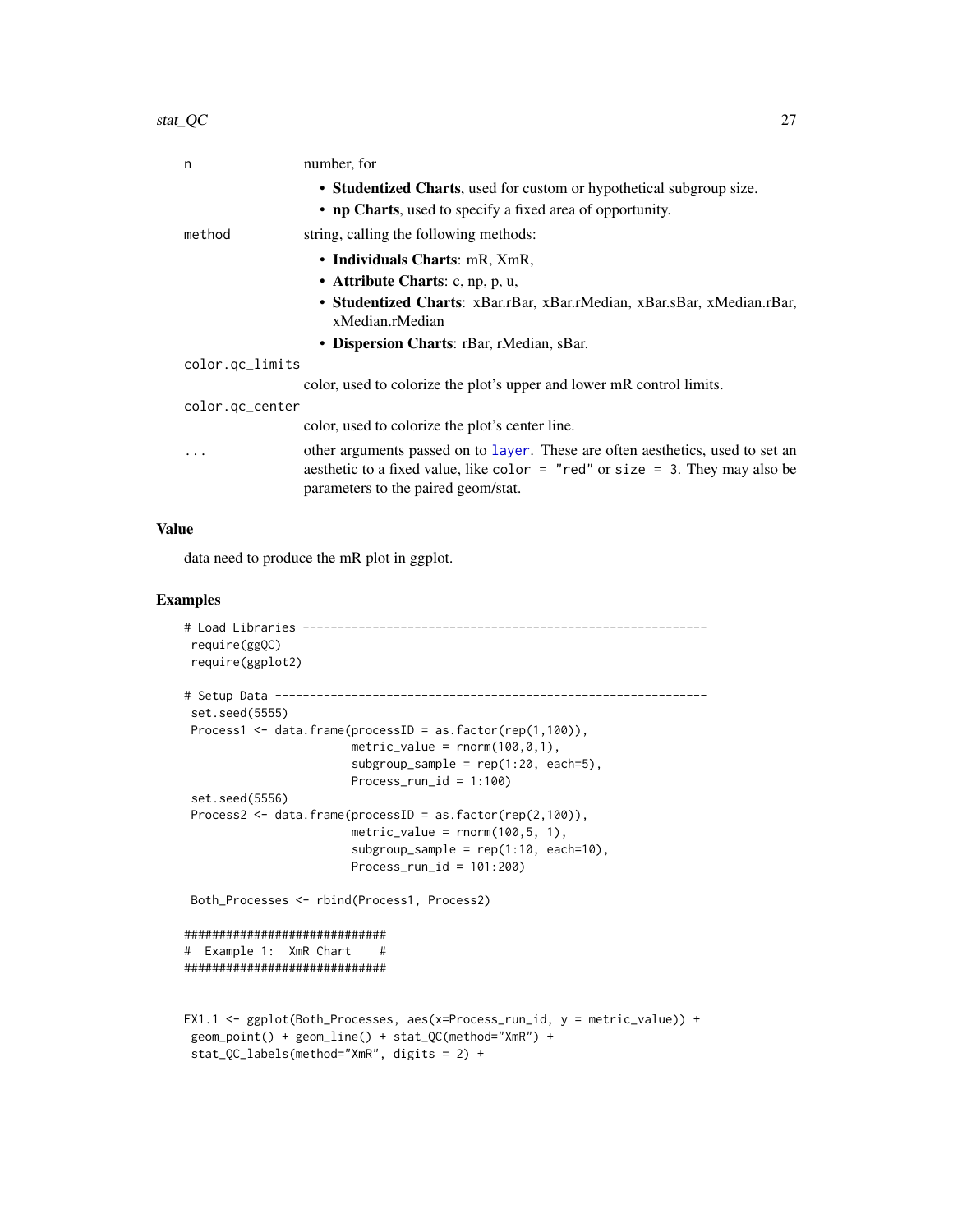```
facet_grid(.~processID, scales = "free_x")
#EX1.1
EX1.2 <- ggplot(Both_Processes, aes(x=Process_run_id, y = metric_value)) +
 stat_mR() + ylab("Moving Range") +
 stat_QC_labels(method="mR", digits = 2) +
 facet_grid(.~processID, scales = "free_x")
#EX1.2
#############################
# Example 2: XbarR Chart #
#############################
EX2.1 \leq ggplot(Both_Processes, aes(x = subgroup_sample,
                          y = metric_value,
                          group = processID)) +
 stat_summary(fun.y = "mean", color = "blue", geom = c("point")) +
 stat_summary(fun.y = "mean", color = "blue", geom = c("line")) +
 stat_QC(method = "xBar.rBar") + facet_grid(.~processID, scales = "free_x")
#EX2.1
EX2.2 <- ggplot(Both_Processes, aes(x = subgroup_sample,
                         y = metric_value,
                          group = processID)) +
 stat_summary(fun.y = "QCrange", color = "blue", geom = "point") +
 stat_summary(fun.y = "QCrange", color = "blue", geom = "line") +
 stat_QC(method = "rBar") +
 ylab("Range") +
 facet_grid(.~processID, scales = "free_x")
 #EX2.2
#############################
# Example 3: p Chart #
#############################
# p chart Setup -----------------------------------------------------------
 set.seed(5556)
 bin_data <- data.frame(
   trial=1:30,
   Num_Incomplete_Items = rpois(30, lambda = 30),
   Num_Items_in_Set = runif(n = 30, min = 50, max = 100))
  bin_data$Proportion_Incomplete <- bin_data$Num_Incomplete_Items/bin_data$Num_Items_in_Set
# Plot p chart ------------------------------------------------------------
EX3.1 \leq ggplot(data = bin_data, aes(x=trial,
                           y=Proportion_Incomplete,
                           n=Num_Items_in_Set)) +
 geom_point() + geom_line() +
 stat_QC(method = "p")#EX3.1
#############################
# Example 4: u Chart #
#############################
```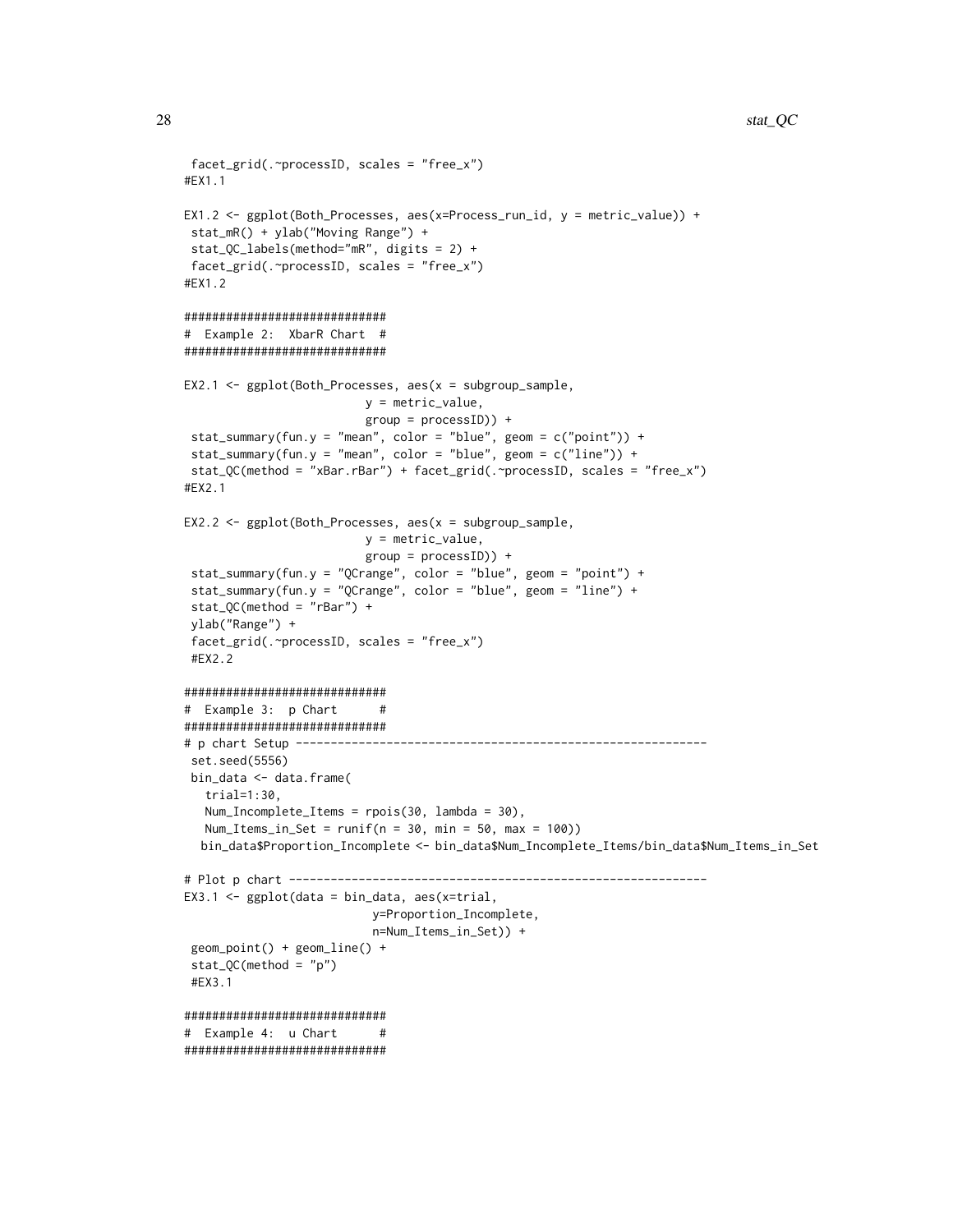```
# u chart Setup -----------------------------------------------------------
set.seed(5555)
bin_data <- data.frame(
  trial=1:30,
  Num_of_Blemishes = rpois(30, lambda = 30),
  Num_Items_Inspected = runif(n = 30, min = 50, max = 100))
  bin_data$Blemish_Rate <- bin_data$Num_of_Blemishes/bin_data$Num_Items_Inspected
# Plot u chart ------------------------------------------------------------
EX4.1 \leq ggplot(data = bin_data, aes(x=trial,
                           y=Blemish_Rate,
                           n=Num_Items_Inspected)) +
geom_point() + geom_line() +
stat_QC(method = "u")
#EX4.1
#############################
# Example 5: np Chart #
#############################
# np chart Setup -----------------------------------------------------------
set.seed(5555)
bin_data <- data.frame(
  trial=1:30,
  NumNonConforming = rbinom(30, 30, prob = .50))
Units_Tested_Per_Batch <- 60
# Plot np chart ------------------------------------------------------------
EX5.1 <- ggplot(data = bin_data, aes(trial, NumNonConforming)) +
 geom_point() +
 stat_QC(method = "np", n = Units_Tested_Per_Batch)
#EX5.1
```
<span id="page-28-1"></span>stat\_QC\_labels *Write QC Line Labels to ggplot QC Charts.*

#### Description

Write QC line labels to ggplot QC Charts. Useful if you want to see the value of the center line and QC limits. see method argument for methods supported.

### Usage

```
stat_QC_labels(mapping = NULL, data = NULL, geom = "label",
 position = "identity", na.rm = FALSE, show.legend = NA,
  inherit.aes = TRUE, n = NULL, digits = 1, method = "xBar.rBar",color.qc_limits = "red", color.qc_center = "black", text.size = 3, ...)
```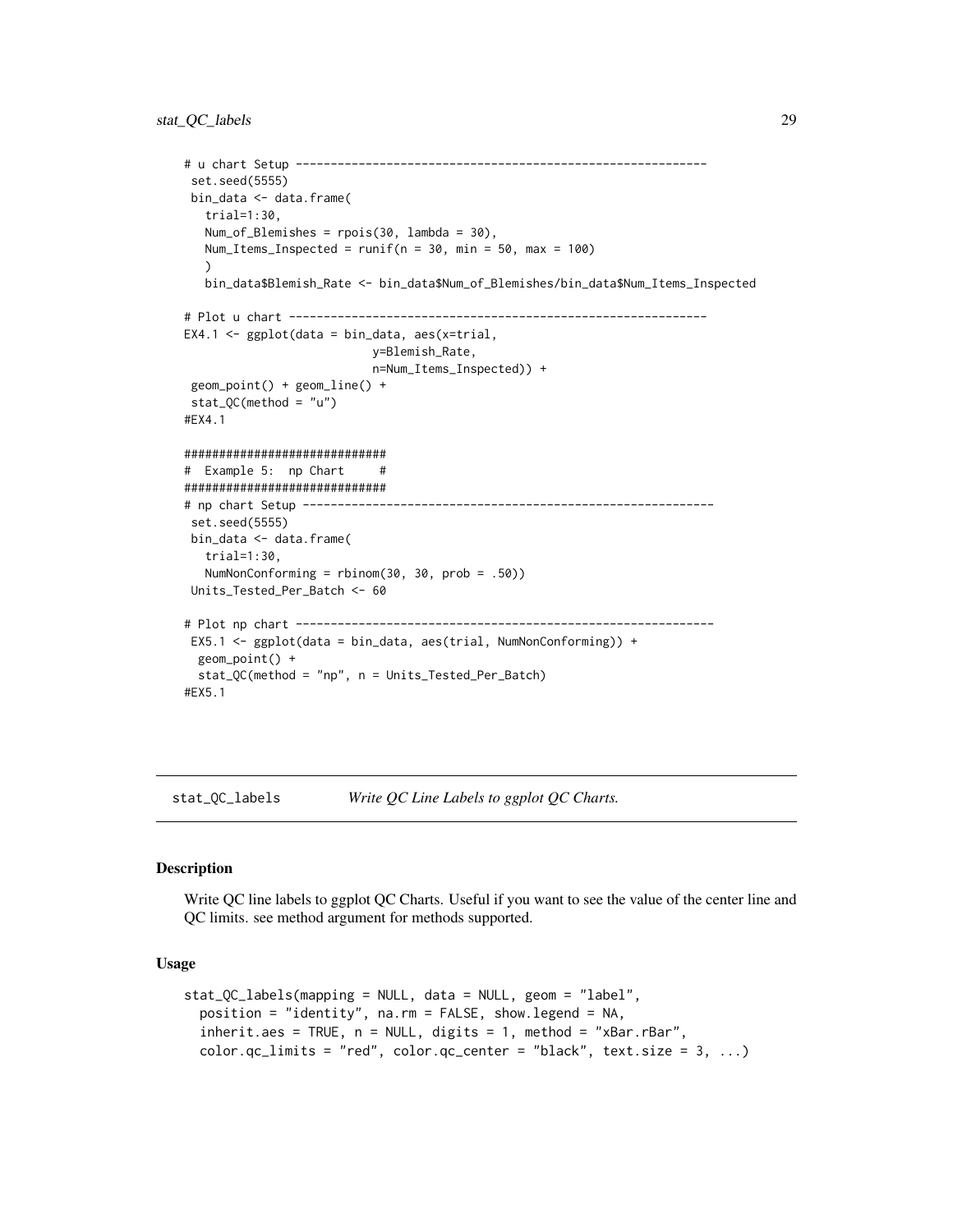### <span id="page-29-0"></span>Arguments

| mapping         | Set of aesthetic mappings created by aes or aes_. If specified and inherit.aes = TRUE<br>(the default), it is combined with the default mapping at the top level of the plot.<br>You must supply mapping if there is no plot mapping.               |
|-----------------|-----------------------------------------------------------------------------------------------------------------------------------------------------------------------------------------------------------------------------------------------------|
| data            | The data to be displayed in this layer. There are three options:                                                                                                                                                                                    |
|                 | If NULL, the default, the data is inherited from the plot data as specified in the<br>call to ggplot.                                                                                                                                               |
|                 | A data. frame, or other object, will override the plot data. All objects will<br>be fortified to produce a data frame. See fortify for which variables will be<br>created.                                                                          |
|                 | A function will be called with a single argument, the plot data. The return<br>value must be a data. frame., and will be used as the layer data.                                                                                                    |
| geom            | The geometric object to use display the data                                                                                                                                                                                                        |
| position        | Position adjustment, either as a string, or the result of a call to a position adjust-<br>ment function.                                                                                                                                            |
| na.rm           | a logical value indicating whether NA values should be stripped before the com-<br>putation proceeds.                                                                                                                                               |
| show.legend     | logical. Should this layer be included in the legends? NA, the default, includes if<br>any aesthetics are mapped. FALSE never includes, and TRUE always includes.                                                                                   |
| inherit.aes     | If FALSE, overrides the default aesthetics, rather than combining with them.<br>This is most useful for helper functions that define both data and aesthetics and<br>shouldn't inherit behaviour from the default plot specification, e.g. borders. |
| n               | number, for                                                                                                                                                                                                                                         |
|                 | • Studentized Charts, used for custom or hypothetical subgroup size.                                                                                                                                                                                |
|                 | • np Charts, used to specify a fixed area of opportunity.                                                                                                                                                                                           |
| digits          | integer, indicating the number of decimal places                                                                                                                                                                                                    |
| method          | string, calling the following methods:                                                                                                                                                                                                              |
|                 | • Individuals Charts: mR, XmR,                                                                                                                                                                                                                      |
|                 | • Attribute Charts: c, np, p, u,                                                                                                                                                                                                                    |
|                 | · Studentized Charts: xBar.rBar, xBar.rMedian, xBar.sBar, xMedian.rBar,<br>xMedian.rMedian                                                                                                                                                          |
|                 | · Dispersion Charts: rBar, rMedian, sBar.                                                                                                                                                                                                           |
| color.qc_limits |                                                                                                                                                                                                                                                     |
|                 | color, used to colorize the plot's upper and lower mR control limits.                                                                                                                                                                               |
| color.qc_center | color, used to colorize the plot's center line.                                                                                                                                                                                                     |
| text.size       | number, size of the text label                                                                                                                                                                                                                      |
| .               | other arguments passed on to layer. These are often aesthetics, used to set an                                                                                                                                                                      |
|                 | aesthetic to a fixed value, like color = "red" or size = 3. They may also be<br>parameters to the paired geom/stat.                                                                                                                                 |

### Value

data need to produce the mR plot in ggplot.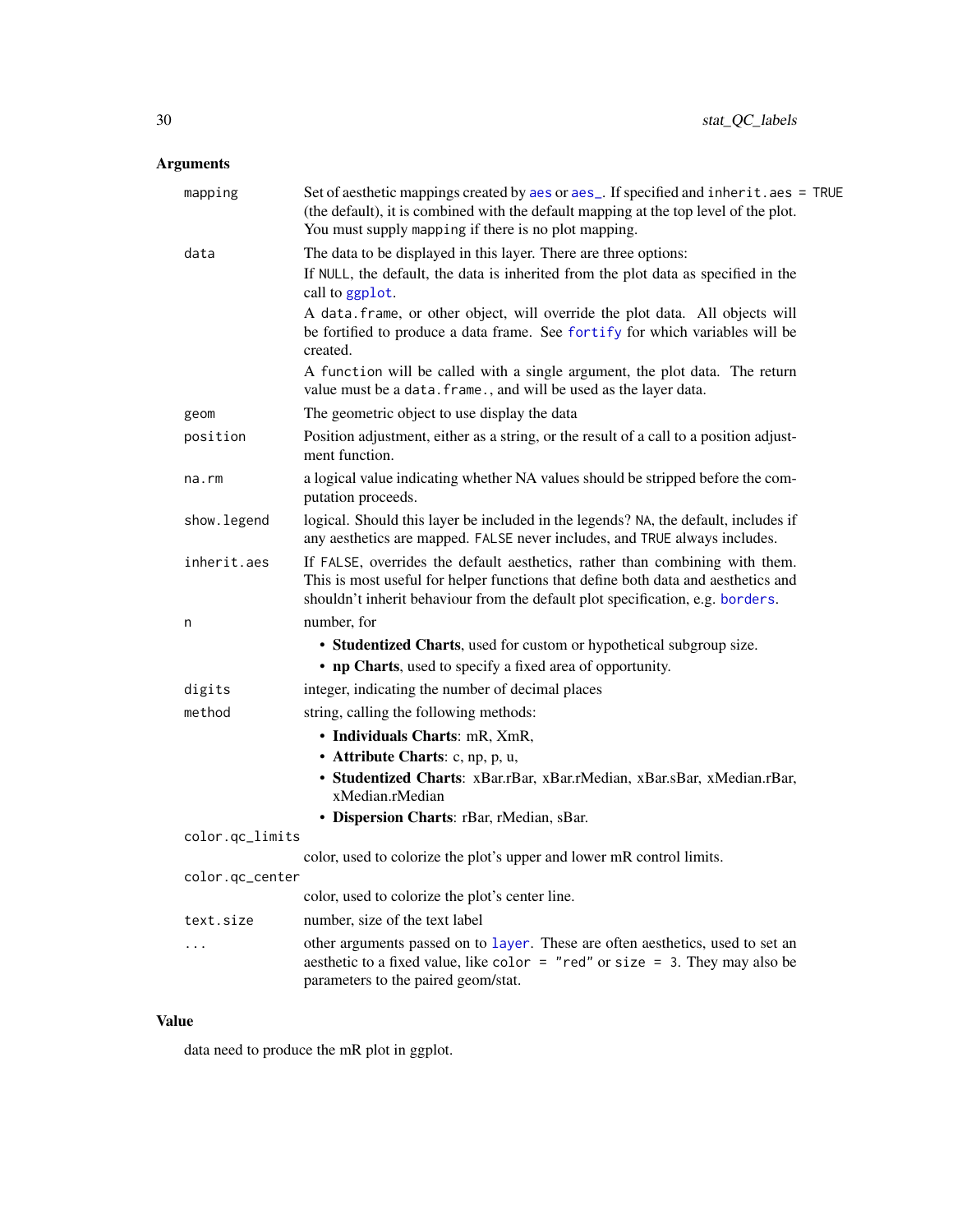### stat\_QC\_labels 31

### Examples

```
#########################
# Example 1: mR Chart #
#########################
# Load Libraries ----------------------------------------------------------
 require(ggQC)
 require(ggplot2)
# Setup Data --------------------------------------------------------------
 set.seed(5555)
 Process1 <- data.frame(processID = as.factor(rep(1,100)),
                        metric_value = rnorm(100, 0, 1),
                        subgroup_sample=rep(1:20, each=5),
                        Process\_run\_id = 1:100set.seed(5556)
 Process2 <- data.frame(processID = as.factor(rep(2,100)),
                        metric_value = rnorm(100, 5, 1),
                        subgroup_sample=rep(1:10, each=10),
                        Process_run_id = 101:200)
 Both_Processes <- rbind(Process1, Process2)
# Facet Plot - Both Processes ---------------------------------------------
EX1.1 <- ggplot(Both_Processes, aes(x=Process_run_id, y = metric_value)) +
geom_point() + geom_line() + stat_QC(method="XmR") +
 stat_QC_labels(method="XmR", digits = 2) +
facet_grid(.~processID, scales = "free_x")
#EX1.1
EX1.2 <- ggplot(Both_Processes, aes(x=Process_run_id, y = metric_value)) +
 stat_mR() + ylab("Moving Range") +
 stat_QC_labels(method="mR", digits = 2) +
 facet_grid(.~processID, scales = "free_x")
#EX1.2
#############################
# Example 2: XbarR Chart #
#############################
# Facet Plot - Studentized Process ----------------------------------------
EX2.1 <- ggplot(Both_Processes, aes(x=subgroup_sample,
                          y = metric_value,
                          group = processID)) +
 geom_point(alpha=.2) +
 stat_summary(fun.y = "mean", color="blue", geom=c("point")) +
 stat_summary(fun.y = "mean", color="blue", geom=c("line")) +
 stat_QC() + facet_grid(.~processID, scales = "free_x") +
 stat_QC_labels(text.size =3, label.size=.1)
#EX2.1
```
EX2.2 <- ggplot(Both\_Processes, aes(x=subgroup\_sample,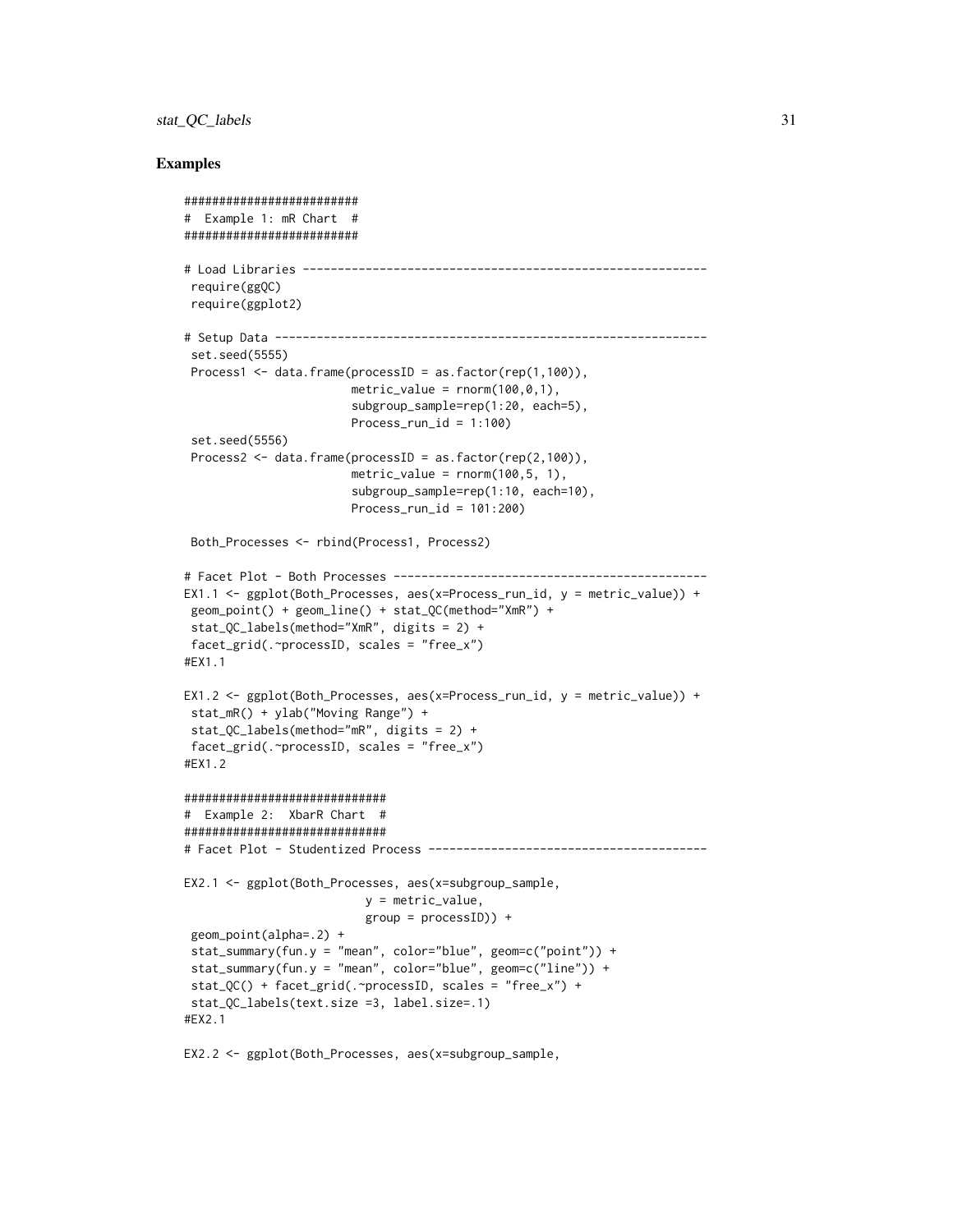```
y = metric_value,
                         group = processID)) +
stat_summary(fun.y = "QCrange", color="blue", geom = "point") +
stat_summary(fun.y = "QCrange", color="blue", geom = "line") +
stat_QC(method="rBar") +
stat_QC_labels(digits=2, method="rBar") +
ylab("Range") +
facet_grid(.~processID, scales = "free_x")
#EX2.2
```
stat\_qc\_violations *Inspect QC Violations*

#### Description

ggplot stat function that renders a faceted plot of QC violations based on the following 4 rules:

- Violation Same Side: 8 or more consecutive, same-side points
- Violation 1 Sigma: 4 or more consecutive, same-side points exceeding 1 sigma
- Violation 2 Sigma: 2 or more consecutive, same-side points exceeding 2 sigma
- Violation 3 Sigma: any points exceeding 3 sigma

#### Usage

```
stat_qc_violations(mapping = NULL, data = NULL, geom = "point",
 position = "identity", show.legend = NA, inherit.aes = TRUE,
 na.rm = FALSE, method = "xBar.rBar", geom_points = TRUE,
  geom_line = TRUE, point.size = 1.5, point.color = "black",
  violation_point.color = "red", rule.color = "darkgreen",
  line.color = NULL, ...)
```
#### Arguments

| mapping | Set of aesthetic mappings created by aes or aes <sub>-</sub> . If specified and inherit.aes = TRUE<br>(the default), it is combined with the default mapping at the top level of the plot.<br>You must supply mapping if there is no plot mapping. |
|---------|----------------------------------------------------------------------------------------------------------------------------------------------------------------------------------------------------------------------------------------------------|
| data    | The data to be displayed in this layer. There are three options:                                                                                                                                                                                   |
|         | If NULL, the default, the data is inherited from the plot data as specified in the<br>call to ggplot.                                                                                                                                              |
|         | A data frame, or other object, will override the plot data. All objects will<br>be fortified to produce a data frame. See fortify for which variables will be<br>created.                                                                          |
|         | A function will be called with a single argument, the plot data. The return<br>value must be a data. frame., and will be used as the layer data.                                                                                                   |
| geom    | The geometric object to use display the data                                                                                                                                                                                                       |
|         |                                                                                                                                                                                                                                                    |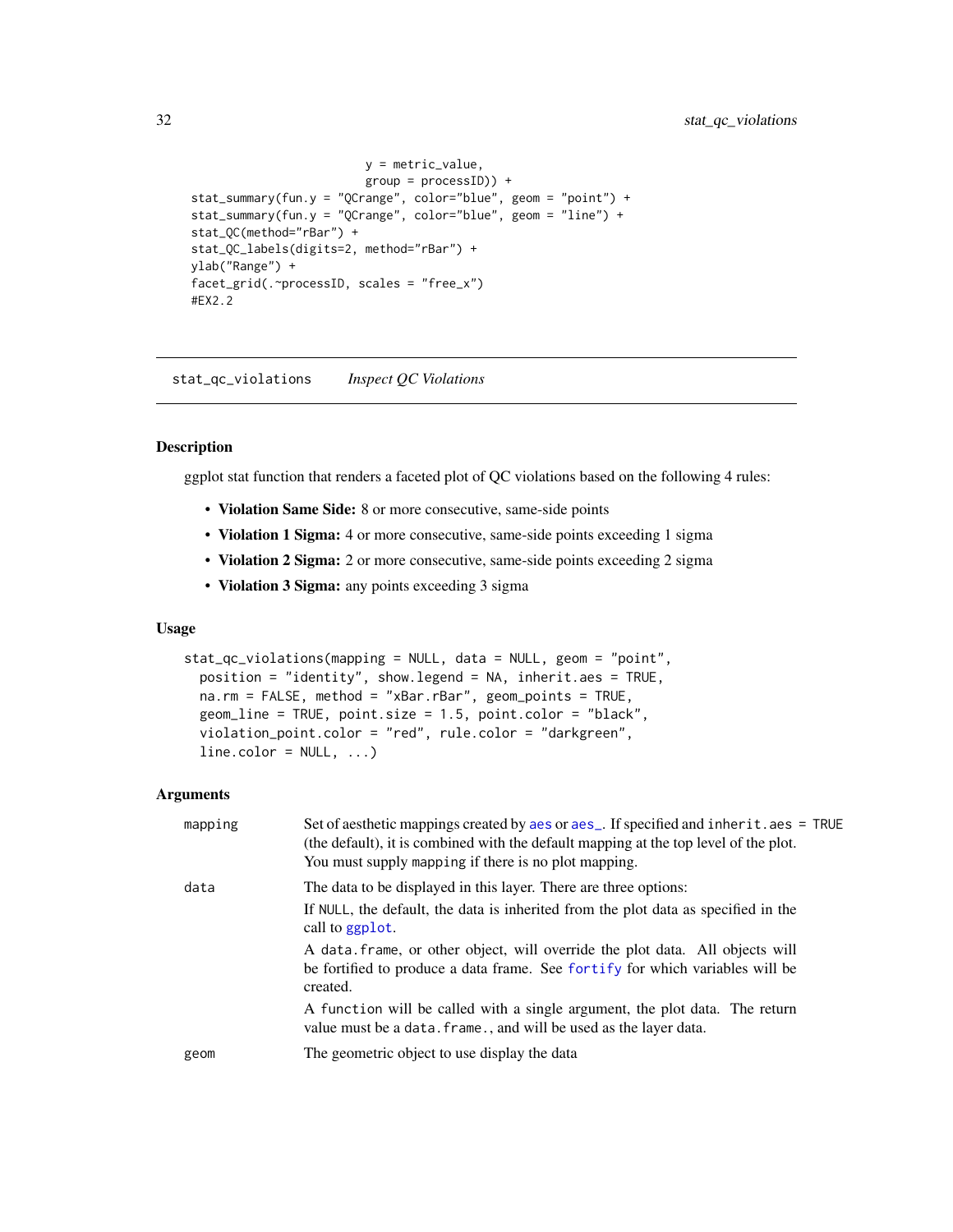<span id="page-32-0"></span>

| position              | Position adjustment, either as a string, or the result of a call to a position adjust-<br>ment function.                                                                                                                                            |  |
|-----------------------|-----------------------------------------------------------------------------------------------------------------------------------------------------------------------------------------------------------------------------------------------------|--|
| show.legend           | logical. Should this layer be included in the legends? NA, the default, includes if<br>any aesthetics are mapped. FALSE never includes, and TRUE always includes.                                                                                   |  |
| inherit.aes           | If FALSE, overrides the default aesthetics, rather than combining with them.<br>This is most useful for helper functions that define both data and aesthetics and<br>shouldn't inherit behaviour from the default plot specification, e.g. borders. |  |
| na.rm                 | a logical value indicating whether NA values should be stripped before the com-<br>putation proceeds.                                                                                                                                               |  |
| method                | string, calling the following methods:                                                                                                                                                                                                              |  |
|                       | • Individuals Charts: XmR,                                                                                                                                                                                                                          |  |
|                       | • Studentized Charts: xBar.rBar, xBar.rMedian, xBar.sBar, xMedian.rBar,<br>xMedian.rMedian                                                                                                                                                          |  |
| geom_points           | boolean, draw points                                                                                                                                                                                                                                |  |
| geom_line             | boolean, draw line                                                                                                                                                                                                                                  |  |
| point.size            | number, size of points on chart                                                                                                                                                                                                                     |  |
| point.color           | string, color of points on charts (e.g., "black")                                                                                                                                                                                                   |  |
| violation_point.color |                                                                                                                                                                                                                                                     |  |
|                       | string, color of violation points on charts (e.g., "red")                                                                                                                                                                                           |  |
| rule.color            | string, color or horizontal rules indicating distribution center and sigma levels                                                                                                                                                                   |  |
| line.color            | string, color of lines connecting points                                                                                                                                                                                                            |  |
| .                     | other arguments passed on to layer. These are often aesthetics, used to set an<br>aesthetic to a fixed value, like color = "red" or size = 3. They may also be<br>parameters to the paired geom/stat.                                               |  |

### Value

faceted plot.

| # Example 1: XmR Check Violations #                   |               |
|-------------------------------------------------------|---------------|
|                                                       |               |
| # Load Libraries<br>require(ggOC)<br>require(ggplot2) |               |
| # Setup Data ---                                      |               |
| set.seed(5555)                                        |               |
| $OC_XmR \leq -$ data.frame(                           |               |
| data = $c(c(-1, 2.3, 2.4, 2.5))$ ,                    | #Outlier Data |
| $sample(c(rnorm(60), 5, -5), 62, replace = FALSE),$   | #Normal Data  |
| $c(1,-.3,-2.4,-2.6,-2.5,-2.7,.3)$ .                   | #Outlier Data |
| Run Order = $1:73$                                    | #Run Order    |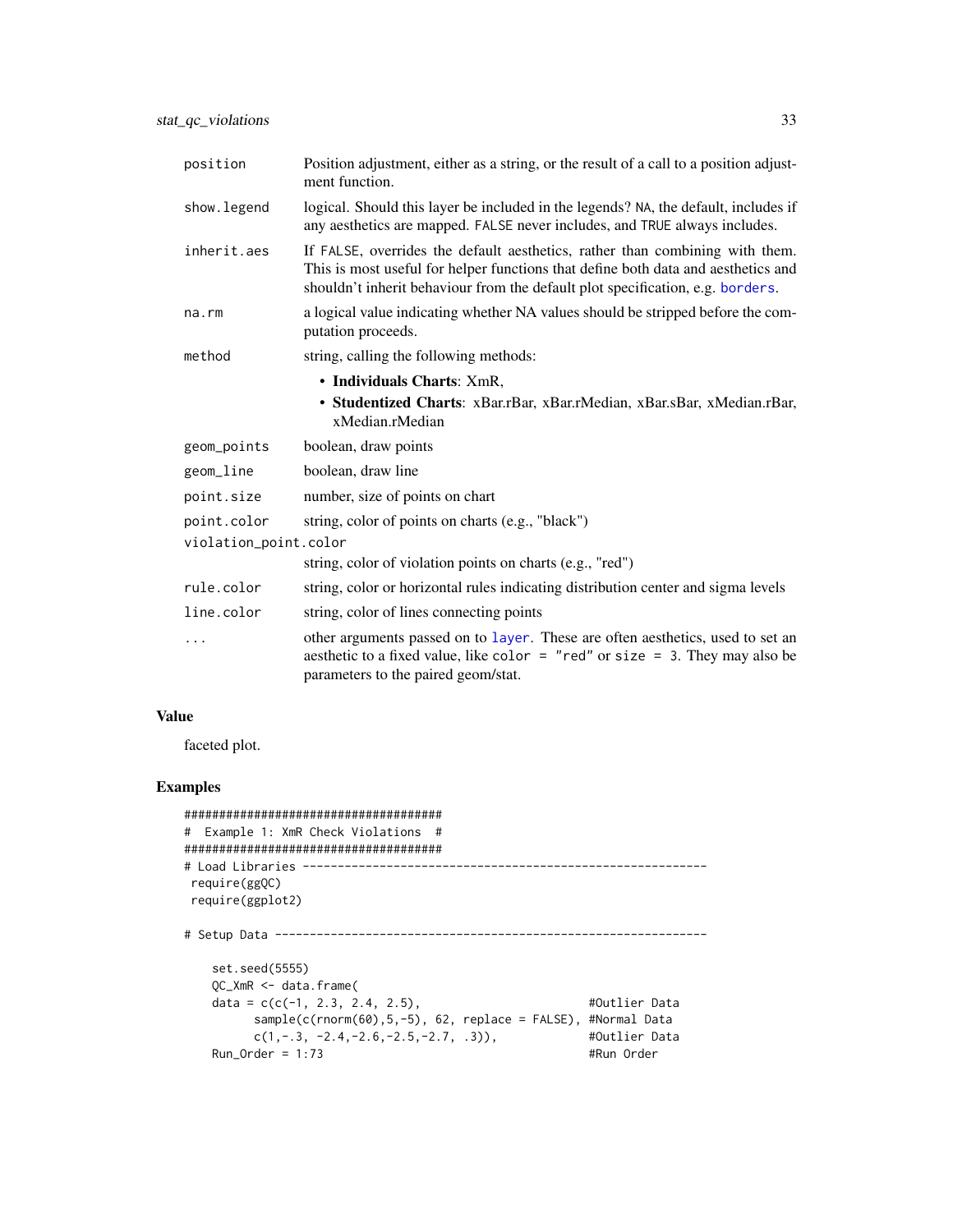```
# Render QC Violation Plot ------------------------------------------------------
  EX1 <- ggplot(QC_XMR, aes(x = Run_C order, y = data)) +stat_qc_violations(method = "XmR") #Makes facet graph with violations
  #EX1
#######################################
# Example 2: Xbar Check Violations #
#######################################
# Setup Some Data ------------------------------------------------------------
     QC_xBar.rBar <- do.call(rbind, lapply(1:3, function(X){
      set.seed(5555+X) #Loop over 3 seeds
      data.frame(
        sub_group = rep(1:42), \qquad #Define Subgroups
        sub_class = letters[X],
        c(
         c(runif(n = 5, min = 2.0, 3.2)), #Outlier Data
         sample(c(rnorm(30),5,-4), 32, replace = FALSE), #Normal Data
         c(runif(n = 5, min = -3.2, max = -2.0)) #Outlier Data
        \lambda)
    }
  )
\lambdacolnames(QC_xBar.rBar) <- c("sub_group","sub_class", "value")
# Render QC Violation Plot --------------------------------------------------
   EX2 <- ggplot(QC_xBar.rBar, aes(x = sub_group, y = value)) +stat_qc_violations(method = "xBar.rBar")
     #stat_qc_violations(method="xBar.rMedian")
     #stat_qc_violations(method="xBar.sBar")
     #stat_qc_violations(method="xMedian.rBar")
     #stat_qc_violations(method="xMedian.rMedian")
  #EX2
#######################################################
# Complete User Control - Bypass stat_qc_violation #
#######################################################
#### The code below has two options if you are looking for complete
#### control over the look and feel of the graph. Use option 1 or option
#### 2 as appropriate. If you want something quick and easy use examples above.
##### Option 1: Setup for XmR Type Data
# QC_XmR: Defined in Example 1
  QC_Vs <- QC_Violations(data = QC_XmR$data, method = "XmR")
  QC_Stats <- QC_Lines(data = QC_XmR$data, method = "XmR")
  MEAN <- QC_Stats$mean
  SIGMA <- QC_Stats$sigma
```
##### Option 2: Setup for xBar.rBar Type Data

 $\mathcal{L}$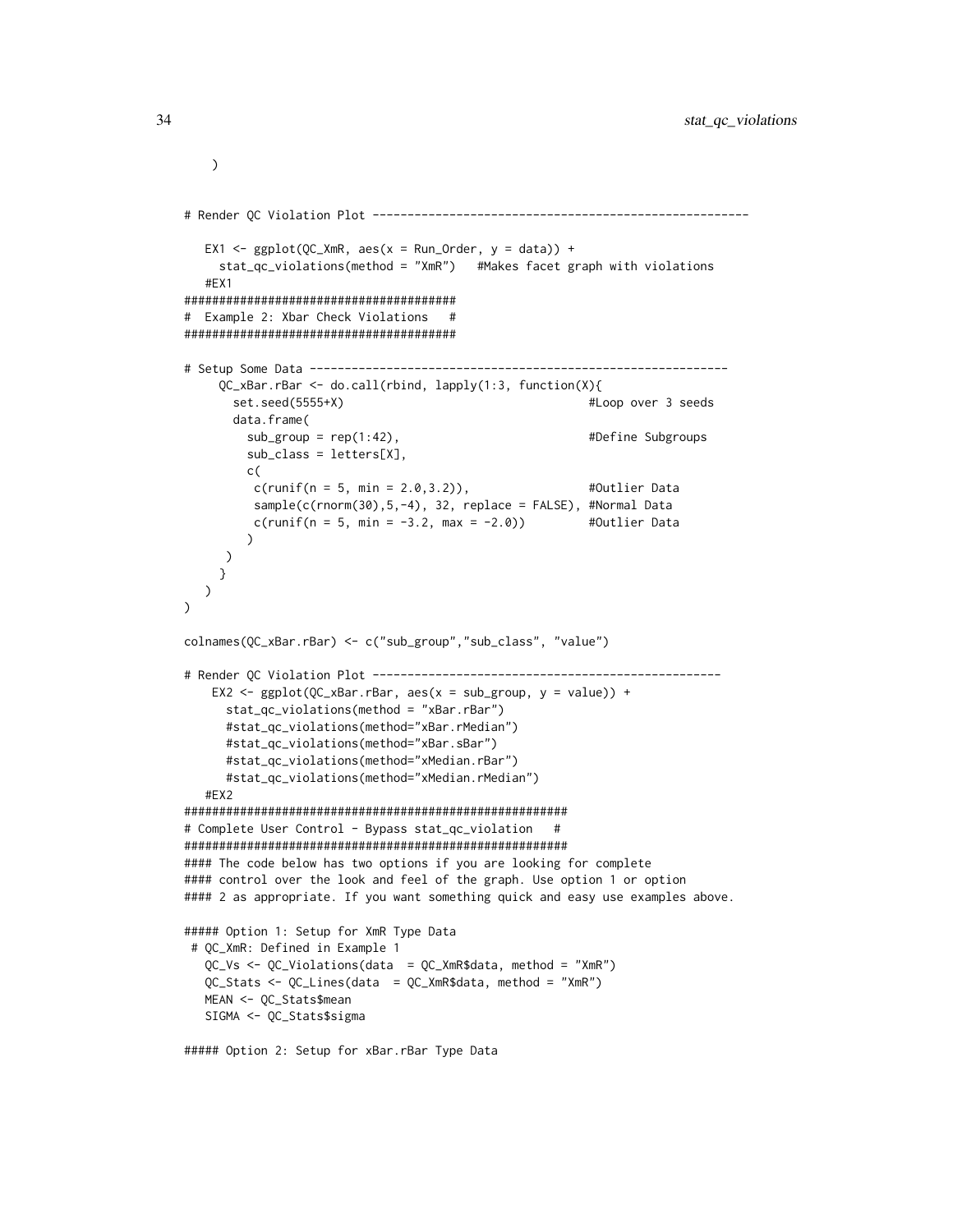```
# QC_xBar.rBar: Defined in Example 2
  QC_Vs <- QC_Violations(data = QC_xBar.rBar,
                         formula = value~sub_group,
                         method = "xBar.rBar")
  QC_Stats <- QC_Lines(data = QC_xBar.rBar,
                       formula = value~sub_group,
                       method = "xBar.rBar")
  MEAN <- QC_Stats$xBar_Bar
  SIGMA <- QC_Stats$sigma
##### Setup second table for horizontal rules
FacetNames <- c("Violation Same Side",
                 "Violation 1 Sigma",
                 "Violation 2 Sigma",
                 "Violation 3 Sigma")
QC_Vs$Violation_Result <- ordered(QC_Vs$Violation_Result,
                                     levels=FacetNames)
QC_Stats_df <- data.frame(
  Violation_Result = factor(x = Factor) levels = Factor(s),
  SigmaPlus = MEAN+SIGMA*0:3,
  MEAN = MEAN,
  SigmaMinus = MEAN-SIGMA*0:3
\lambda##### Make the Plot
ggplot(QC_Vs, aes(x=Index, y=data, color=Violation, group=1)) +
  geom_point() + geom_line() +
  facet_grid(.~Violation_Result) +
  geom_hline(data = QC_Stats_df, aes(yintercept = c(SigmaPlus))) +
  geom_hline(data = QC_Stats_df, aes(yintercept = c(SigmaMinus))) +
  geom_hline(data = QC_Stats_df, aes(yintercept = c(MEAN)))
```
uBar *Mean Rate: Count Data (u-chart)*

#### Description

Calculates overall mean rate for count data acquired over a variable area of opportunity.

#### Usage

 $uBar(y, n, na.rm = FALSE, ...)$ 

#### Arguments

| Vector of counts per unit opportunity (rate). Observations may have a different |
|---------------------------------------------------------------------------------|
| area of opportunity, n.                                                         |
| A vector representing the area of opportunity.                                  |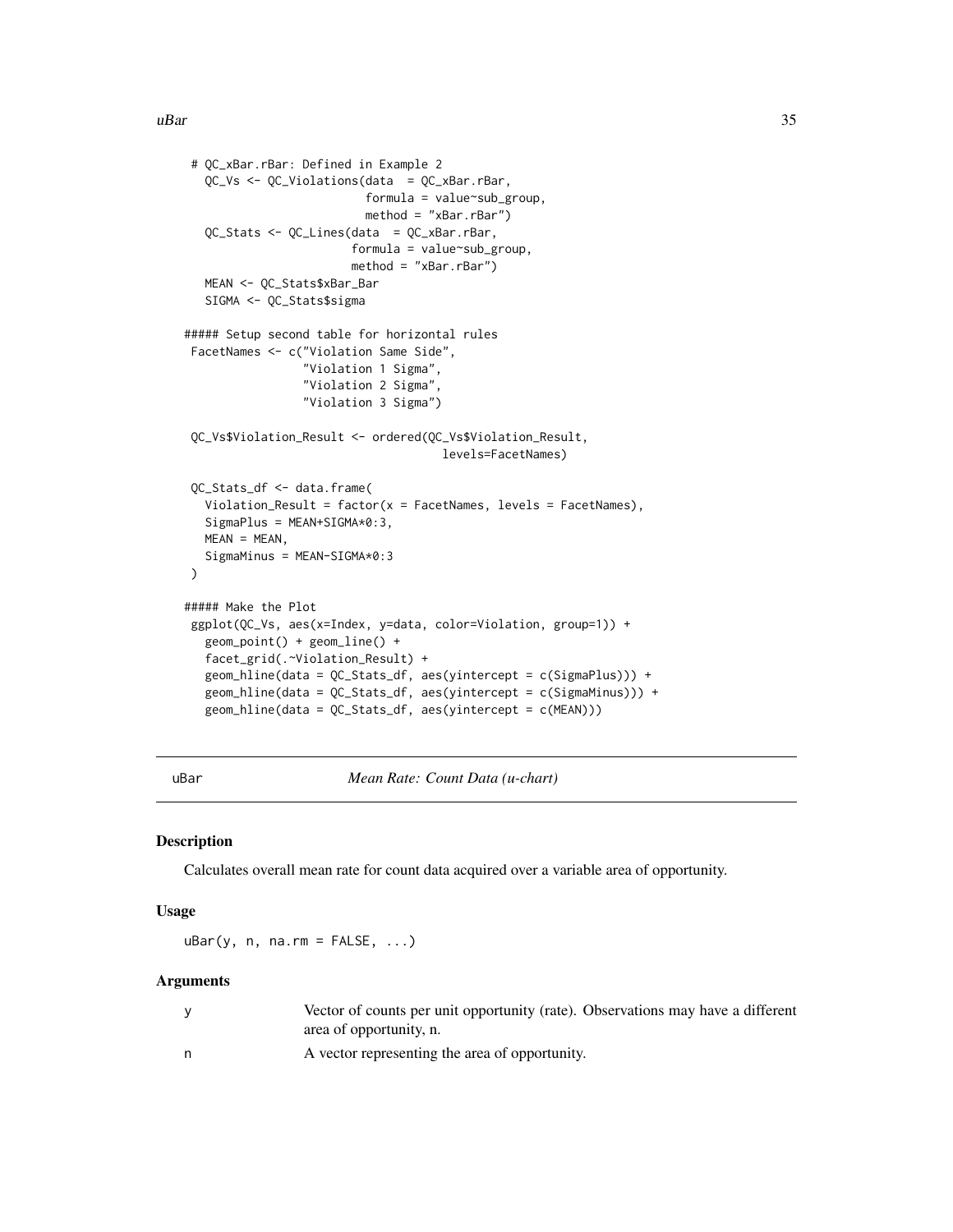<span id="page-35-0"></span>

| na.rm             | a logical value indicating whether NA values should be stripped before the com- |
|-------------------|---------------------------------------------------------------------------------|
|                   | putation proceeds.                                                              |
| $\cdot\cdot\cdot$ | further arguments passed to or from other methods.                              |

### Value

A vector of mean rate, length equal to length of parameter y.

### Examples

```
set.seed(5555)
counts <- rpois(100, 25)
n <- rpois(100, 15)
uBar(y = counts / n, n = n)
```
uBar\_LCL *Lower Control Limit: Count Data (u-chart)*

### Description

Calculates point-wise lower control limit (LCL) for count data acquired over a variable area of opportunity.

### Usage

 $uBar\_LCL(y, n, na.rm = FALSE, ...)$ 

#### Arguments

| y     | Vector of counts per unit opportunity (rate). Observations may have a different<br>area of opportunity, n. |
|-------|------------------------------------------------------------------------------------------------------------|
| n     | A vector representing the area of opportunity.                                                             |
| na.rm | a logical value indicating whether NA values should be stripped before the com-<br>putation proceeds.      |
|       | further arguments passed to or from other methods.                                                         |

#### Value

A vector; point-wise 3-sigma lower control limit (LCL)

```
set.seed(5555)
counts <- rpois(100, 25)
n <- rpois(100, 15)
uBar\_LCL(y = counts / n, n = n)
```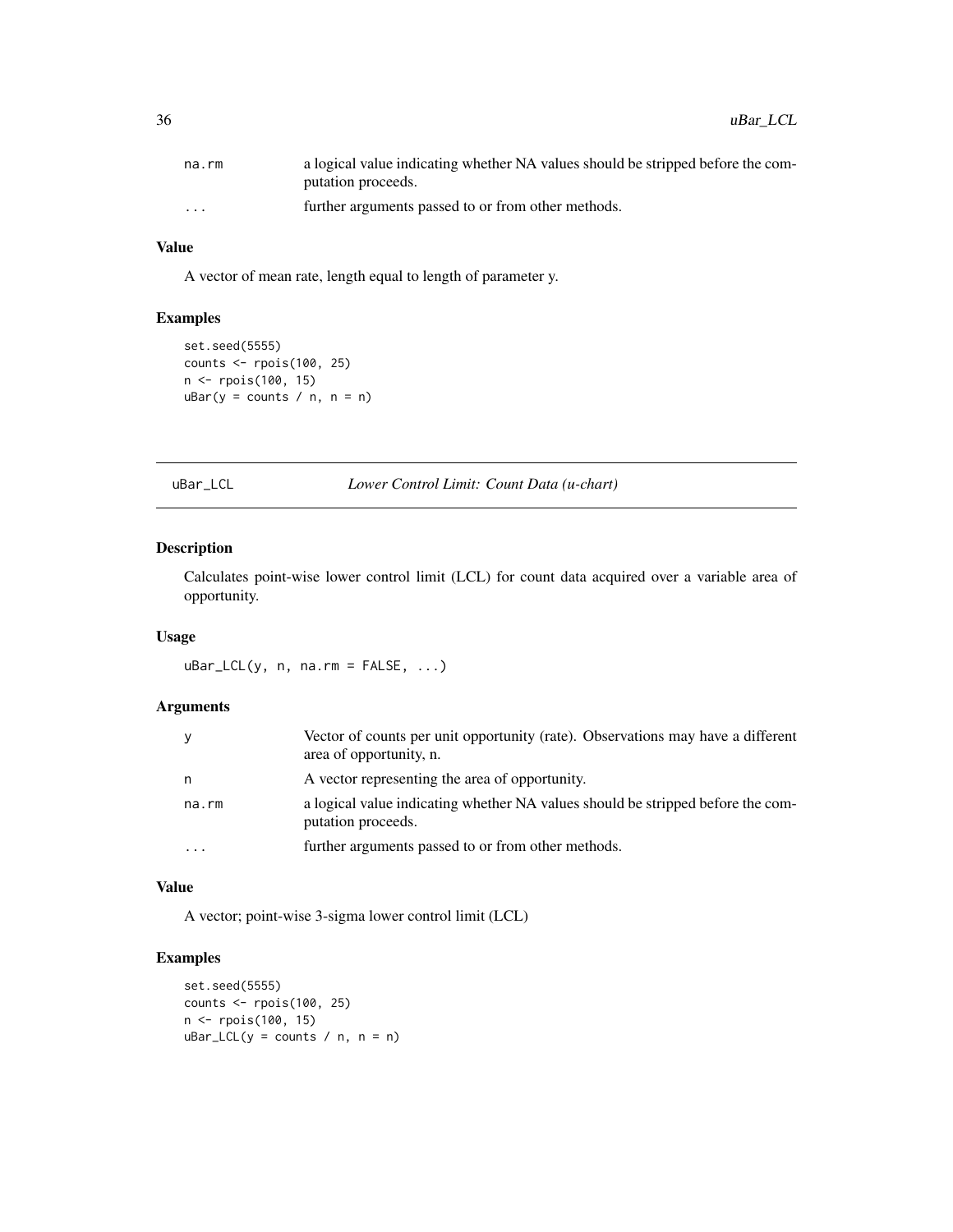<span id="page-36-0"></span>

Calculates point-wise upper control limit (UCL) for count data acquired over a variable area of opportunity.

### Usage

 $uBar\_UCL(y, n, na.rm = FALSE, ...)$ 

### Arguments

|           | Vector of counts per unit opportunity (rate). Observations may have a different<br>area of opportunity, n. |
|-----------|------------------------------------------------------------------------------------------------------------|
| n         | A vector representing the area of opportunity.                                                             |
| na.rm     | a logical value indicating whether NA values should be stripped before the com-<br>putation proceeds.      |
| $\ddotsc$ | further arguments passed to or from other methods.                                                         |

### Value

A vector; point-wise 3-sigma upper control limit (UCL)

### Examples

```
set.seed(5555)
counts <- rpois(100, 25)
n <- rpois(100, 15)
uBar_UCL(y = counts / n, n = n)
```
xBar\_Bar *Mean of Subgroup Means*

### Description

Calculates the mean subgroup means used when constructing a xBar-R or xBar-S charts.

### Usage

```
xBar_Bar(data, value, grouping, formula = NULL, ...)
```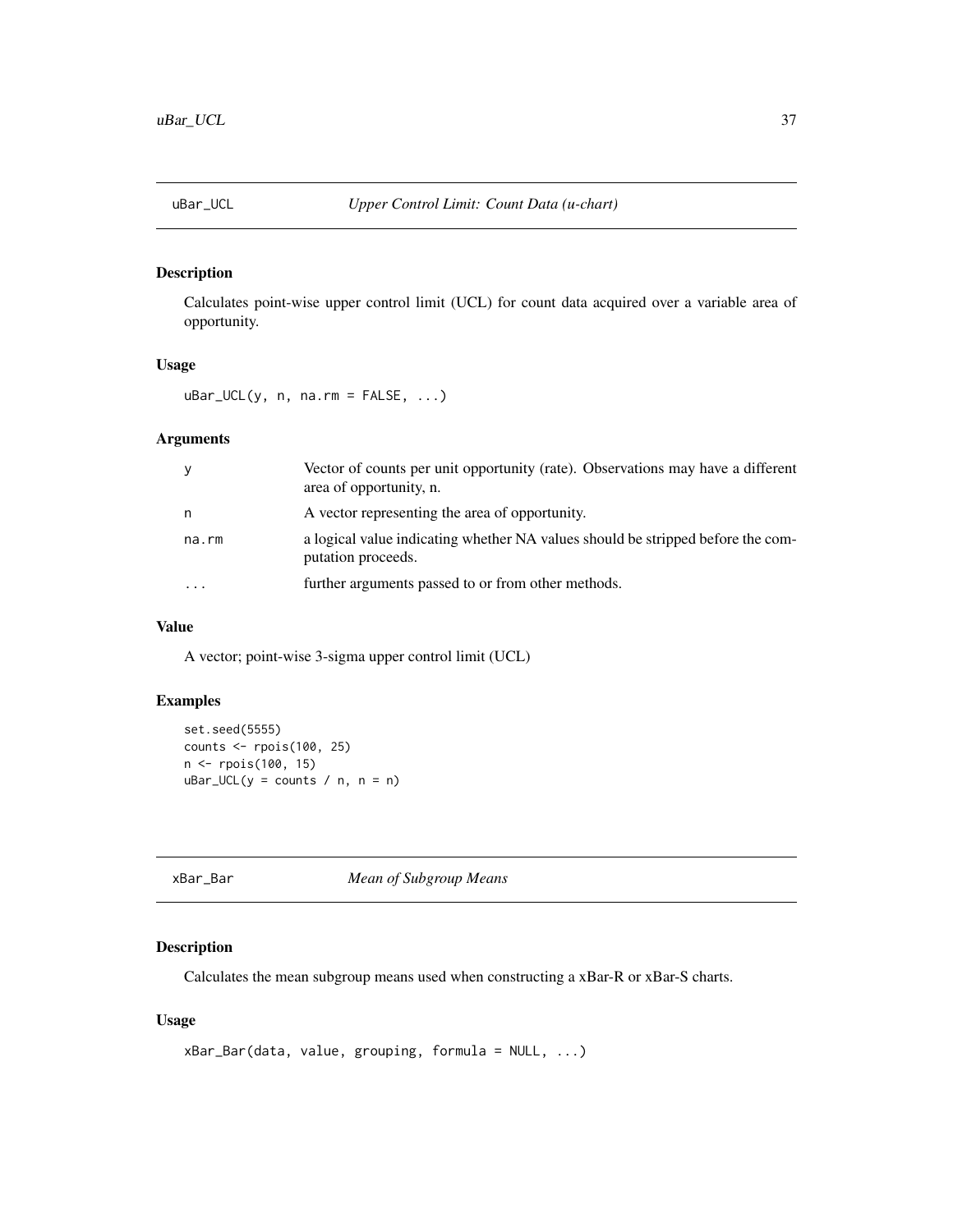### <span id="page-37-0"></span>Arguments

| data     | data frame to be processed                                                                                                                          |
|----------|-----------------------------------------------------------------------------------------------------------------------------------------------------|
| value    | numeric vector in a data frame with values of interest.                                                                                             |
| grouping | single factor/variable to split the data frame "values" by.                                                                                         |
| formula  | a formula, such as $y \sim x1 + x2$ , where the y variable is numeric data to be split<br>into groups according to the grouping x factors/variables |
| $\cdots$ | further arguments passed to or from other methods.                                                                                                  |

### Value

A number; mean of subgroup means.

### Examples

```
set.seed(5555)
df <- data.frame(v=rnorm(60, 0, 1), g=rep(c("A","B","C","D","E"), each=12))
xBar_Bar(data = df, formula = v<sup>2</sup>g)
```
xBar\_one\_LCL *xBar\_One Lower Control Limit (LCL)*

#### Description

Calculates the xBar\_One LCL used when constructing a xBar-One chart.

### Usage

xBar\_one\_LCL(y, na.rm = FALSE, ...)

#### Arguments

|          | Vector of values                                                                                      |
|----------|-------------------------------------------------------------------------------------------------------|
| na.rm    | a logical value indicating whether NA values should be stripped before the com-<br>putation proceeds. |
| $\cdots$ | further arguments passed to or from other methods.                                                    |

### Value

A number; xBar\_One Lower Control Limit (LCL)

```
set.seed(5555)
values \le rnorm(n = 100, mean = 25, sd = 1)
xBar_one_LCL(values)
```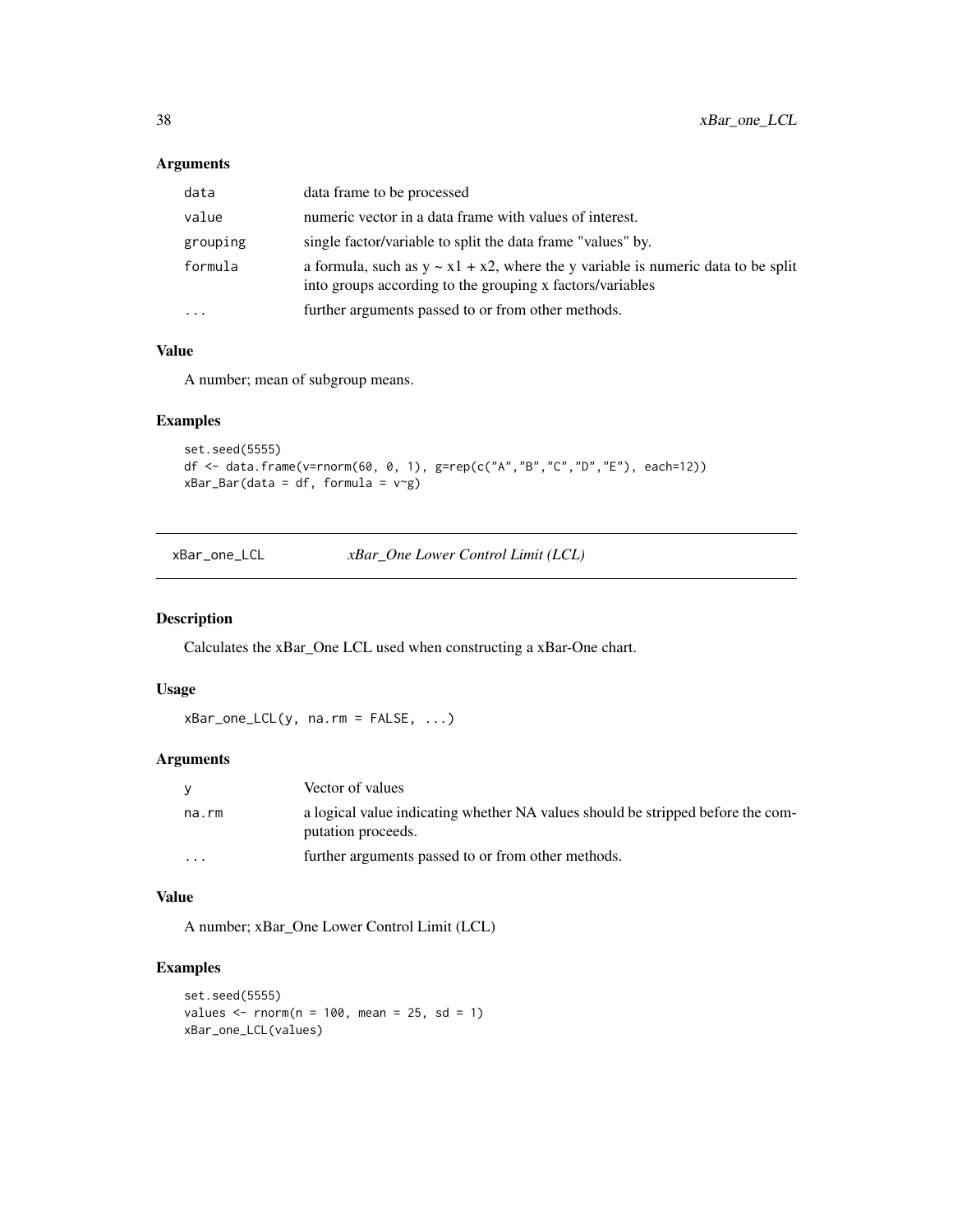<span id="page-38-0"></span>

Calculates the xBar\_One UCL used when constructing a xBar-One chart.

#### Usage

 $xBar\_one\_UCL(y, na.rm = FALSE, ...)$ 

### Arguments

| У        | Vector of values                                                                                      |
|----------|-------------------------------------------------------------------------------------------------------|
| na.rm    | a logical value indicating whether NA values should be stripped before the com-<br>putation proceeds. |
| $\cdots$ | further arguments passed to or from other methods.                                                    |

### Value

A number; xBar\_One Upper Control Limit (UCL)

### Examples

```
set.seed(5555)
values \le- rnorm(n = 100, mean = 25, sd = 1)
xBar_one_UCL(values)
```

| xBar_rBar_LCL | Mean of Subgroup Means Lower Control Limit (LCL) |  |
|---------------|--------------------------------------------------|--|
|---------------|--------------------------------------------------|--|

### Description

Calculates the mean of subgroup means lower control limit used when constructing a xBar-R charts.

### Usage

```
xBar_rBar_LCL(data, value, grouping, n = NULL, natural = F,
  formula = NULL)
```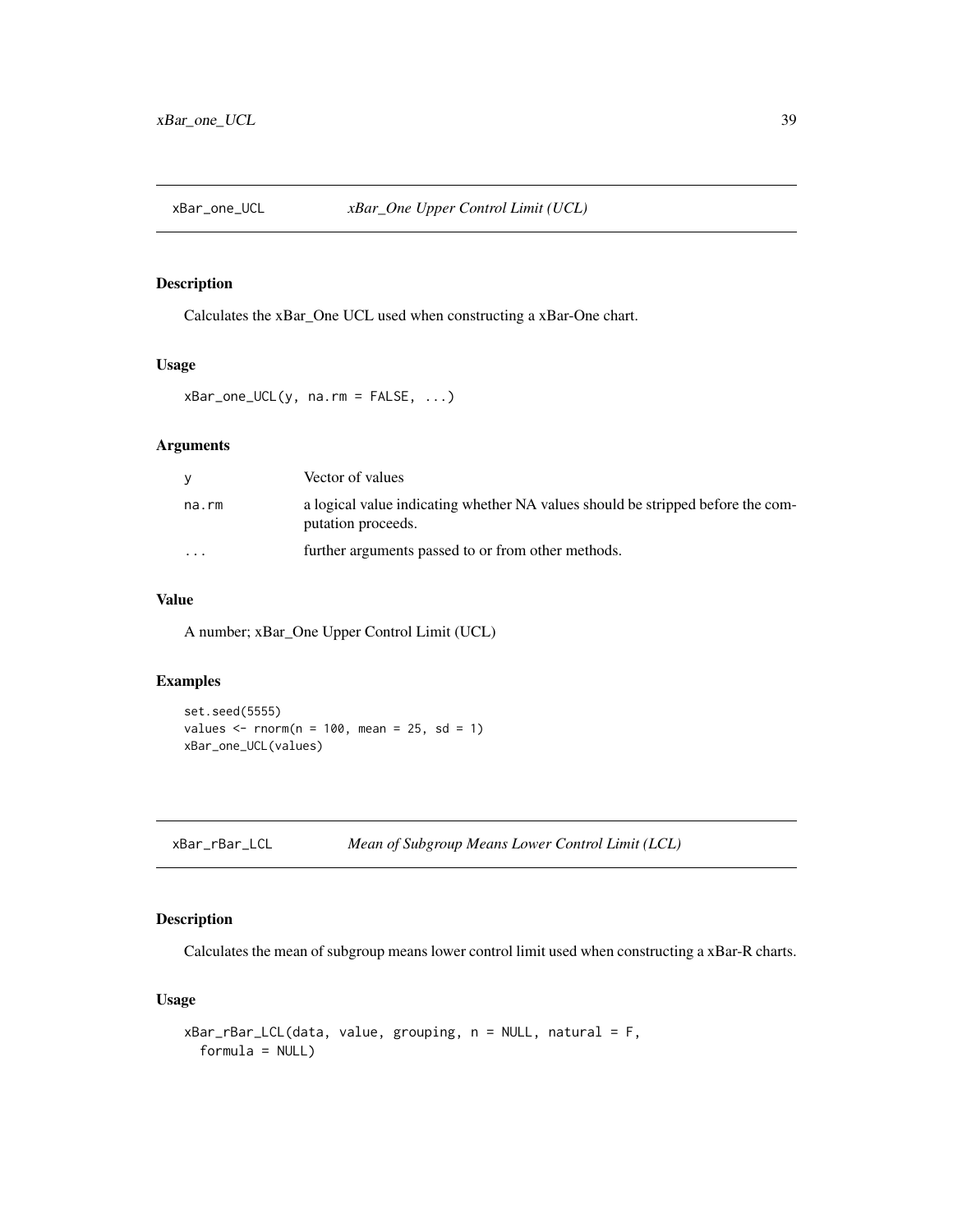### Arguments

| data     | data frame to be processed                                                                                                                          |
|----------|-----------------------------------------------------------------------------------------------------------------------------------------------------|
| value    | numeric vector in a data frame with values of interest.                                                                                             |
| grouping | single factor/variable to split the data frame "values" by.                                                                                         |
| n        | a number indicating a hypothetical subgroup size other than, function deter-<br>mined subgroup n determined by the floor length of subgroup values. |
| natural  | logical, if TRUE calculate limits for individuals $(n=1)$ else calculate for n deter-<br>mined by the floor length of subgroup values               |
| formula  | a formula, such as $y \sim x1 + x2$ , where the y variable is numeric data to be split<br>into groups according to the grouping x factors/variables |

### Value

A number; mean of subgroup means lower control limit.

### Examples

```
set.seed(5555)
df <- data.frame(v=rnorm(60, 0, 1), g=rep(c("A","B","C","D","E"), each=12))
xBar_rBar\_LCL(data = df, formula = v^2g)
```

| xBar_rBar_UCL | Mean of Subgroup Means Upper Control Limit (UCL) |
|---------------|--------------------------------------------------|
|---------------|--------------------------------------------------|

### Description

Calculates the mean of subgroup means upper control limit used when constructing a xBar-R charts.

### Usage

```
xBar_rBar_UCL(data, value, grouping, n = NULL, natural = F,
 formula = NULL)
```
### Arguments

| data     | data frame to be processed                                                                                                                          |
|----------|-----------------------------------------------------------------------------------------------------------------------------------------------------|
| value    | numeric vector in a data frame with values of interest.                                                                                             |
| grouping | single factor/variable to split the data frame "values" by.                                                                                         |
| n        | a number indicating a hypothetical subgroup size other than, function deter-<br>mined subgroup n determined by the floor length of subgroup values. |
| natural  | logical, if TRUE calculate limits for individuals $(n=1)$ else calculate for n deter-<br>mined by the floor length of subgroup values               |
| formula  | a formula, such as $y \sim x1 + x2$ , where the y variable is numeric data to be split<br>into groups according to the grouping x factors/variables |

<span id="page-39-0"></span>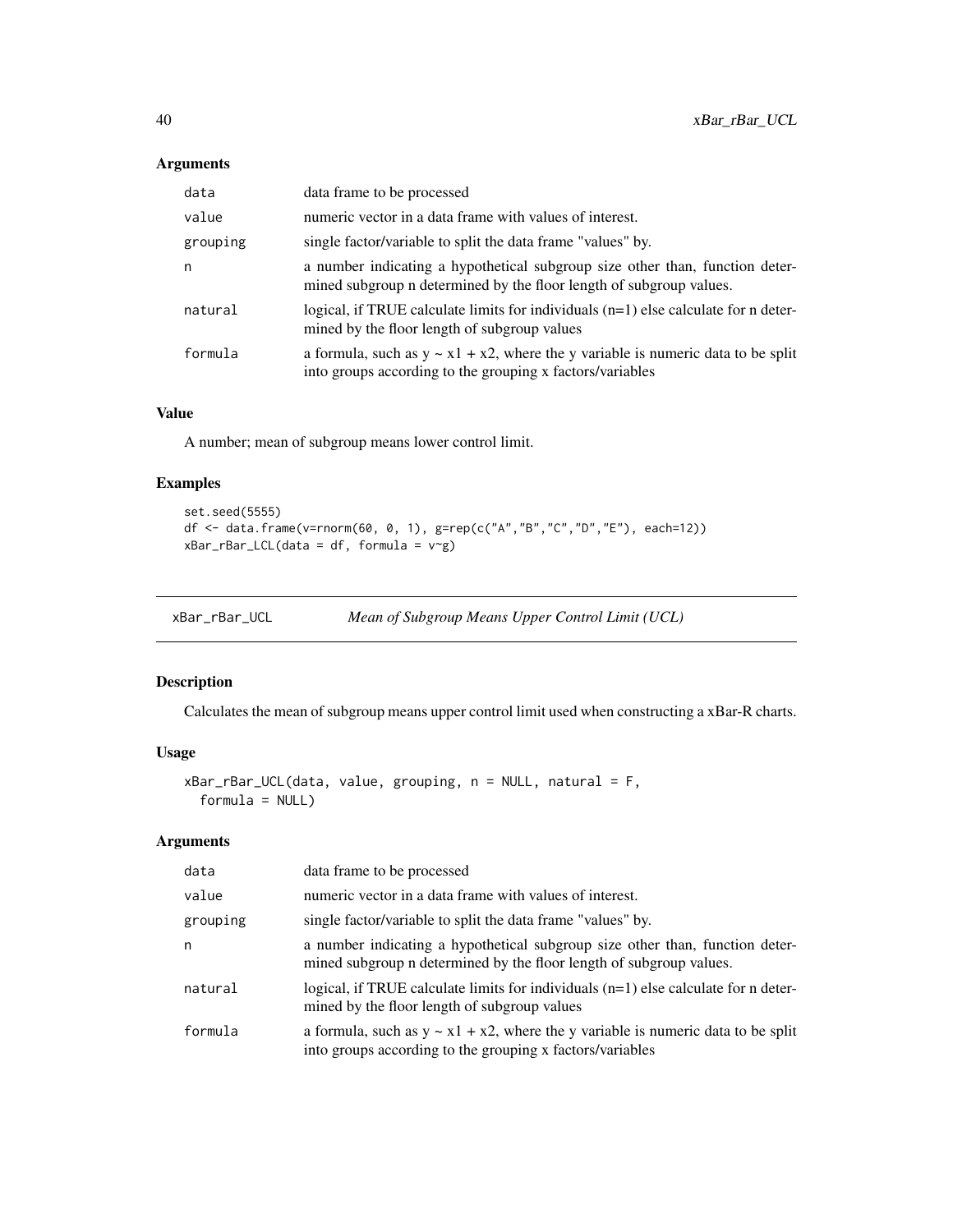### <span id="page-40-0"></span>xBar\_rMedian\_LCL 41

### Value

A number; mean of subgroup means upper control limit.

### Examples

```
set.seed(5555)
df <- data.frame(v=rnorm(60, 0, 1), g=rep(c("A","B","C","D","E"), each=12))
xBar_rBar_UCL(data = df, formula = v~g)
```

| xBar_rMedian_LCL | Mean of Subgroup Means Lower Control Limit (LCL) based on Me- |
|------------------|---------------------------------------------------------------|
|                  | dian Range                                                    |

#### Description

Calculates the mean of subgroup means lower control limit based on the median range. The result is used when constructing a xBar-rMedian charts.

#### Usage

```
xBar_rMedian_LCL(data, value, grouping, n = NULL, natural = F,
 formula = NULL)
```
#### Arguments

| data     | data frame to be processed                                                                                                                          |
|----------|-----------------------------------------------------------------------------------------------------------------------------------------------------|
| value    | numeric vector in a data frame with values of interest.                                                                                             |
| grouping | single factor/variable to split the data frame "values" by.                                                                                         |
| n        | a number indicating a hypothetical subgroup size other than, function deter-<br>mined subgroup n determined by the floor length of subgroup values. |
| natural  | logical, if TRUE calculate limits for individuals $(n=1)$ else calculate for n deter-<br>mined by the floor length of subgroup values               |
| formula  | a formula, such as $y \sim x1 + x2$ , where the y variable is numeric data to be split<br>into groups according to the grouping x factors/variables |

### Value

A number; mean of subgroup means Lower Control Limit (LCL) based on Median Range

```
set.seed(5555)
df <- data.frame(v=rnorm(60, 0, 1), g=rep(c("A","B","C","D","E"), each=12))
xBar_rMedian_LCL(data = df, formula = v~g)
```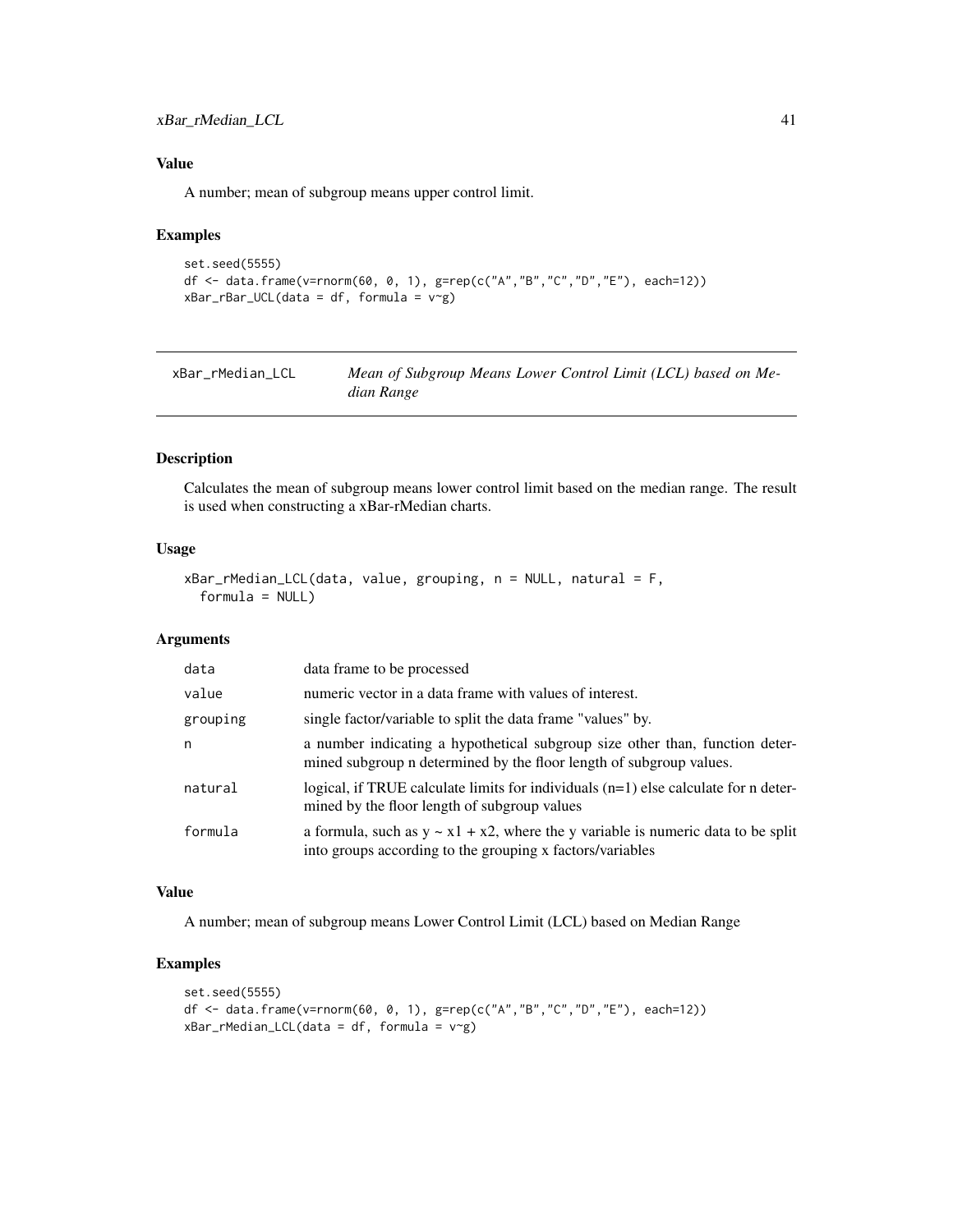<span id="page-41-0"></span>

Calculates the mean of subgroup means upper control limit based on the median range. The result is used when constructing a xBar-rMedian charts.

### Usage

```
xBar_rMedian_UCL(data, value, grouping, n = NULL, natural = F,
  formula = NULL)
```
### Arguments

| data     | data frame to be processed                                                                                                                          |
|----------|-----------------------------------------------------------------------------------------------------------------------------------------------------|
| value    | numeric vector in a data frame with values of interest.                                                                                             |
| grouping | single factor/variable to split the data frame "values" by.                                                                                         |
| n        | a number indicating a hypothetical subgroup size other than, function deter-<br>mined subgroup n determined by the floor length of subgroup values. |
| natural  | logical, if TRUE calculate limits for individuals $(n=1)$ else calculate for n deter-<br>mined by the floor length of subgroup values               |
| formula  | a formula, such as $y \sim x1 + x2$ , where the y variable is numeric data to be split<br>into groups according to the grouping x factors/variables |

### Value

A number; mean of subgroup means Upper Control Limit (UCL) based on Median Range

```
set.seed(5555)
df <- data.frame(v=rnorm(60, 0, 1), g=rep(c("A","B","C","D","E"), each=12))
xBar_rMedian_UCL(data = df, formula = v<sup>o</sup>g)
```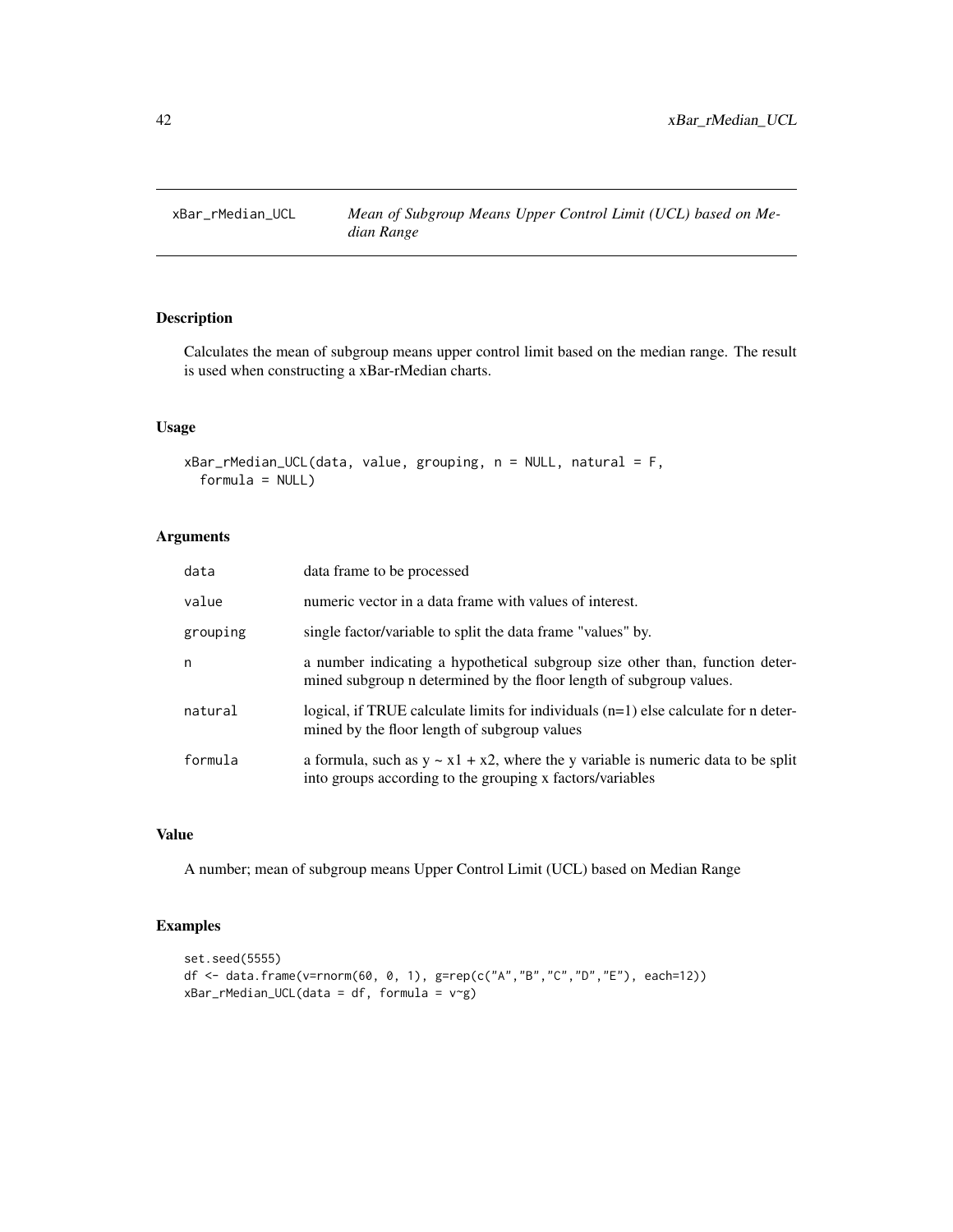<span id="page-42-0"></span>

Calculates the mean of subgroup means lower control limit based on the standard deviation. The result is used when constructing a xBar-S charts.

#### Usage

```
xBar_sBar_LCL(data, value, grouping, n = NULL, natural = F,
  formula = NULL)
```
### Arguments

| data     | data frame to be processed                                                                                                                          |
|----------|-----------------------------------------------------------------------------------------------------------------------------------------------------|
| value    | numeric vector in a data frame with values of interest.                                                                                             |
| grouping | single factor/variable to split the data frame "values" by.                                                                                         |
| n        | a number indicating a hypothetical subgroup size other than, function deter-<br>mined subgroup n determined by the floor length of subgroup values. |
| natural  | logical, if TRUE calculate limits for individuals $(n=1)$ else calculate for n deter-<br>mined by the floor length of subgroup values               |
| formula  | a formula, such as $y \sim x1 + x2$ , where the y variable is numeric data to be split<br>into groups according to the grouping x factors/variables |

### Value

A number; mean of subgroup means Lower Control Limit (LCL) based on standard deviation

```
set.seed(5555)
df <- data.frame(v=rnorm(60, 0, 1), g=rep(c("A","B","C","D","E"), each=12))
xBar_SBar\_LCL(data = df, formula = v-g)
```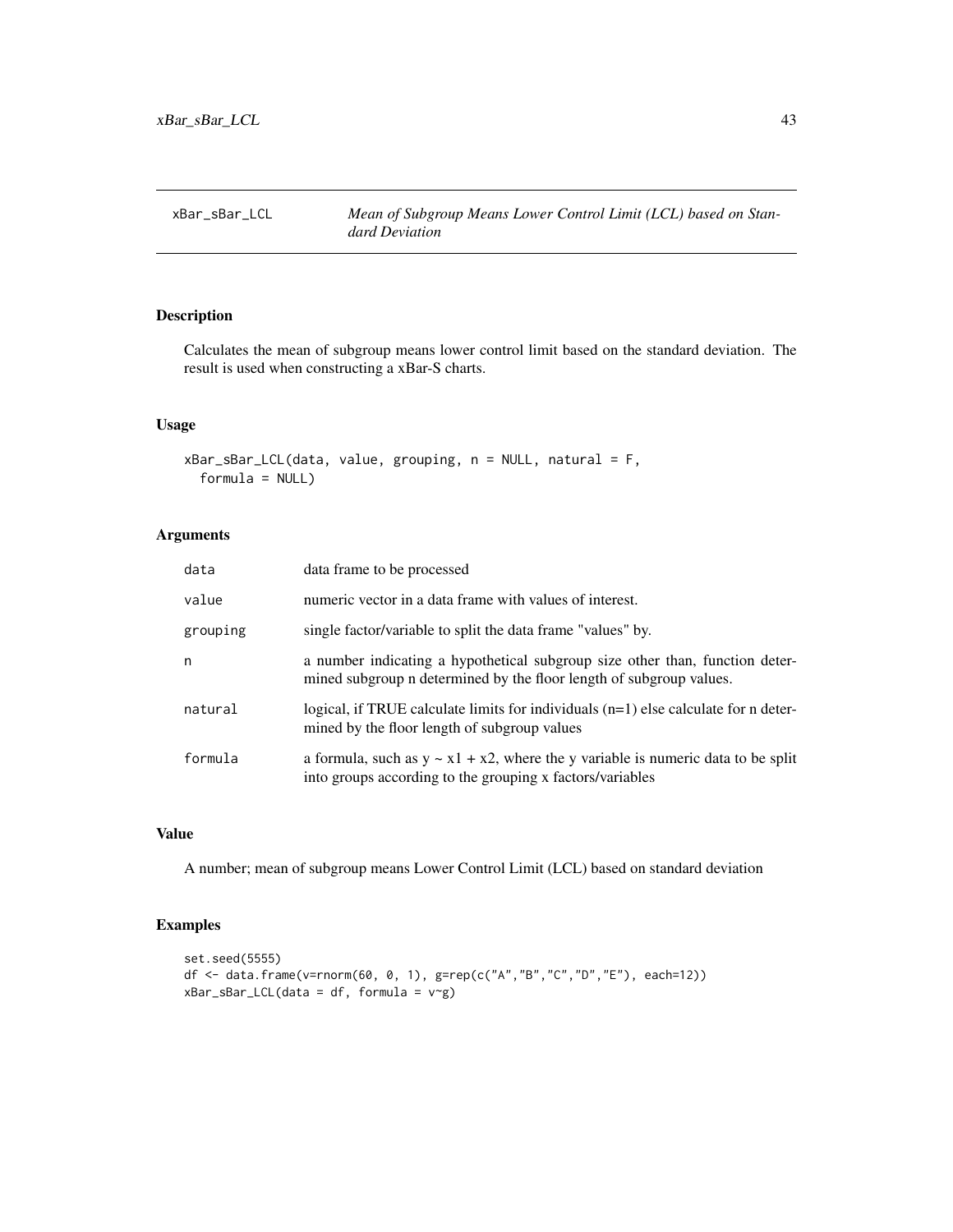<span id="page-43-0"></span>

Calculates the mean of subgroup means upper control limit based on the standard deviation. The result is used when constructing a xBar-S charts.

#### Usage

```
xBar_sBar_UCL(data, value, grouping, n = NULL, natural = F,
  formula = NULL)
```
### Arguments

| data     | data frame to be processed                                                                                                                          |
|----------|-----------------------------------------------------------------------------------------------------------------------------------------------------|
| value    | numeric vector in a data frame with values of interest.                                                                                             |
| grouping | single factor/variable to split the data frame "values" by.                                                                                         |
| n        | a number indicating a hypothetical subgroup size other than, function deter-<br>mined subgroup n determined by the floor length of subgroup values. |
| natural  | logical, if TRUE calculate limits for individuals $(n=1)$ else calculate for n deter-<br>mined by the floor length of subgroup values               |
| formula  | a formula, such as $y \sim x1 + x2$ , where the y variable is numeric data to be split<br>into groups according to the grouping x factors/variables |

### Value

A number; mean of subgroup means Upper Control Limit (UCL) based on standard deviation

```
set.seed(5555)
df <- data.frame(v=rnorm(60, 0, 1), g=rep(c("A","B","C","D","E"), each=12))
xBar_SBar_UCL(data = df, formula = v~g)
```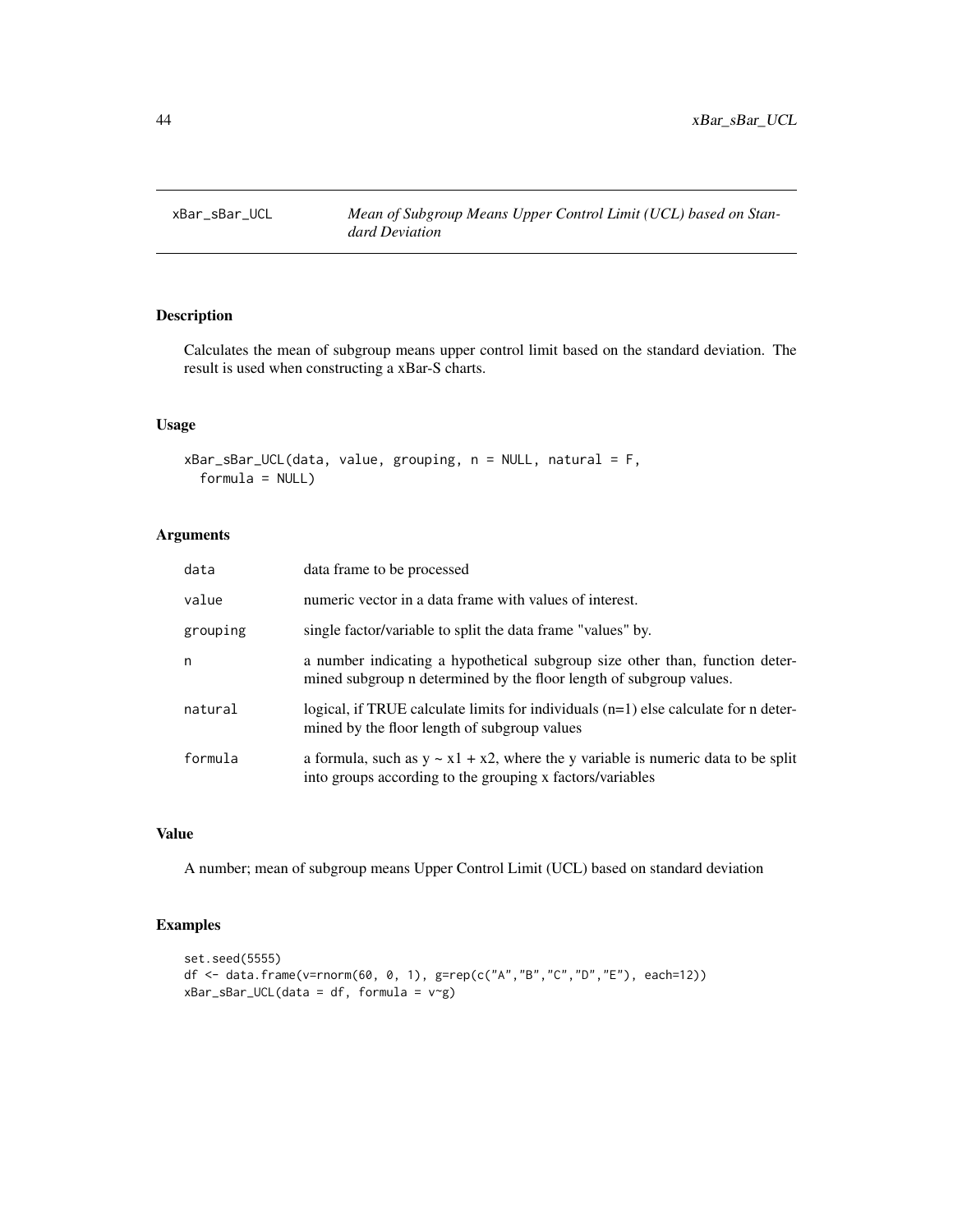<span id="page-44-0"></span>

Calculates the mean of subgroup medians used when constructing a xMedian-R charts.

### Usage

xMedian\_Bar(data, value, grouping, formula = NULL, ...)

#### Arguments

| data                    | data frame to be processed                                                                                                                          |
|-------------------------|-----------------------------------------------------------------------------------------------------------------------------------------------------|
| value                   | numeric vector in a data frame with values of interest.                                                                                             |
| grouping                | single factor/variable to split the data frame "values" by.                                                                                         |
| formula                 | a formula, such as $y \sim x1 + x2$ , where the y variable is numeric data to be split<br>into groups according to the grouping x factors/variables |
| $\cdot$ $\cdot$ $\cdot$ | further arguments passed to or from other methods.                                                                                                  |

### Value

A number; mean of subgroup medians.

### Examples

```
set.seed(5555)
df <- data.frame(v=rnorm(60, 0, 1), g=rep(c("A","B","C","D","E"), each=12))
xMedian_Bar(data = df, formula = v<sup>~</sup>g)
```

| xMedian_rBar_LCL | Mean of Subgroup Medians Lower Control Limit (LCL) based on |  |  |  |  |
|------------------|-------------------------------------------------------------|--|--|--|--|
|                  | Mean Range                                                  |  |  |  |  |

### Description

Calculates the mean of subgroup medians lower control limit based on the mean range. The result is used when constructing a xMedian-R charts.

### Usage

```
xMedian_rBar_LCL(data, value, grouping, n = NULL, natural = F,
  formula = NULL)
```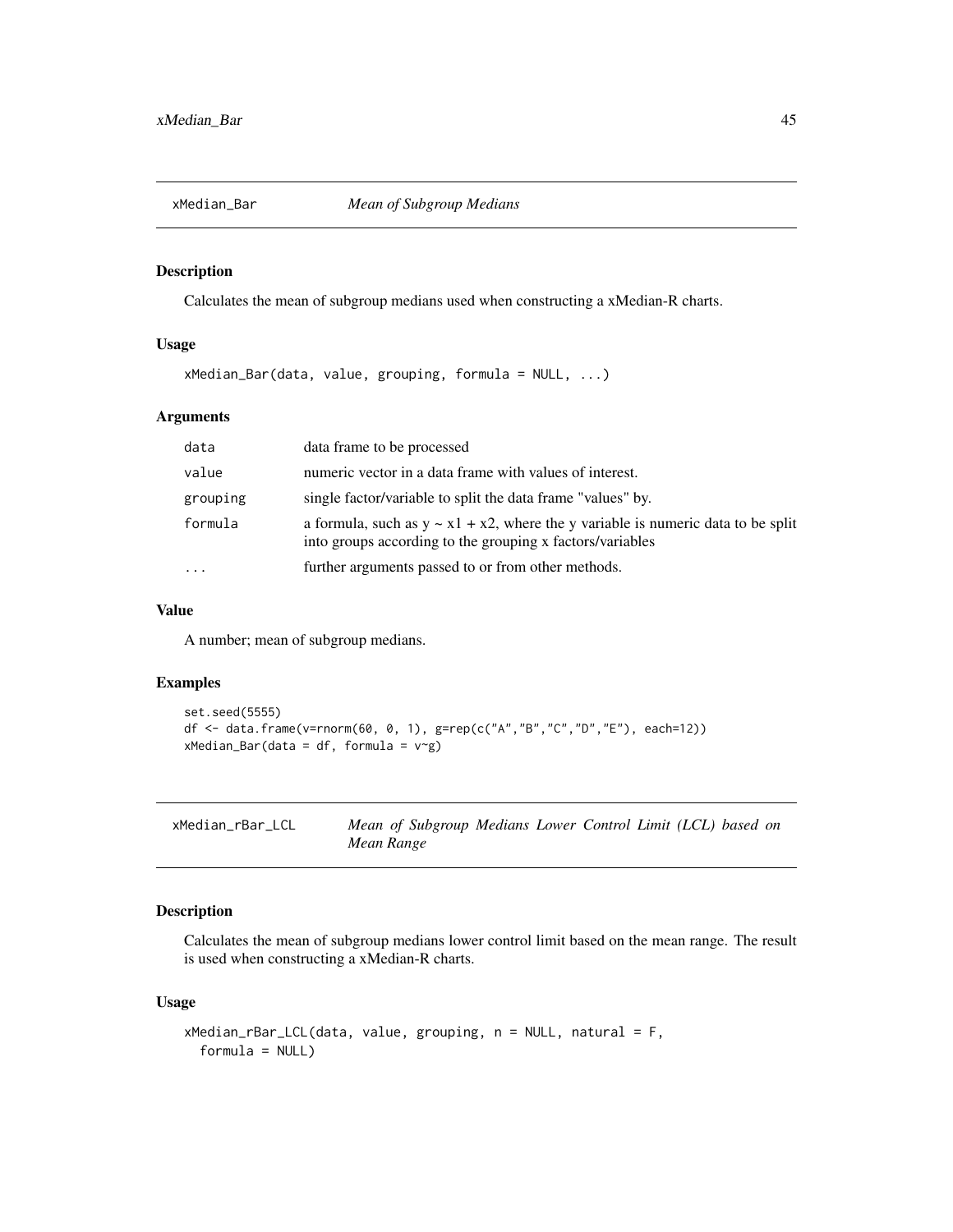### <span id="page-45-0"></span>Arguments

| data     | data frame to be processed                                                                                                                          |
|----------|-----------------------------------------------------------------------------------------------------------------------------------------------------|
| value    | numeric vector in a data frame with values of interest.                                                                                             |
| grouping | single factor/variable to split the data frame "values" by.                                                                                         |
| n        | a number indicating a hypothetical subgroup size other than, function deter-<br>mined subgroup n determined by the floor length of subgroup values. |
| natural  | logical, if TRUE calculate limits for individuals $(n=1)$ else calculate for n deter-<br>mined by the floor length of subgroup values               |
| formula  | a formula, such as $y \sim x1 + x2$ , where the y variable is numeric data to be split<br>into groups according to the grouping x factors/variables |

### Value

A number; mean of subgroup medians Lower Control Limit (LCL) based on mean range

### Examples

```
set.seed(5555)
df <- data.frame(v=rnorm(60, 0, 1), g=rep(c("A","B","C","D","E"), each=12))
xBar_rMedian_LCL(data = df, formula = v-g)
```

| xMedian_rBar_UCL | Mean of Subgroup Medians Upper Control Limit (UCL) based on |  |  |  |  |
|------------------|-------------------------------------------------------------|--|--|--|--|
|                  | mean Range                                                  |  |  |  |  |

### Description

Calculates the mean of subgroup medians upper control limit based on the mean subgroup range. The result is used when constructing a xMedian-R charts.

### Usage

```
xMedian_rBar_UCL(data, value, grouping, n = NULL, natural = F,
  formula = NULL)
```
### Arguments

| data     | data frame to be processed                                                                                                                          |
|----------|-----------------------------------------------------------------------------------------------------------------------------------------------------|
| value    | numeric vector in a data frame with values of interest.                                                                                             |
| grouping | single factor/variable to split the data frame "values" by.                                                                                         |
| n        | a number indicating a hypothetical subgroup size other than, function deter-<br>mined subgroup n determined by the floor length of subgroup values. |
| natural  | logical, if TRUE calculate limits for individuals (n=1) else calculate for n deter-<br>mined by the floor length of subgroup values                 |
| formula  | a formula, such as $y \sim x1 + x2$ , where the y variable is numeric data to be split<br>into groups according to the grouping x factors/variables |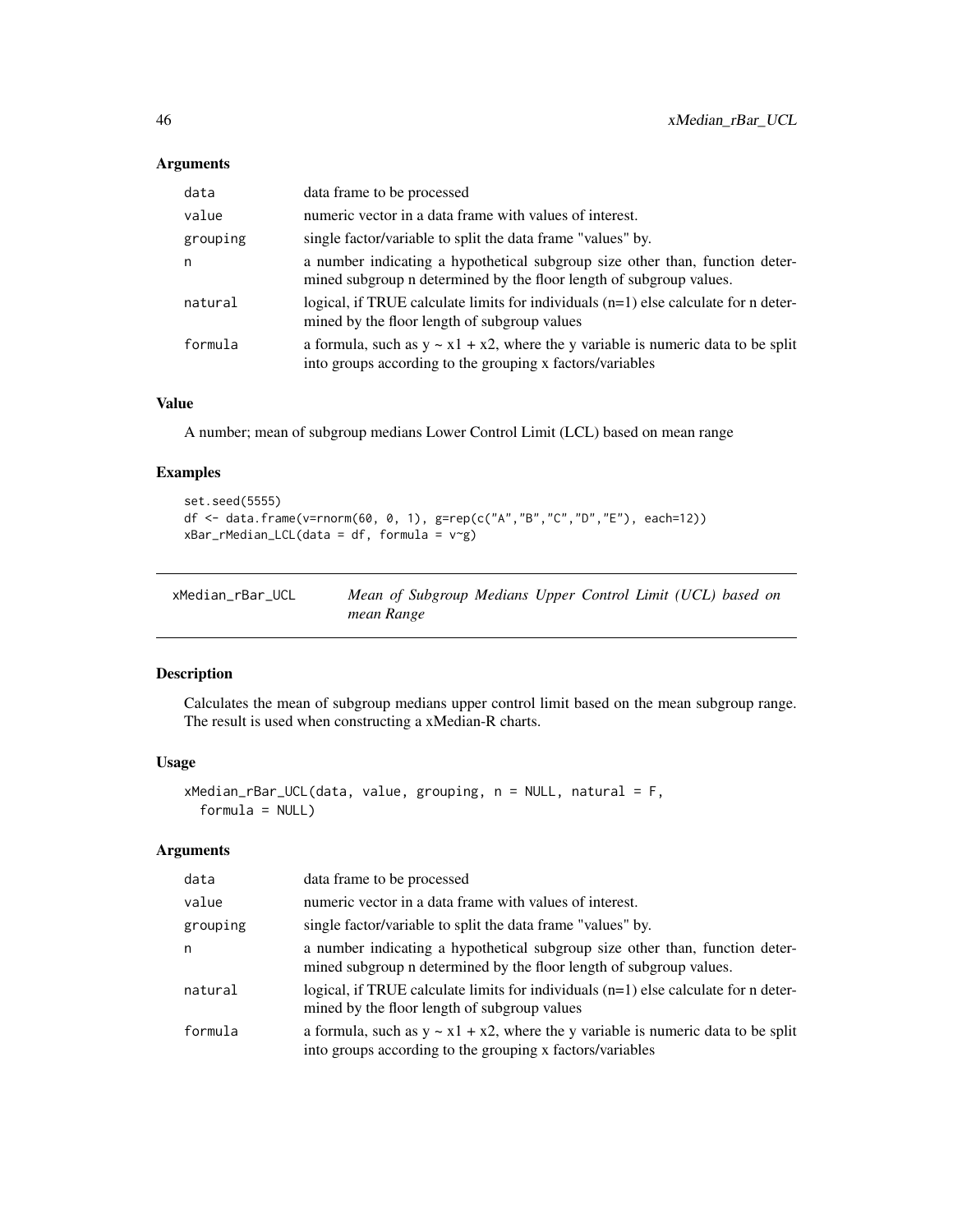### <span id="page-46-0"></span>Value

A number; mean of subgroup means Upper Control Limit (UCL) based on Median Range

#### Examples

```
set.seed(5555)
df <- data.frame(v=rnorm(60, 0, 1), g=rep(c("A","B","C","D","E"), each=12))
xMedian_rBar_UCL(data = df, formula = v~g)
```
xMedian\_rMedian\_LCL *Mean of Subgroup Medians Lower Control Limit (LCL) based on Median Range*

### Description

Calculates the mean of subgroup medians lower control limit based on the median subgroup range. The result is used when constructing a xMedian-rMedian charts.

#### Usage

```
xMedian_rMedian_LCL(data, value, grouping, n = NULL, natural = F,
  formula = NULL)
```
### Arguments

| data     | data frame to be processed                                                                                                                          |
|----------|-----------------------------------------------------------------------------------------------------------------------------------------------------|
| value    | numeric vector in a data frame with values of interest.                                                                                             |
| grouping | single factor/variable to split the data frame "values" by.                                                                                         |
| n        | a number indicating a hypothetical subgroup size other than, function deter-<br>mined subgroup n determined by the floor length of subgroup values. |
| natural  | logical, if TRUE calculate limits for individuals $(n=1)$ else calculate for n deter-<br>mined by the floor length of subgroup values               |
| formula  | a formula, such as $y \sim x1 + x2$ , where the y variable is numeric data to be split<br>into groups according to the grouping x factors/variables |

### Value

A number; mean of subgroup median Lower Control Limit (LCL) based on Median Range

```
set.seed(5555)
df <- data.frame(v=rnorm(60, 0, 1), g=rep(c("A","B","C","D","E"), each=12))
xMedian_rMedian_LCL(data = df, formula = v~g)
```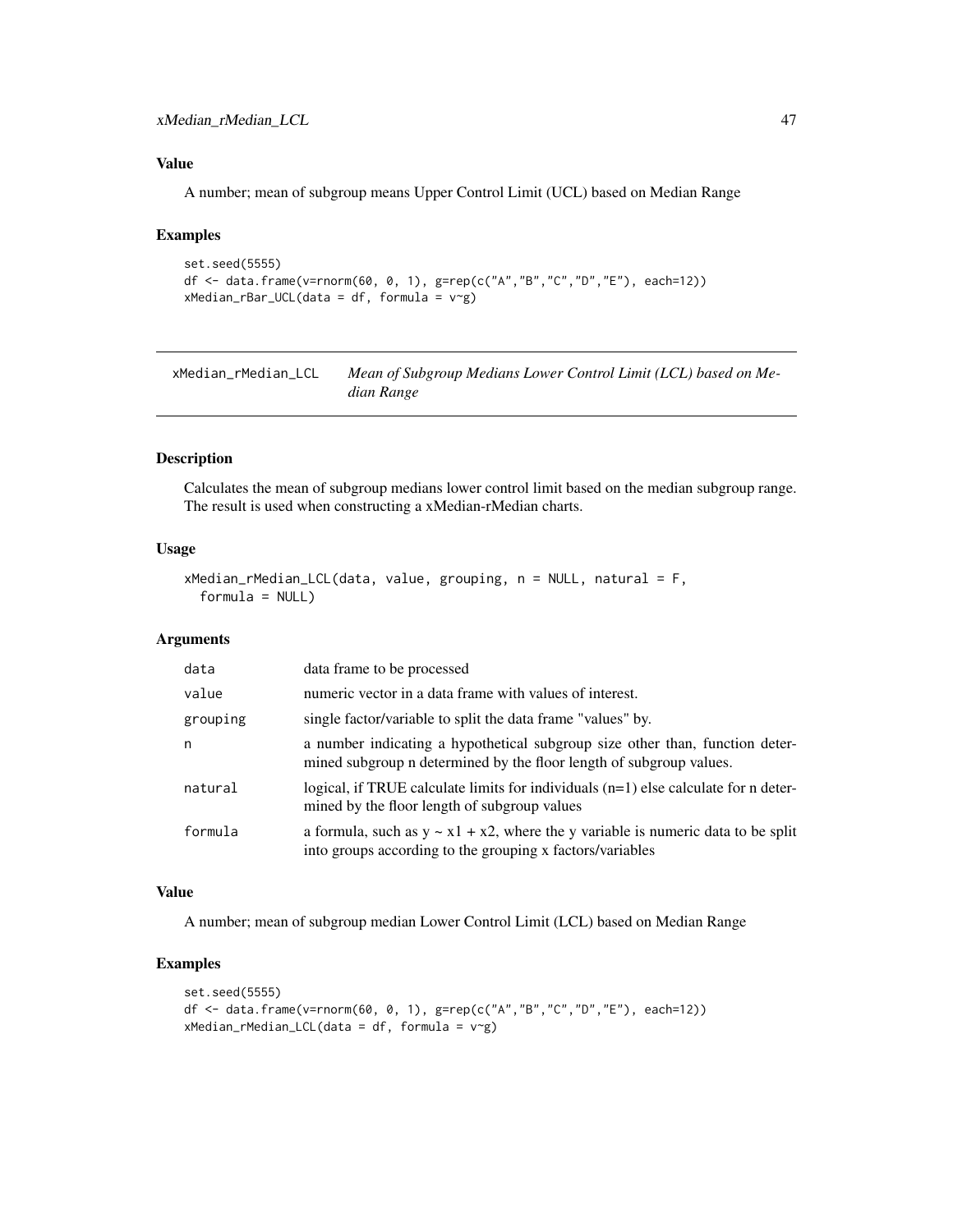<span id="page-47-0"></span>

Calculates the mean of subgroup medians upper control limit based on the median subgroup range. The result is used when constructing a xMedian-rMedian charts.

### Usage

```
xMedian_rMedian_UCL(data, value, grouping, n = NULL, natural = F,
  formula = NULL)
```
### Arguments

| data     | data frame to be processed                                                                                                                          |
|----------|-----------------------------------------------------------------------------------------------------------------------------------------------------|
| value    | numeric vector in a data frame with values of interest.                                                                                             |
| grouping | single factor/variable to split the data frame "values" by.                                                                                         |
| n        | a number indicating a hypothetical subgroup size other than, function deter-<br>mined subgroup n determined by the floor length of subgroup values. |
| natural  | logical, if TRUE calculate limits for individuals $(n=1)$ else calculate for n deter-<br>mined by the floor length of subgroup values               |
| formula  | a formula, such as $y \sim x1 + x2$ , where the y variable is numeric data to be split<br>into groups according to the grouping x factors/variables |

### Value

A number; mean of subgroup median upper Control Limit (UCL) based on Median Range

```
set.seed(5555)
df <- data.frame(v=rnorm(60, 0, 1), g=rep(c("A","B","C","D","E"), each=12))
xMedian_rMedian_UCL(data = df, formula = v~g)
```